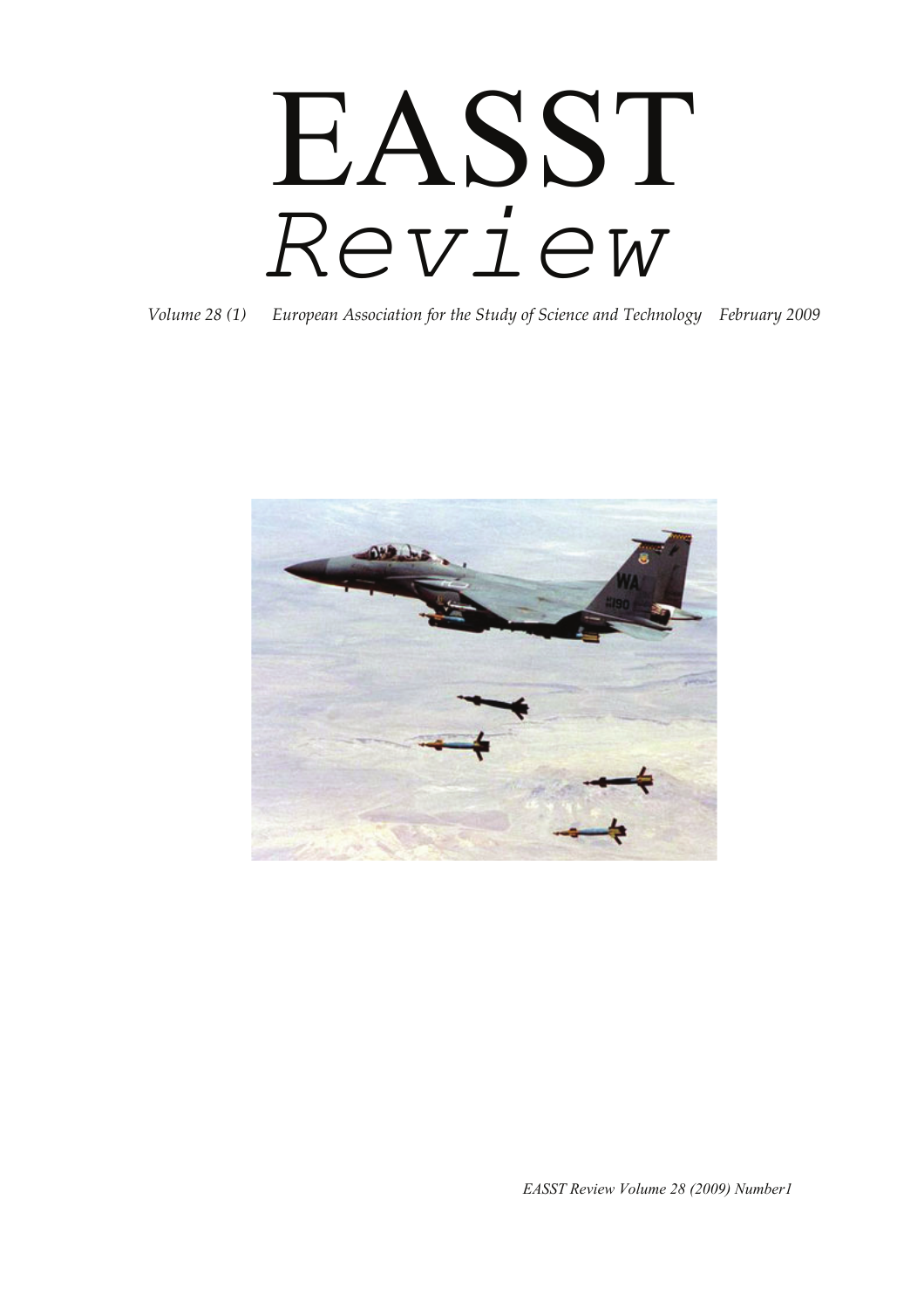*Editor: Ann Rudinow Saetnan (NTNU) Deputy Editor: Richard Rogers Tel:(+47) 73 59 17 86 (Saetnan) (+31) 20 525 3352 (Rogers) email:annrs@svt.ntnu.no rogers@easst.net Membership queries: admin@easst.net EASST Review on the Web: http://www.easst.net* 

*Contributing Editors: Andrew Jamison (University of Aalborg) Harald Rohracher (Graz) Paul Wouters (Virtual Knowledge Studio, Royal Academy of Sciences, Netherlands)* 

*Council of the European Association for the Study of Science and Technology: Marc Audetat (University of Lausanne) Thomas Sanchez Criado (student representative) Pierre-Benoit Joly (National Institute of Agronomic Research, Paris*) *Erika Mansnerus (London School of Economics and Political Science) Tiago Moreira (Durham University) Fred Steward, President (Brunel University) Estrid Sørensen (Humboldt University, Berlin) Harro van Lente (University of Utrecht) Claire Waterton (Lancaster University) Michael Lynch (President of the Society for Social Studies of Science, ex-officio)* 

*EASST's Institutional Members: Interuniversity Research Center (IFZ), Graz Science Museum Library, London Section for Science & Technology Studies, University of Göteborg RCSS, University of Edinburgh Faculteit der Cultuurwetenschappen, University of Maastricht Department of Sociology, University of Surrey James Martin Institute for Science and Civilization, Saïd Business School, University of Oxford* 

*Dept. Of Technology and Social Change, Linkoping University* 

> *Europaeische Akademie zur Erforschung von Folgen wissenschaftlich-technischer Entwicklungen Department of Sociology/SATSU, University of York*

*EASST Review (ISSN 1384-5160) is published quarterly, in March, June, September and December. The Association's journal was called the EASST Newsletter through 1994.* 

*Subscription: Individual membership fee: EUR 35 annual. Reduced two- and threeyear membership available. Students and citizens of East European countries pay reduced rates on applicaton EUR 25/20. Library rate is EUR 40. Please note that subscriptions can also be made through the EASST website.* 

*Member benefits: Travel stipends for Ph.D. students, young scholars and researchers from developing countries are available. Reduced registration rates for EASST events apply.* 

*EASST's Past Presidents: Christine Hine, 2005-2008; Sally Wyatt, 2000-2004; Rob Hagendijk, 1997-2000; Aant Elzinga, 1991-1997; Stuart Blume, 1987-1991; John Ziman, 1983-1986;Peter Weingart, 1982.* 

*EASST Review's Past Editors: Chunglin Kwa, 1991 – 2006; Arie Rip, 1982-1991; Georg Kamphausen, 1982.* 

*cover illustration:"Smartbombs" found at [www.howstuffworks.com](http://www.howstuffworks.com/). Photo from US Department of Defense.*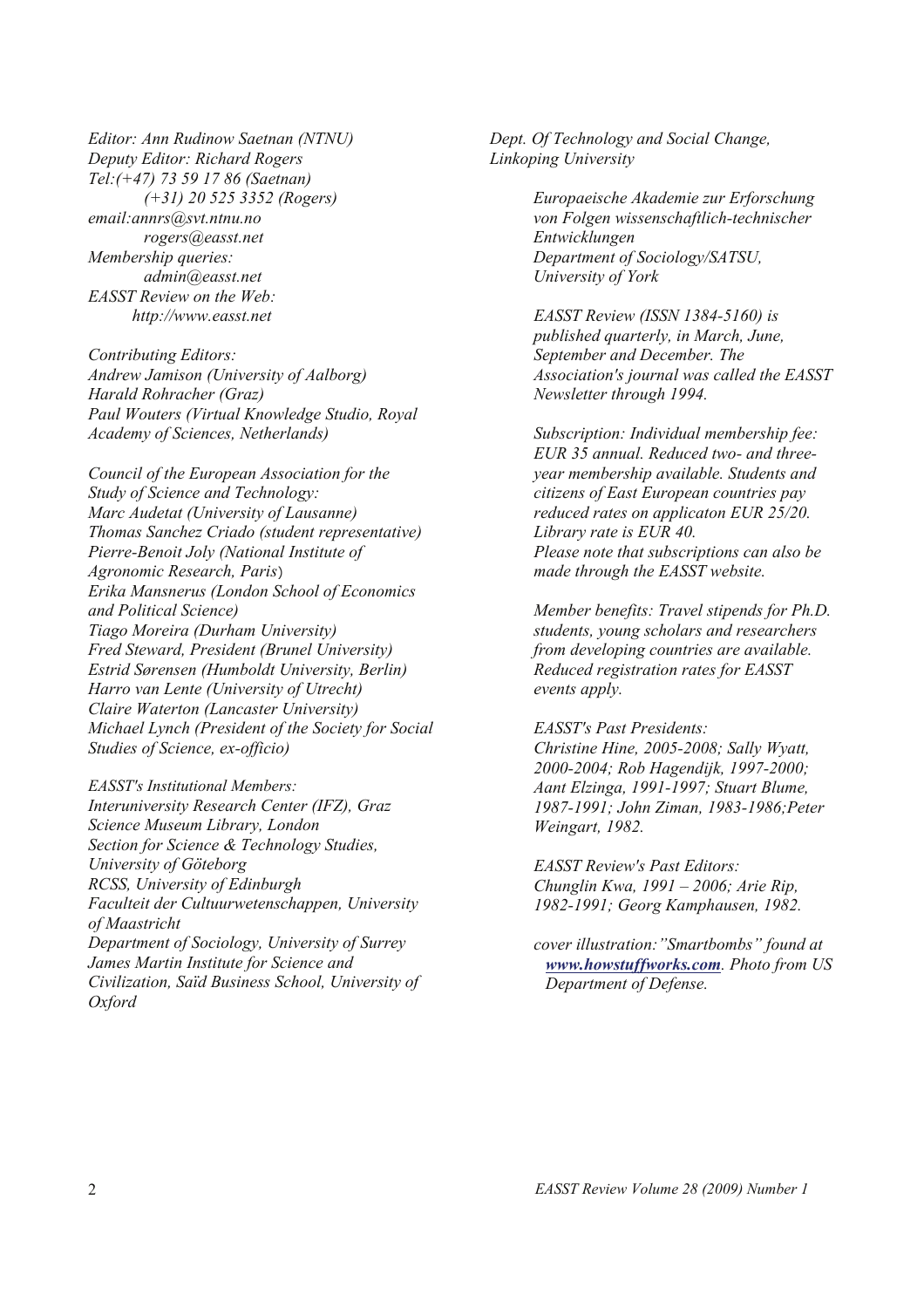## Relevance *Editorial*  by Ann R. Sætnan

I was recently asked to review a book about Norwegian welfare research. A key issue in the book was "relevance" – how the notion of relevance inspired and/or constrained welfare research and whether welfare research managed to make itself relevant, as measured by impact on policy.

Reading the book got me to thinking about relevance issues in our own field, recalling how in 1993 Langdon Winner challenged STS to examine its then latest theoretical and methodological tools in just such terms. That set me to thinking about this issue of the Review, which can at least in part be read as a follow-up on the election issue that preceded it.

Since the Fall 2008 elections, including EASST's own, much has happened that should increase our chances of relevance. Our sister organization, Society for the Social Study of Science (4S) was admitted to full membership in the International Social Science Council. Barack Obama was elected President of the USA and in his inaugural speech announced, among other commitments, that "*[w]e will restore science to its rightful place and wield technology's wonders to raise health care's quality and lower its costs. We will harness the sun and the winds and the soil to fuel our cars and run our factories. And we will transform our schools and colleges and universities to meet the demands of a new age.*" So STS is being taken seriously as a member of the larger Science community, and Science is again being taken seriously as a policy advisor.

But much has also happened that has, at least in my eyes, increased our need to be relevant. Much has happened that has depressed me about the state of the world; and, in my experience, the way out of depression is to find some modicum of control over the situation, some means of exerting influence. So what does our professional toolbox offer us that can exert some positive influence on the ongoing tragedies of Darfur or of the Congo/Rwanda

borderlands, over the escalating war in Afghanistan, over local tragedies such as school murders, over the deepening and geographically expanding economic recession, and (perhaps most acutely at the moment of writing) over the humanitarian disaster of Israel's invasion and siege of Gaza? Can STS, from its new position in the world science community or otherwise, make itself relevant to righting these wrongs and/or preventing new ones?

For instance: Wars are fought on multiple fronts, one of them always the front of homeland rhetoric. And that rhetoric seems to consistently involve at least one strand based on techno-scientific optimism – stories about weapons being "modern," "accurate," even "surgically precise," and thus presumably somehow "humane". In other words, war news is often a particular variety of science news for the public, which is something we in STS should know a great deal about. We saw examples of such "news" in the press releases during "Desert Storm". Many of you surely remember the animations and training-ground films that were supposed to convince us that the US was using smart, accurate bombs. We saw such films again in Israeli news bytes from the attack on Gaza. Those video bytes and the repeated explanations for strikes on hospitals, schools, homes ("Hamas was shooting from there.") put me in a mood of dark humour. I recalled the joke about military recruiters trawling the countryside to find sharpshooters:

*The recruiters come to a hay barn riddled with bullet holes, each one smack dab in the middle of a tiny painted bull's eye. "Who shot all those bull's eyes?" they ask, and one farm lad comes forward. "You're recruited!" they say. But already after a few days of basic training, it is clear that this lad can barely see the barn, let alone hit a target. So the recruiting officer asks him how he managed to hit all those bull's eyes. He answers, "I shoot first. Then I draw the circles."*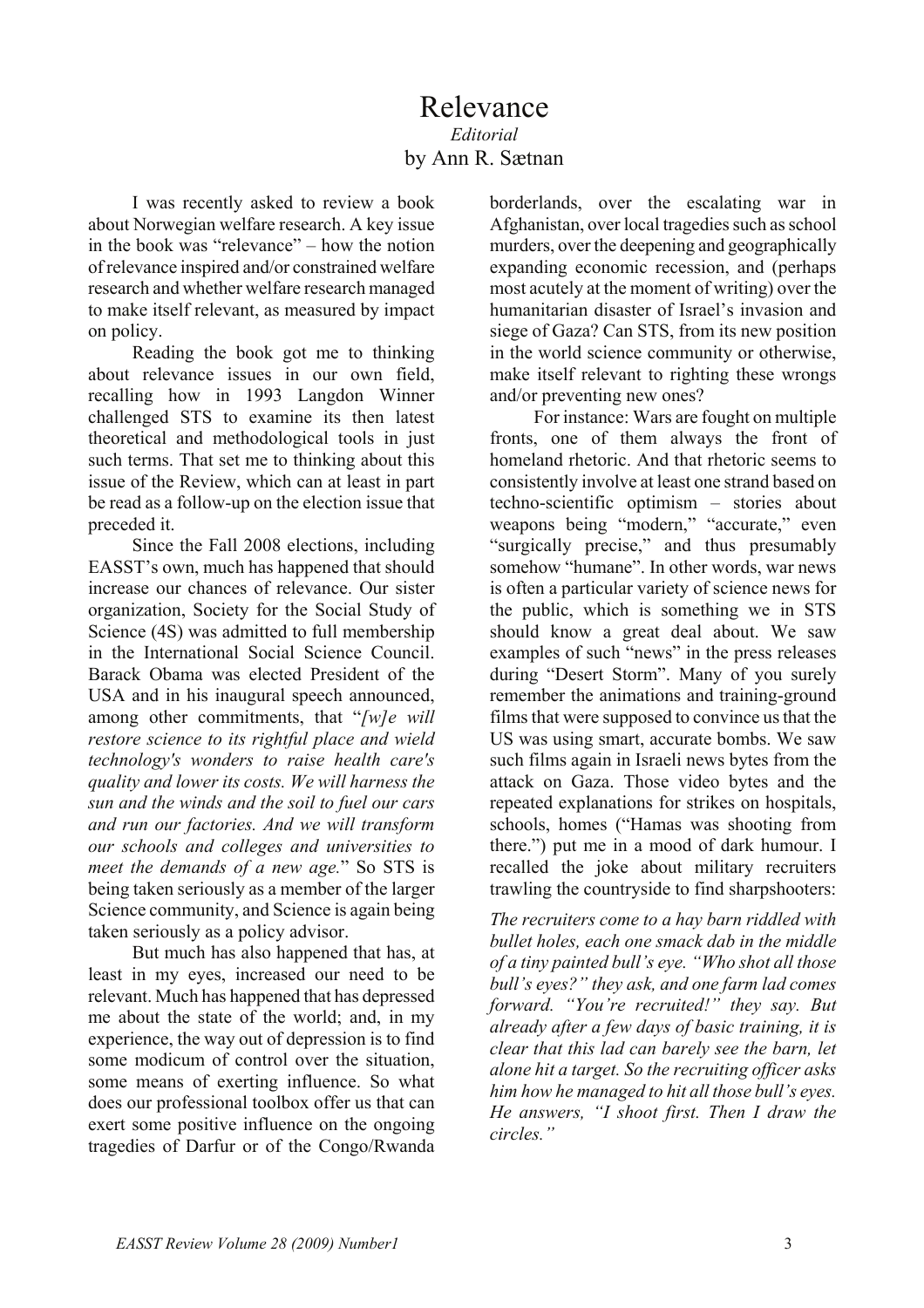Maybe all it takes is a joke like that to debunk wartime propaganda such as video glimpses of bombs falling on anonymous buildings viewed through crosshairs and the claim that each building, even if clearly marked as a hospital, is a military target. Or does our STS tool chest contain tools even more powerful than jokes?

We have also seen new instances of the potential effectiveness of technologies deployed in opposition to the war. International press was barred from Gaza. Two Norwegian doctors who volunteered to staff trauma hospitals inside Gaza were unable to hold interviews with journalists or take journalists through the hospitals. So instead they used their own small videocams and their cell phones. They wrote their own questions, which they "answered" as if being interviewed, and then multi-mediamessaged these homemade videos out to television stations. They also wrote a short text message that they IM'ed to friends with the request that it be forwarded to as many as possible. Norway is a small country and a hightech one, fewer than 5 million inhabitants and about as many cell phones. Within hours the country was flooded with messages from these two doctors in Gaza. My copy was forwarded by a neighbour. It reads (I translate):

*"Dear friends, An IM from Mads Gilbert in Gaza: Thanks for all your support. They bombed the central vegetable market in Gaza City 2 hours ago. 80 injured, 20 killed, all sent here to Shifa Hospital. Hades! We are wading in death, blood, amputated limbs. Loads of children. Pregnant women. I have never before experienced anything this awful. Now we hear tanks. Spread the word, shout it onward. Everything. DO SOMETHING! DO MORE! We are living in the history books right now, all of us! Mads G. 3.1.09 13:50. Gaza, Palestina."* 

I received my copy 4.1.09 23:03. I must have been many links out on the distributional chain, but nevertheless it reached me before the news was in the mass media. The text was in all the newspapers the next day and by afternoon

politicians were scrambling to respond.

This use of communication technology to get information past a media blockade is at least a phenomenon of theoretical interest from an STS perspective. Is it also a phenomenon to which we can contribute in some way?

I hesitated to write about Gaza in the EASST Review. The Review is a members' newsletter for an academic association, not a political forum. And yet, our academic focus is not apolitical. I invite any members who feel an urge to discuss this matter  $-$  be it to propose ways of getting involved, to argue for academic neutrality, or to critique my decision to take this up in the Review – to do so at the EASST Review Discussion Forums: **http://www1.svt.ntnu.no/forum/easst/viewtop ic.php?f=15&t=48**

Meanwhile, I present to you the 2009/1 issue of EASST Review. It is a fairly long issue, catching up on some pieces that were waiting for publication. Consider it a double issue in compensation for only three last year. In this issue you will find the theme of relevance presented in various ways. First, and directly on this issue's theme, two event reviews: The first is a report by Corinna Jung from a workshop on the role of social sciences in participatory policy making. The second is Katja Majer's report from the session "Acting with social sciences and humanities" at the 4S/EASST meeting at Rotterdam. Antti Pelkonen presents his recent dissertation on Finnish science policy as a tool for economic competitiveness. And Christine Hine presents to you all your newly elected EASST President and Council.

#### **Reference:**

Winner, Langdon (1993) Upon Opening the Black Box and Finding It Empty: Social Constructivism and the Philosophy of Technology. In *Science, Technology, & Human Values*, Vol. 18, No. 3. pp. 362-378.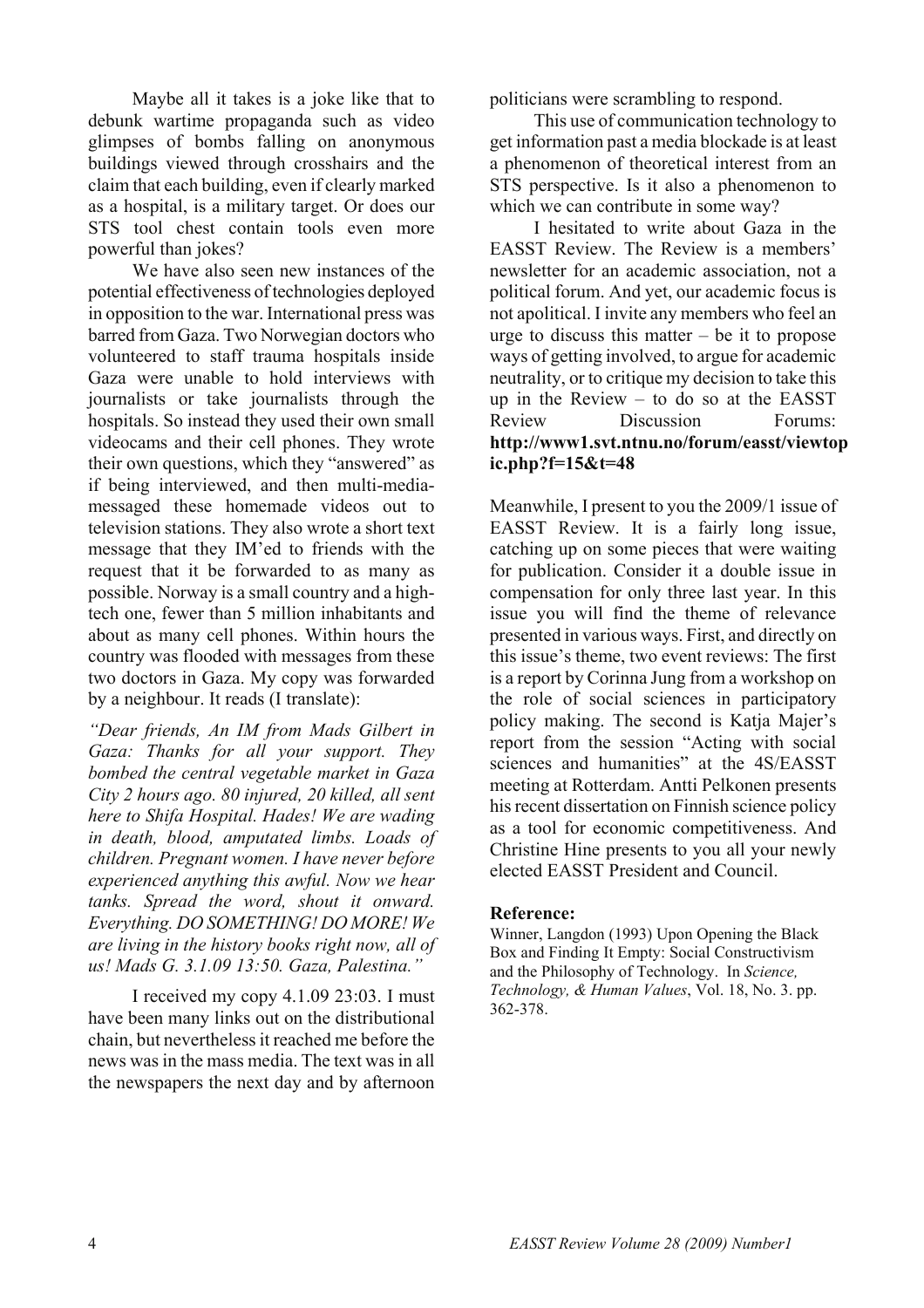## Ironists, Reformers, Rebels? *A Workshop Report*  by Corinna Jung

From June 26th to  $27<sup>th</sup>$  2008, the workshop "Ironists, Reformers, or Rebels? The Role of the Social Sciences in Participatory Policy Making" took place at the Collegium Helveticum of the UZH/ETH in Zurich. It was organised by Silke Schicktanz (University Göttingen) and Priska Gisler (ETH Zurich) in collaboration with STS-CH ( Swiss Association for Science, Technology and Society) and focused on the position of the social sciences in modern democracies.

By developing and using participatory methods social scientists often initiate public debates but rarely take part in them themselves. When we look at ethics commissions, expert committees or public hearings concerned with science and technology issues, we find natural scientists, physicians, lawyers and the occasional philosopher. Sociologists, anthropologists and other social scientists, on the other hand, are often missing. Because of this imbalance, the conference organisers' aim was to bring together scholars and researchers from different areas of the social sciences to consider the role of their disciplines in public policy making. This happened in three sessions and two introductory lectures given by Andrew Sterling (SPRU, University of Sussex) and Gabriele Abels (Institute for Political Science, University of Tübingen).

## **The role of the social sciences – general perspectives**

The opening session asked general questions about the role of the social sciences and was chaired by Franco Furger (University of Applied Studies Switzerland). It included three talks by Christopher Kullenberg (Department for History of Ideas and Theory of Science, University of Gothenburg), Kevin Burchell (BIOS, London School of Economics) and Sonja van der Arend (Delft University of Technology).

After all three speakers and the preceding introduction lecture by Andrew Stirling who had advocated the use of multiple approaches in a given setting, a lively debate began. The workshop participants primarily discussed the understanding and meaning of the citizen and the public in the contexts of the lectures and the underlying models of society.

Later the discussion turned to the question how several approaches to resolving the complications of a given setting could be used at the same time. Sterling could give an illustrative example for a setting where this worked well. He mentioned a situation where a policy-maker was very happy about not getting the one advice but several.

## **A closer look: case studies in public policy making**

In session 2 selected case studies were presented by Carlo Caduff (Department of Anthropology, University of Berkeley), Gabriele Werner-Felmayer (Division of Biological Chemistry, Medical University of Innsbruck) and Maud Radstake (Centre for Society and Genomics, Radboud University Nijmegen). This session was chaired by Martin Lengwiler (Department of History, University of Basel).

Again, the panel led to another very lively debate. This time, the subject was the different roles of social scientists within those case study-contexts and beyond. At first, social scientists were identified as ironists, reformers and sometimes as rebels. The ironist would be the social scientist who observes the contingency of several processes without interfering. The reformer would criticise the observed processes and demand stronger public participation, he would act according to a certain normative background. The rebel would question the classical categories. He would not only want to change certain roles within the process but aim at changing the issues on the political agenda.

The workshop participants agreed that those roles may not be enough. In special situations, some discussants suggested, the social sciences may be seen as servant. This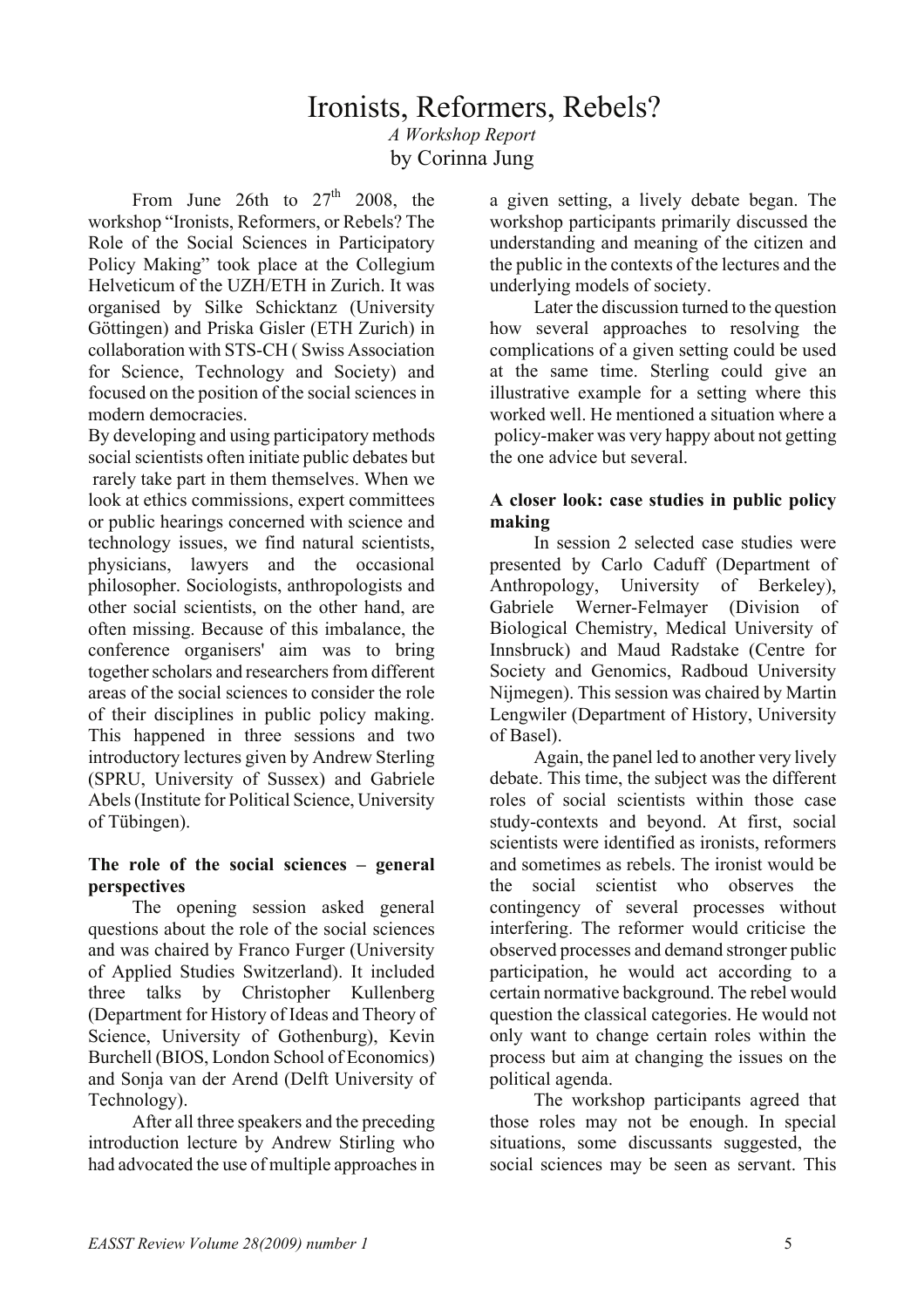would describe the role of someone who supports political decision-making and tries to smooth political processes but it would be a rather problematic role. Social scientists can, in other situations, also act as advocates who speak for those who can't speak for themselves or they could become a midwife. The midwife stands for the idea of a person who is assisting at a birth but then lets the "child" grow up alone. This could be understood as the scientists' having the power at a certain point of a process and then loosing it again. All these roles would contain distinct implications of power.

## **Methods for participatory policy making**

Before the third workshop session Gabriele Abels gave her introductory lecture. In it she developed a typology of participatory technology assessment (pTA). Among others she listed scenario workshops, consensus conferences and public hearings. For each of these she identified various roles for social scientists: the translator between lay man's speech and expert speech or between lay people and policy-makers; the observer of pTA; the 'normal', or participating, expert.

Abels' introductory lecture was commented on by Erik Millstone (also of SPRU). He believes that debates about the utility and limitations of different forms of participatory technology assessment needs to engage with a second major debate about technology assessment: the debate about the relationship between science and policymaking.

Monika Kurath (Collegium Helveticum, Zurich) moderated the third panel which took a closer look at methods for public engagement. Caroline Moor (Centre of Gerontology, University of Zurich) presented results of a Round Table on dementia, Eefje Cuppen (Institute for Environmental Studies, Free University of Amsterdam) presented the Q Methodology and Hans Keune (Faculty of Political and Social Studies, University of Antwerp) talked about a Multi Criteria Analysis.

In this panel discussion, the distinct methodological approaches were compared and

the workshop participants discussed which method could work in which context. The discussants agreed that different settings required specific methods, depending on the researcher's intention. The choice of the right method was considered to be rather difficult without enough background knowledge.

## **Conclusions: different settings, various roles**

In their discussion the workshop participants realised that social scientists are already involved in a variety of participatory policy processes. However, there was agreement that even in those processes the influence of the social scientists should be stronger.

The participants also were of the common opinion that there is no single role that can be ascribed to the social sciences. On the contrary, the discussants agreed that the role of a social scientist would always depend on the (research) project and will vary from situation to situation and from context to context.

A further point of discussion was that not every project carrying the label public engagement is necessarily a project in which the public is really involved. In these later cases it is especially important for participating social scientists to reflect their role. Even apart from these situations researchers of the social sciences should deliberate their assignments and their understanding of modern democracy and of how societies should be governed in any situation they are involved in.

Social scientists do have a responsibility in our societies. Especially in the ongoing debates concerned with science and technology issues, we have to play our part. Depending on the circumstances, it is our job to play our role as translators, advocates, moderators, experts or any other role that may be necessary - we as social scientists should always act as mindful impulse givers to our societies as well as as responsible citizens.

In conclusion, this workshop was a place to reflect and reconsider, and to wonder where the social sciences could and should go from here. To continue these discussions, go to **http://www1.svt.ntnu.no/forum/easst/viewtop ic.php?f=15&t=47**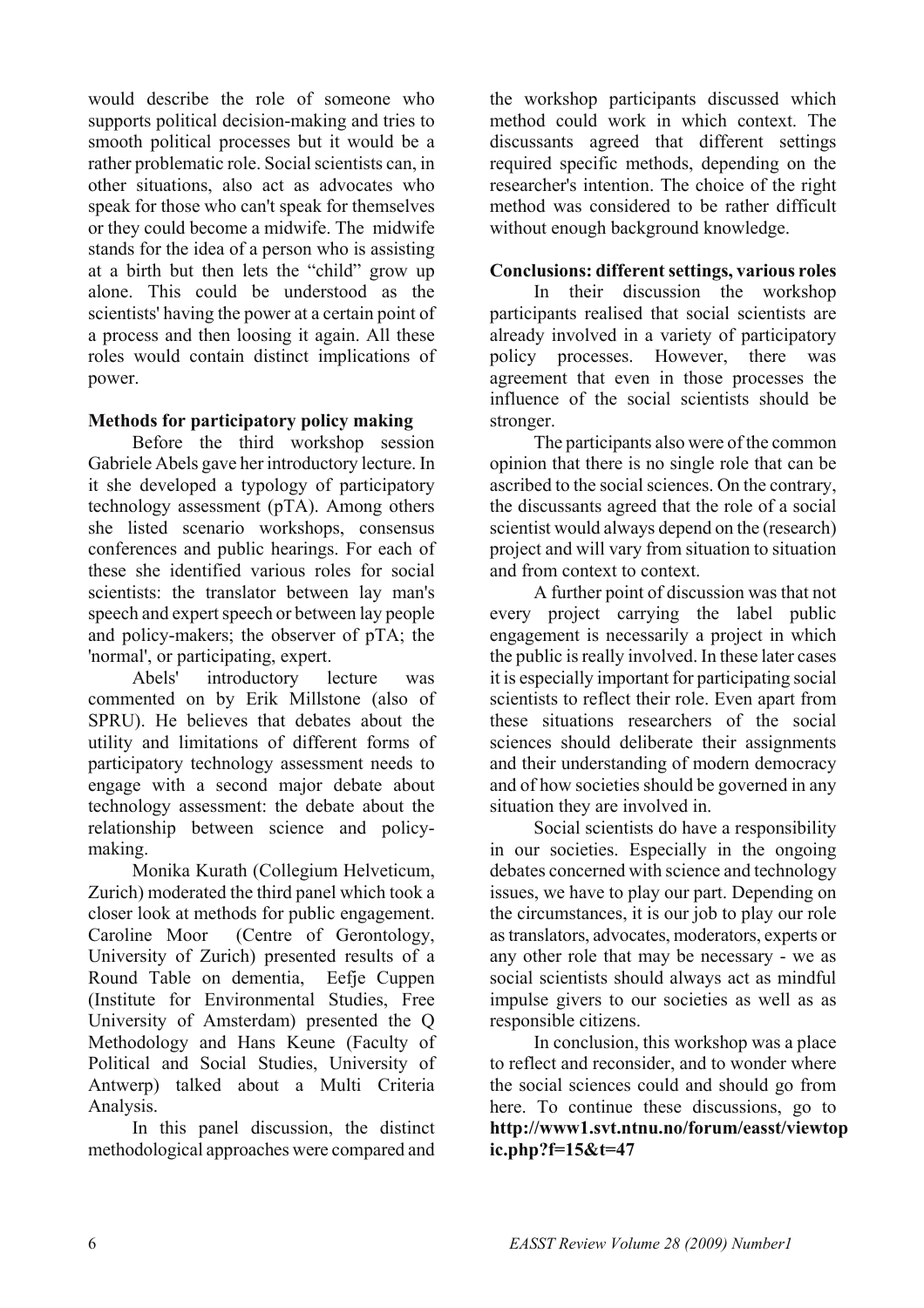## Acting With Social Sciences and Humanities

*Acting with science, technology and medicine 4S/EASST Joint Meeting 2008 Session report and comment* by Katja Mayer $1$ In collaboration with Tereza Stöckelová<sup>[2](#page-6-1)</sup> and Veronika Wöhrer<sup>[3](#page-6-2)</sup>

and with essential help of all participants of the session.

STS has a long tradition of research on scientific cultures and practices. Many studies start from the assumption that science is not a secluded part of society but is, on the contrary, closely interlinked with society, and contemporary technosciences are understood and studied by STS scholars as one of the key phenomena of contemporary knowledge societies. However, research has mainly concentrated on engineering, the natural and medical sciences. Social sciences and humanities (SSH) occupy just a marginal part of the STS agenda, even though these scientific fields contribute equally to the co-producing of relevant knowledge about the world and may diffuse into society even faster than "technical" knowledge (see Mesny 2000, Beck et al 1982).

A presentation on "Studying Soft Sciences" (Therese Garstenauer and Katja Mayer) at the 2006 EASST conference in Lausanne generated interesting discussions: We were told, among other things, that many people have tried to embed research on SSH into STS repeatedly, but failed and their efforts soon dried up. With this "encouraging" expectation we started to investigate where such research was done, if not in the STS context, and why it had not been appropriated by STS. Besides numerous (reflexive) studies inside and across SSH fields themselves, we unexpectedly discovered quite a considerable number of publications on SSH within the broad field of STS and its theories and methodologies, which cover research on e.g. finance systems, markets and economies, urban studies, law, development studies, psychology, anthropology, history, sociology, … See

**[www.sshstudies.net](http://www.sshstudies.net)** for bibliography) These scientific fields (as research objects) however seem rather invisible in STS journals and at STS events.

Further investigation brought us in contact with many like-minded researchers and resulted in a series of workshops in Vienna and Prague in 2007, centering on shared experiences and methodological approaches when doing social research on SSH. Discussions revolved around the adequacy of STS approaches, issues of self-reflexivity, problems of field access, proximity and "going native". To cut the long story short, one result of the workshops was a call for papers for the joint 4S and EASST conference in 2008, to invite researchers, who are investigating SSH with concepts from STS and other dispositives, but who are also reflecting on their own work as social scientists doing STS or related research. This text should allow readers to catch several glimpses on what was going on in the triple session entitled: Acting With Social Sciences and Humanities.

Our section comprised of 3 sessions and a total of 13 presentations. In order not to impose a "grand narrative" on the quite heterogeneous set of lectures, I will follow the order of appearance, to open up the broad range of subjects that were addressed. But let me introduce you to the different sessions beforehand: In the first session "Impact, Co-Shaping and Reflexivity" the presentations analyzed what happens with knowledge developed in the social sciences and humanities when it goes beyond the (core) scientific community: how it is used, translated, and

 $\overline{a}$ 

<span id="page-6-0"></span><sup>1</sup> Katja Mayer, PhD Student at Department of Social Studies of Science, University of Vienna, Austria.

<span id="page-6-1"></span><sup>2</sup> Tereza Stöckelová, Institute of Sociology of the Academy of Sciences of the Czech Republic.

<span id="page-6-2"></span><sup>3</sup> Veronika Wöhrer, Department of Social Studies of Science, University of Vienna, Austria.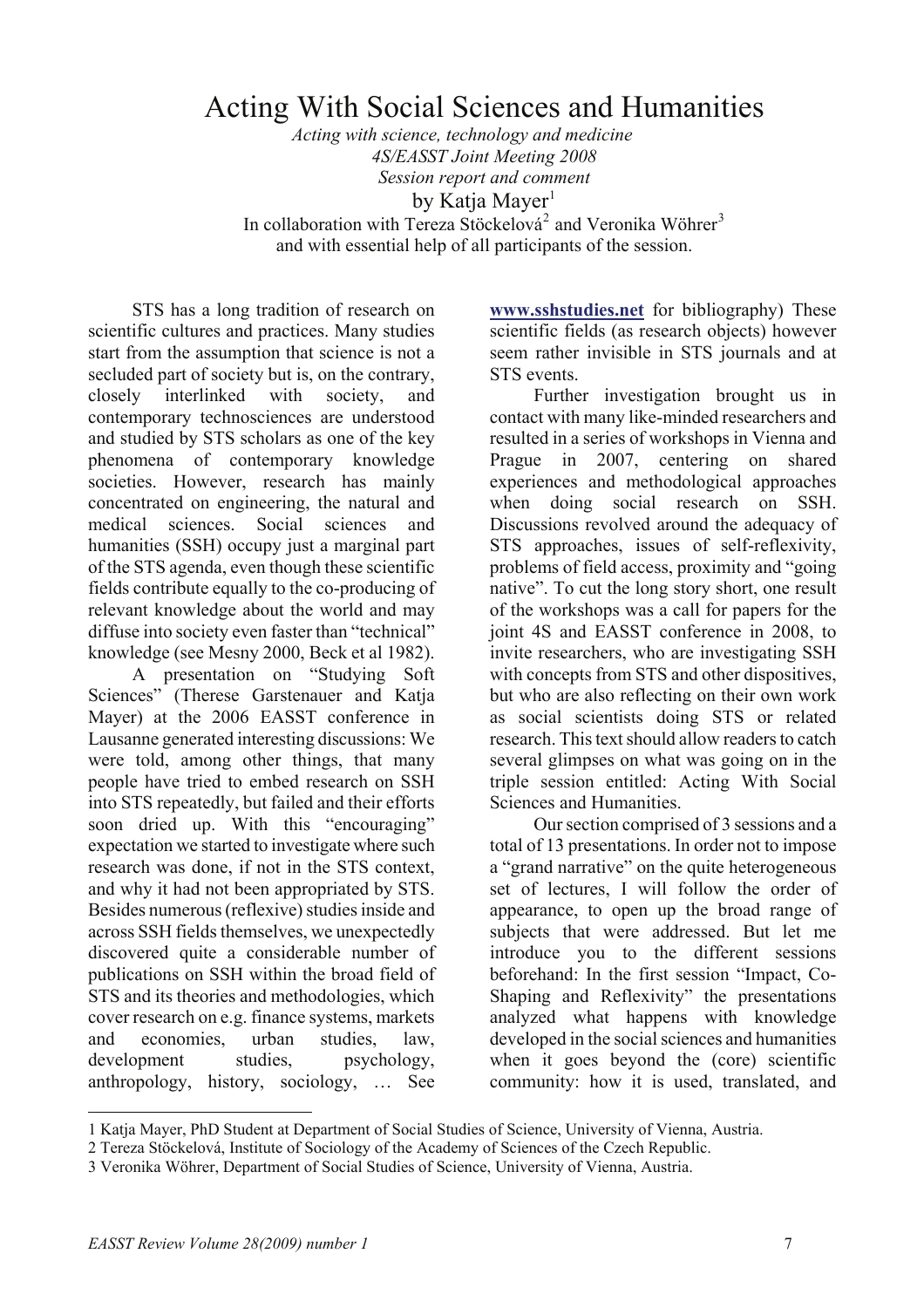made sense of e.g. in the conduct of psychological experiments (Derksen). Some papers focused on the role of social sciences in research projects or institutions they themselves are involved in (Bister, Dunn), or focused on social sciences within multidisciplinary research sites (Dunn) resp. in science communications (Phillips) and in the media and public debates (Plesner).

The second session "(Politics of) Methods and Complicity" was dedicated to methodological issues and their relevance in regard to research politics and research outcomes. The papers focused on performativity and aesthetics of social science methods (Mayer), elaborated on the role and position of a researcher being simultaneously inside and outside his/her field of study (Wöhrer, Stegmaier), and/or included further reflections on political implications of different methodological and theoretical approaches (Mager).

The papers of the third session, called "Inter-Disciplines", dealt with different aspects of disciplinarity and interdisciplinarity. One paper focused on perceptions and enactment of inter/disciplinarity in a sociology department (Červinková/Stöckelová), two concentrated on cross-disciplinary collaborations (Connor, Dormans) and a further paper was on historical developments of interdisciplinary and participatory social research (Lezaun).

Another perspective on our section reveals two main issues: Some of us were reflecting on our own practice as (social) scientists or STS researchers and on the other hand we were researchers studying SSH as a full fledged empirical field.

Our first session was opened by Milena Bister (University of Vienna, Austria) and her reflections on the research setting in a STS project investigating informed consent to tissue donation at a university hospital in Austria. Stepping in this particular space of negotiation between biomedicine and society, her team of STS researchers actually came to parallel some of their methods (acts and movements in the hospital) with those of the biomedical project partners. For instance they as well had to ask for the patients' consent to the social science

interviews just as the biomedical team did for tissue donation. Bister showed that by exploring the realm of bioethics in acting with the whole procedure – proposing to the ethics committee, designing the IC form, conducting IC with the patients right after the biomedical IC, interviewing the patients - her team actually coshaped and reinforced the dominant practices of informed consent, despite their overall critical standpoint.

Caroline Dunn (University of Melbourne, Australia) introduced us to the often-conflicting imaginations of the Other in her research about community attitudes towards forestry industry, which is part of a 7-year project at the cooperative research center. In reflecting ethnographically her own status in the complex meshwork of funders, forestry practioners as participants and other researchers in such an interdisciplinary collaboration, Dunn experienced the potential of negotiating the aims of her social scientific inquiry. By asking collaborators what they expect of her study, she positioned herself as well as her study horizontally within the collective knowledge production process. By letting her own status be questioned by other participants, Dunn could engage in new perspectives and develop otherwise ignored research questions.

Ursula Plesner (University of Roskilde, Denmark) argued in line with Latour (2005) and Lynch (2000) that reflexivity should be given back to actors, rather than being drawn upon as a routine methodological duty and feigned enhancement of validity. Plesner presented empirical materials of interviews with journalists and social scientists from her study on communication of social scientific knowledge via mass media. She marked out the fact that interviewer and interviewees are competent lay audiences for one another. Showing that the concept of "lay sociological imaginations" (Mesny 1998) can be used as a heuristic tool to understand the production of intimacy in interviews with fellow sociologists and journalists. Plesner proposed that we leave the normative concerns related to 'studying down', and use active interview techniques (Holstein/Gubrium 1995) when we "study sideways", conceiving of interviews as bilateral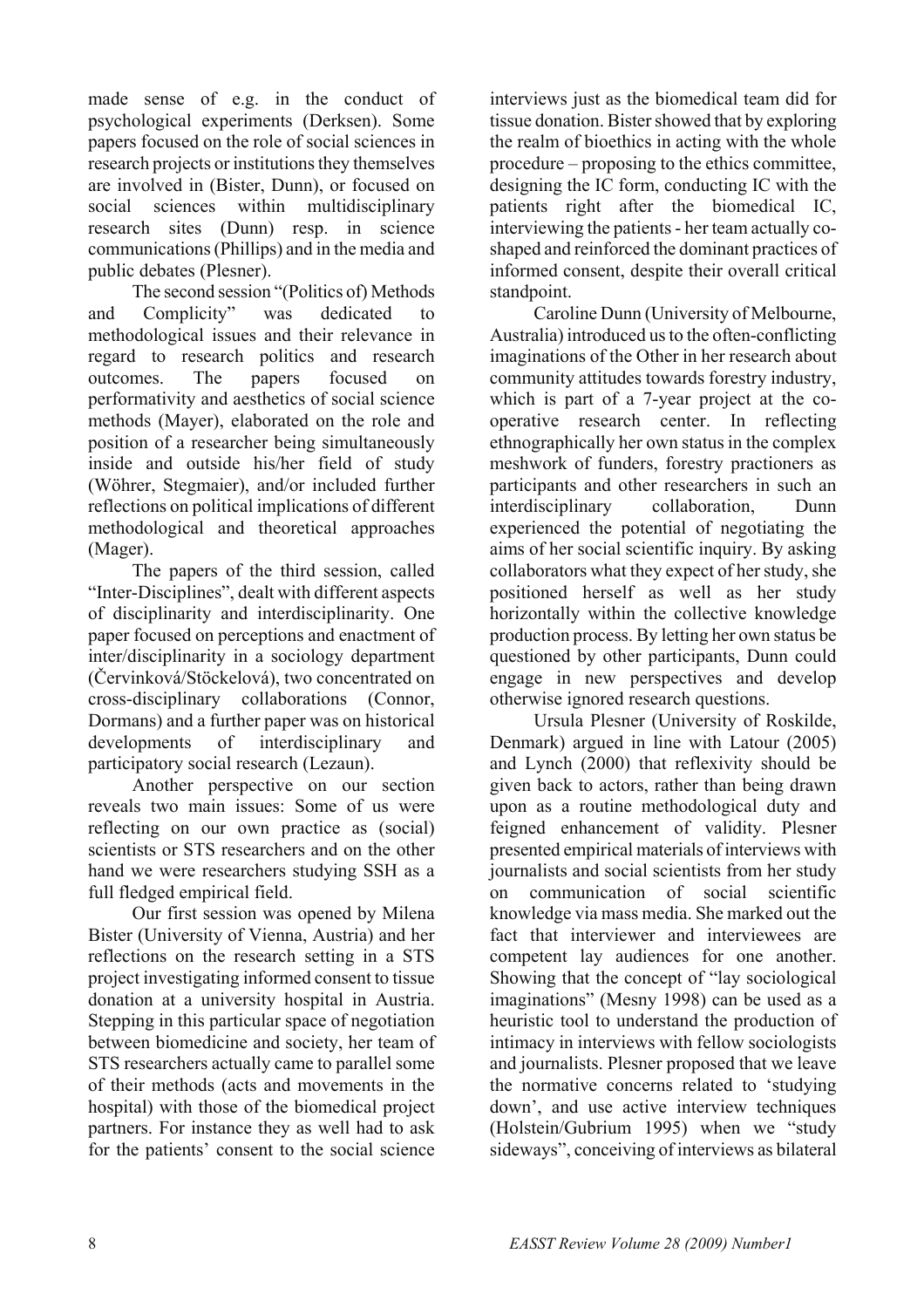"meaning-making occasions".

Louise Phillips (University of Roskilde, Denmark) brought with her transcriptions of meetings in a Danish research and development consultancy. The researcher-consultants in the consultancy under study attempt to operate on the basis of dialogic principles in the sense that they view the communication of knowledge as knowledge-sharing, interaction, dialogue or negotiation rather than the one-way, unilinear transmission of expert knowledge to a less knowledgeable target-group. In analysis of the transcriptions, Phillips applied an integrative approach combining dialogic communication theory and STS – to address the questions: What happens to social scientific knowledge when it is communicated dialogically? How are different knowledges produced, negotiated, challenged and transformed in the meeting between social scientific knowledges and other knowledge forms and the meeting between the researchers and other participating actors?

Maarten Derksen (University of Groningen, The Netherlands) presented a study of 'machinations' (Latour, 1988) in psychology, part of a larger project on social technology conducted together with Anne Beaulieu. Noting that studies of technology usually focus on machines, he argued that it has become urgent to explore the engineering of human behavior. His analysis focused on priming studies and automaticity theory, attempts to construct subjects as machines, not under the control of a free, rational self. Derksen showed that priming research nevertheless produces excess subjectivity, resistance to machination, and proposed this as a general feature of machinations in the social sciences

Our second session started with my presentation (Katja Mayer, University of Vienna, Austria) about the usage of network diagrams in the context of Social Network Analysis. With focusing on their embedding in and capacity of coupling with scientific as well as popular visual cultures, but also on the material and corporeal dimensions of the imaging process, I illustrated what I call the "epistemological desire of being touched byand touching" objects of research. Traveling fingers on social topographies, rhetoric

precision via metaphors to circumscribe pictorial ambivalences, ergonomic standardizations in color schemes, are enacting and animating social structures, and therefore should be regarded as authentic practices to produce scientific validity. I concluded that in studying scientific practices the body is not to be blinded out as automatism, rather it should be considered as present criterion and constant involvement.

Peter Stegmaier (University of Nijmegen, Netherlands) tackled his role as "embedded" social scientist in the Centre for Society and Genomics in Nijmegen. With its mission to understand and improve the interaction between genomics researchers and various other societal actors, this institution employs Stegmaier to carry out a "meta-project" on what is considered to be the framework approach of the center, namely, ELSA (for ethical, legal, social aspects of) Genomics. He described himself as a "re-informant" who cooperates with and studies the social scientist-managers and researchers in this facility. "While the informant informs a stranger/outsider about an unknown world of insiders, the reinformant/outsider informs the insiders about their known world. The re-informant shows the unknown or neglected dimensions/aspects, and questions insider perspectives through estrangement.", as Stegmaier phrased it. He observed the institution's own condition of doing research and outreach and he pointed to unknown or neglected dimensions/aspects, and questioned self-evident perspectives through professionalized "estrangement" (Hirschauer 1994; Hirschauer/Amann 1997). With a reflexive, ethnographic approach Stegmaier sought to know "something from the inside and outside at the same time" (Hirschauer 1994).

Being a gender researcher herself, Veronika Wöhrer (University of Vienna, Austria) found herself in conflicting attributions towards her own role in her investigation of international co-operations between gender researchers of four different national communities. In her presentation Wöhrer explored the ambivalence/mutuality of proximity and distance to the protagonists as "complicity" (Marcus 1998) and showed how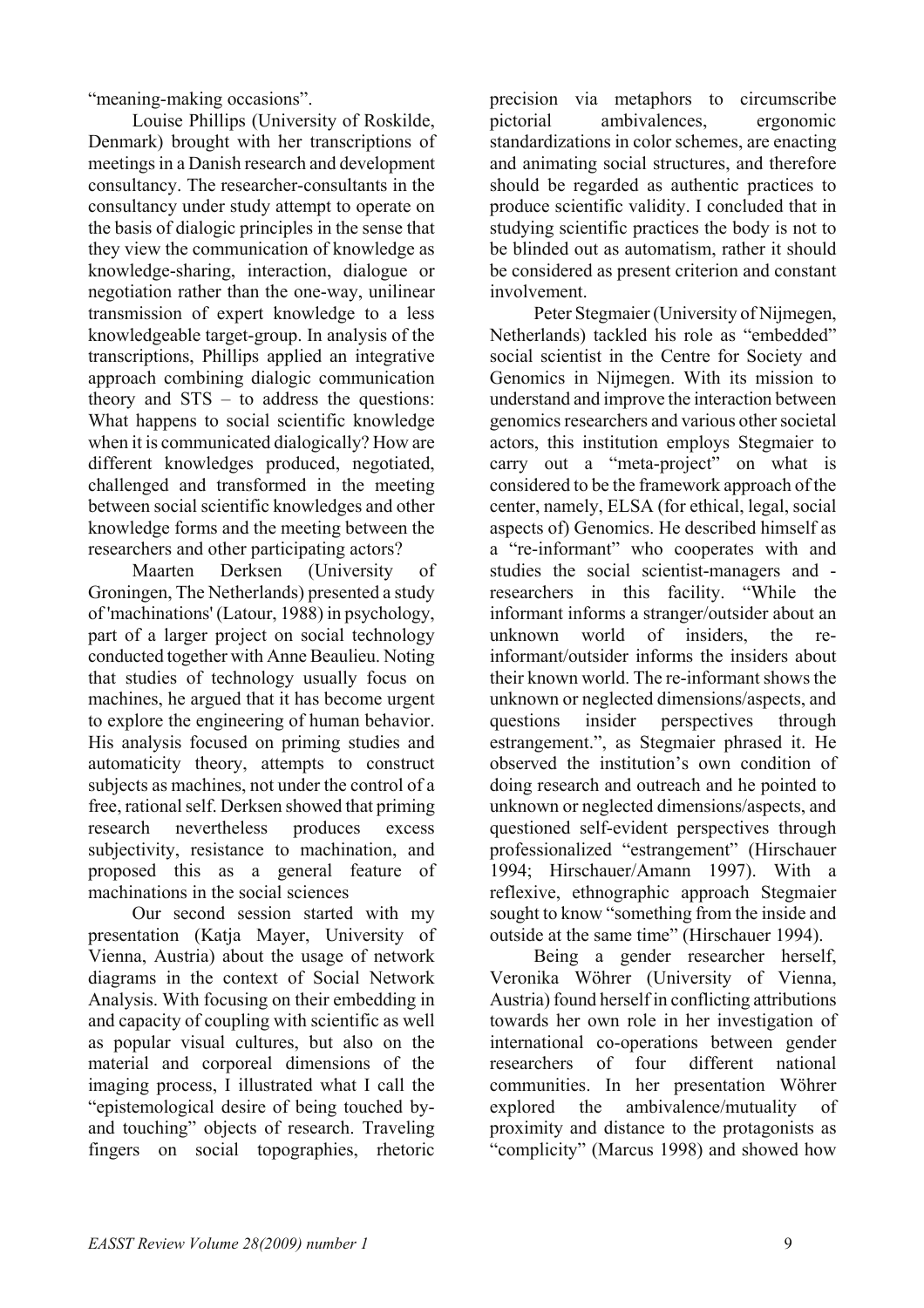she was constructed as Other by her "coresearchers" (Kitzinger /Wilkinson 1996;). In the awareness that they were sharing the same scientific field, she was perceived differently in each context, i.e. as "rich Westener", "experienced gender researcher", "poor student" or "badly prepared foreigner", which brought her to re-conceptualize her own assumptions about the respective "others" in the different field sites. She argues for more explicit reflections of one's own entanglements with the field, especially when researching (social) scientists, to contribute to what Bourdieu called a "reflexive sociology" (Bourdieu 1988).

Drawing on recent work in Actor-Network Theory (Law 2004, Mol 2002), Astrid Mager (University of Vienna, Austria) reflected on the different methods employed in her study on online health information and how they differently enacted "the web". Taking in the standpoint of website providers the web was shaped as a network of clear-cut websites understood as coherent information packages linked to a specific actor. Taking in the standpoint of users the web was performed as assemblage of disconnected pieces of information organized around specific issues primarily by the search engine Google. Mager further asked what the political implications of the various methods chosen are in terms of "ontological politics" (Mol 2002). She elaborated that focusing on website providers tends to enact the web as a de-central actornetwork that may strengthen the rhetoric of democracy widely attached to the web especially in its early days. Following users, in contrast, shapes the web as a Google-organized space that may underline the imagination of Google as an information monopolist increasingly spreading in public discourses. Mager concluded by arguing that it is thus central to think about the divergent politics pushed forward when choosing one method or another.

<span id="page-9-0"></span>Alice Červinková and Tereza Stöckelová (Academy of Sciences Prague, Czech Republic) gave account of their long-term study in a department of sociology. They described the "inter/disciplinary hybrids" of social

anthropology (SA) and gender studies (GS) that are partially connected to the "mother" discipline of sociology. Following Strathern (2007) they argued that disciplines are always interdisciplinary and identify three logics of this "hidden" interdisciplinarity. The logic of administration keeps SA and GS interlinked with sociology because of the lack of admissible senior professors who have to be formally "borrowed" from sociology; the logic of trajectory is embodied in researchers identities who often have a degree in sociology and are not ready to completely disconnect from it (they are "boundary subjects"); and the logic of discipline allows for disciplinary ordering and cleansing, for keeping certain topics, epistemologies, ontologies and politics (especially in case of gender studies) out/on the margin of "proper" sociology, while guarding a partial control over them and mobilizing them as "sociology" when convenient.

During his presentation, Conor Douglas (University of York, UK and University of British Columbia, Vancouver, Canada) reframed the question "How to integrate qualitative social scientific results into the development of a new prescribing algorithm for the anticoagulation drug warfarin?" into "How and why does social scientific knowledge matter in a multidisciplinary research project on pharmacogenetics?" He argued that while the project's social science component implied the collection of "bio-narratives" of patients to effectively develop a way for understanding how patients make sense of their medical treatment<sup>[4](#page-9-0)</sup> that these findings may not be able to be readily integrated into the overall project organization. It is a challenge for social scientists involved in multidisciplinary research to reflect on what they are effectively doing in the research process, and for investigators to critically examine their own social science knowledge production processes in the same way that we in STS are accustomed to examining conventional technoscientific knowledge production.

Javier Lezaun (University of Oxford, UK)

 $\overline{a}$ 

<sup>4</sup> Douglas and his colleagues call it a "lay pharmacology"; see: Webster et al. in Science as Culture forthcoming.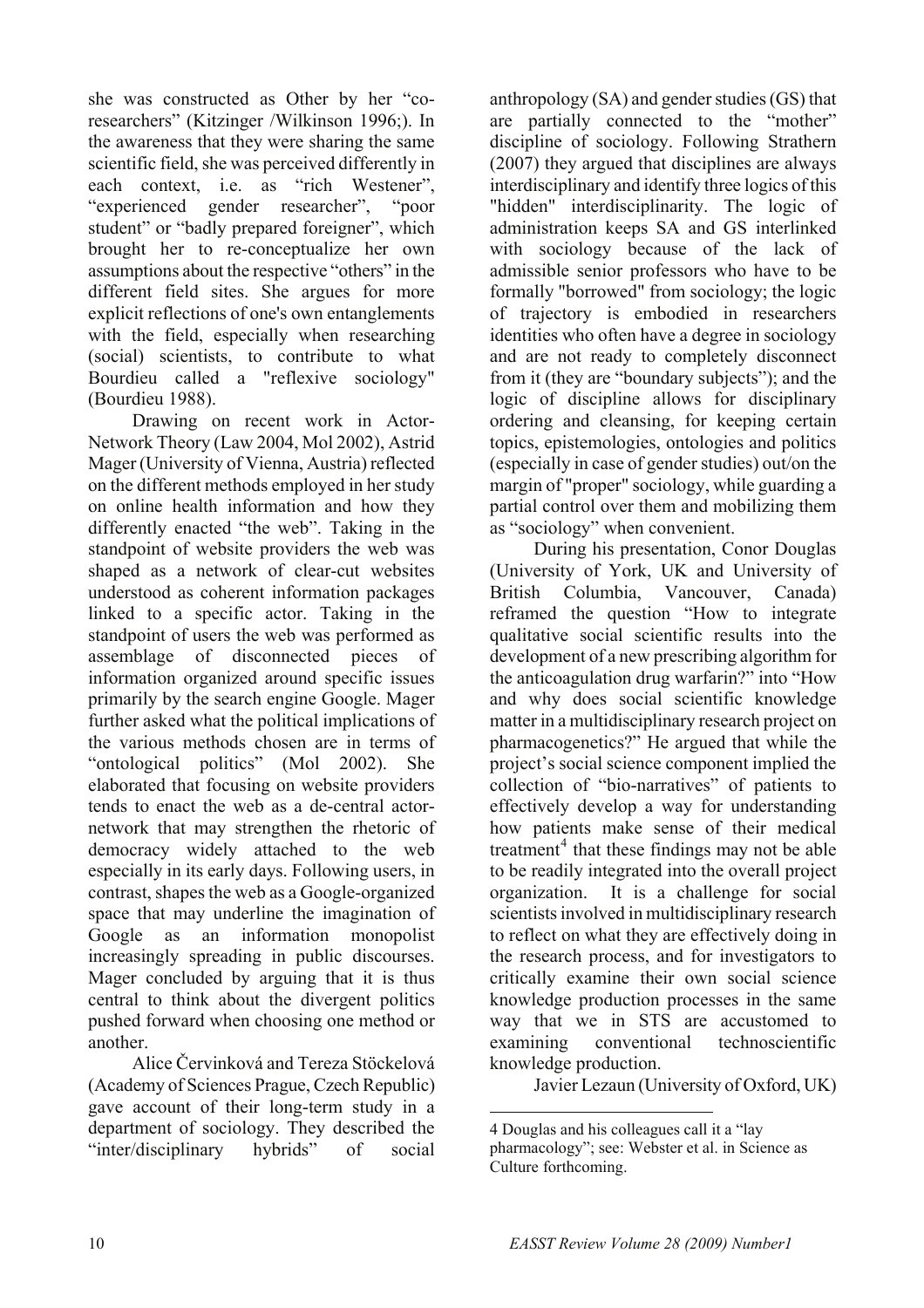introduced us to MS Balao, a large cargo ship that was partly designed as a platform for experiments in the democratization of work, under the auspices of the Work Research Institute in Oslo from 1968-1978. Lezaun showed how the ship was treated as sociotechnical experiment in offshore shipboard democracy. Essential social and spatial requirements for democratic work were built into the technological conditions and physical arrangements of the ship. The experiment included "onboard" social scientists who in the process of conducting their research learned that hierarchical forms of organization and communication were also inherent in their research practice, and concluded that they had to open up their "expertise" to other contributors, hence performing a democratization of research as well.

Stefan Dormans (Virtual Knowledge Studio, Amsterdam, the Netherlands) presented a project on ICT-enabled collaborations, so called collaboratories, in the domain of social history. The various collaborations under study revolve around geographically dispersed groups of experts who aggregate and co-create specific datasets for international comparative research. In his own project, Dormans tries to combine the traditional ethnographic role of the observer with an active role as participant in a more design-oriented approach. Besides writing a critical analysis on the collaboratories, he also actively participates in their development. However, as discussed during the presentation, this double role challenges the ethnographers fear of 'going native' and, since the project started fairly recently, it is still difficult to see if this combination of distance and engagement is a feasible one.

## **For further discussion:**

<span id="page-10-0"></span>Let me start with a modest conclusion: It appeared to me that the study of SSH indeed already makes extensive use of STS approaches. Questions such as how to deal with artefacts and non-human actors, concepts and boundary works, multiplicities, engenderings and enactments (Bister), but also with the politics (Mager) and performativity (Mayer, Lezaun,…) of certain practices have been dealt with both in STS of natural or technosciences and of SSH. One major difference is however the degree of "estrangement" (Stegmaier) from the object of research. The obvious, but varied (allotropic) proximity (Wöhrer) of researcher and research object in the study of SSH leads to a necessity of positional re-signification (Butler 1997). The possibilities range from "going native" (Dormans) and "intervening" (Dunn, Mayer, …) or "studying sideways" (Plesner) to standardized methods of estrangement or objective distancing. It would be interesting to delve into several examples of positionings here, but as space is limited, let me just pick one important "effect" of such a reflexive association with the researcher's position: estrangement or proximity do not only affect research practice on an epistemic level, but interfere with social organizations and hierarchies (Bister, Philipps, Stöckelová and Červinkova, Wöhrer) in the field. If you study a very familiar field or your own field with the field's familiar or own methodologies and concepts, it always means to study one's own practices, hierarchies and orders. This can also lead to problematic attributions by colleagues or seniors or even negative effects in career trajectories<sup>[5](#page-10-0)</sup>. Crawford remarks in 1971 about such a core-periphery bias: "[…] it appears that a significant proportion of writings presenting the social scientific analysis of the social sciences has been contributed by 'marginals', that is, by individuals in other universities than the leading ones […], without a universityaffiliation or by young and not yet established scholars [...]" (Crawford 1971: 12).

Self-reflexivity or critical reflexivity (Douglas) takes an important stance in studying SSH. The question of authorship and liability tackles important dimensions of reflexivity: Even ethnographic texts are often written with a "conquering gaze of nowhere" (Haraway 1988: 581) If we in contrast place ourselves as authors into our work, then how do we turn

 $\overline{a}$ 

<sup>5</sup> Sabine Eggmann, who did ethnology on European ethnologists in her PhD work, e.g. describes that she often received critical and skeptical remarks. Some called her idea to critically reflect a field in which she tries to qualify her self in as coming close to professional suicide (Eggmann 2004: 133).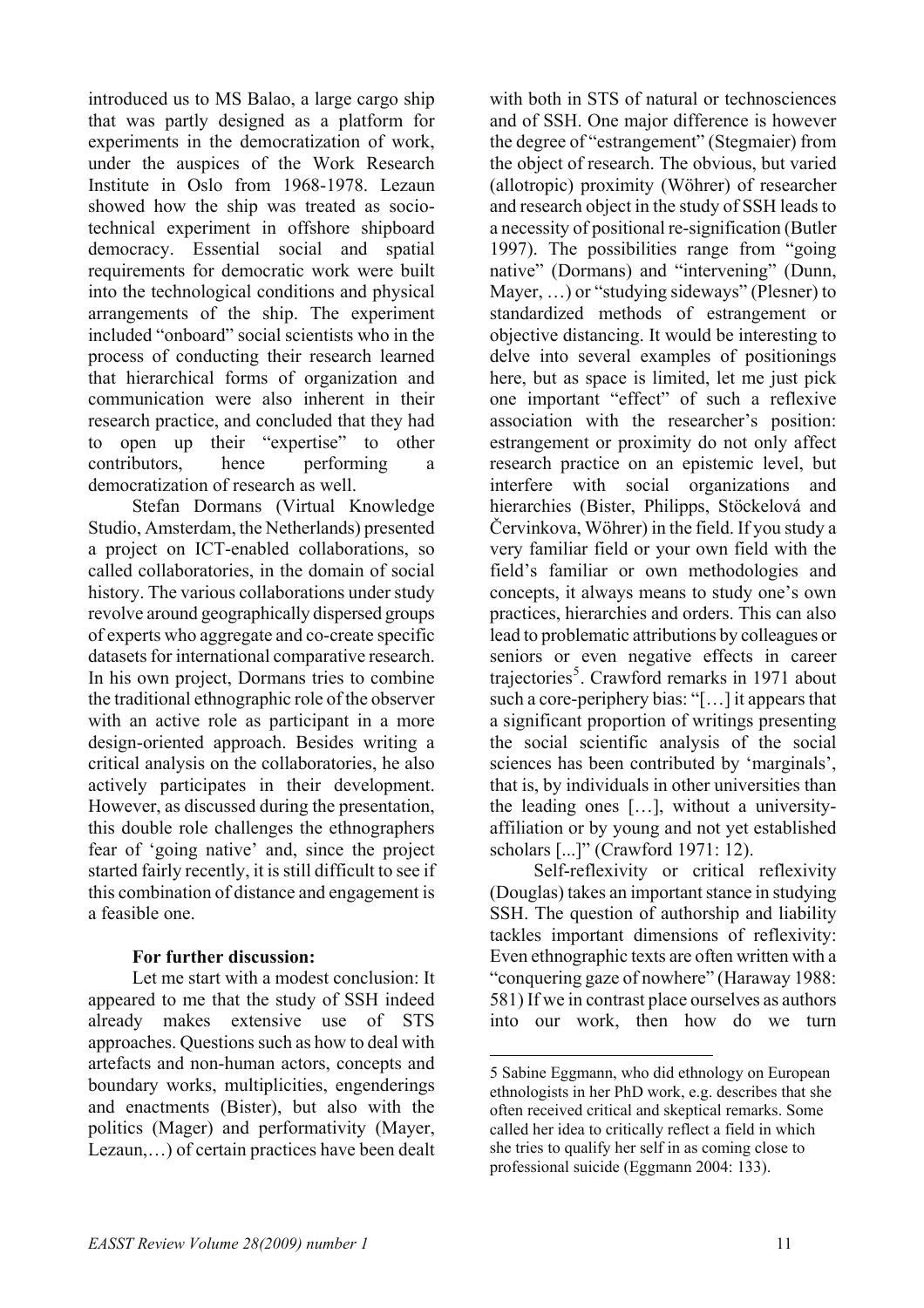"introspection" into "(auto-)ethnographic approaches" (Lezaun), how do we position ourselves between "estrangement" (Hirschauer 1994) and "objective distance" (Bourdieu/Wacquant 1992) In other words: How could one investigate a field while using very similar or its own dispositives (Foucault 1990), while maybe even "distorting, magnifying and refracting" (Williams/Klemmer 1997) its enactments? And what kind of boundary work is happening in such an undertaking?

One aspect of reflexive engagement draws attention to the co-construction of communicative selves in interview situations. While "studying sideways" means to either share expertise (Philips) or even bid expertise farewell (Plesner) we should not forget that with such a perspective we do again impose a certain approach onto our research, maybe even another layer of attempted estrangement. How do we keep track of our methodological interventions, so that we do not end up only with anecdote-like publications, on the contrary, how could we confidently use a certain methodology on itself, a certain discourse on itself? Not all presentations in our section had the same drift and exigency to such meta-reflexive questions, but there was agreement that self-reflexivity should not be regarded as an end in itself. Reflexive challenges ought to lead to methodological and theoretical considerations that can serve as inputs for a) STS in general and b) for the fields under study. "If reflexivity remains merely theoretical, thus serving merely to refetishize ego investments in one's work and the world, then an anthropology of anthropology easily becomes a specter of and for anxiety, fear and distrust. If reflexivity is politicized, thus providing a means for ego displacement, then meta-anthropology becomes a means for new formations of work, self and community." (Williams/Klemmer 1997: 187)

<span id="page-11-1"></span><span id="page-11-0"></span>Let me address another issue here, that was not only coming up in our SSH workshops before the EASST/4S conference, during the discussions in Rotterdam, but also at the conference of the EU STREP project

 $KNOWING<sup>6</sup>$  $KNOWING<sup>6</sup>$  $KNOWING<sup>6</sup>$  in November 2008 which focused on the "politics of knowing: research, institutions and gender in the making" with an east-west perspective and a comparison of bioand social sciences. While listening to the presentations at the conference, I noted that questions like: "How to follow a social scientist?", "What can be observed in a social scientific field?" popped up frequently. The comparison of supposedly distinct scientific cultures such as life sciences and social sciences brings about difficulties of deciding which practices to put side by side. Despite the fact that KNOWING researchers had managed to develop a range of (highly relevant) perspectives to be drawn out of the comparison of life-course interviews and observations, such as: modes of ordering and co-operation and temporalities in careers and biographies, the impact of their own methodologies was challenged several times.

Lisa Garforth, eg., questioned the limits of the "observational gaze"<sup>[7](#page-11-1)</sup> in ethnography. She argued that a good portion of now common STS research methods and especially ethnographies, are influenced by "lab-centric" approaches developed for investigations into technoscientific assemblages. This becomes problematic as soon as investigating scientific knowledge production that is lacking of (technoscientific) laboratories. Turning to practices in SSH allows us  $-$  if we can get access to the field, which is not always easy – observations and interpretations of many alternative scientific workplaces, like offices, libraries, classes, digital interfaces, canteens, conferences, institutions, journals, funding agencies and so forth and combining such efforts. Especially since we are very familiar with similar settings and frames through our own research practices. I would go so far as saying, that by the lack of observable laboratories we have to become imaginative as where to find our research subjects/objects.

To come back to the SSH sessions in

 $\overline{a}$ 6 Knowing Conference Prague 2008:

http://www.knowing.soc.cas.cz/

<sup>7</sup> Lisa Garforth (2008) presentation at Knowing Conference Prague: In/visible epistemic practices: ethnography and what the researcher can't see.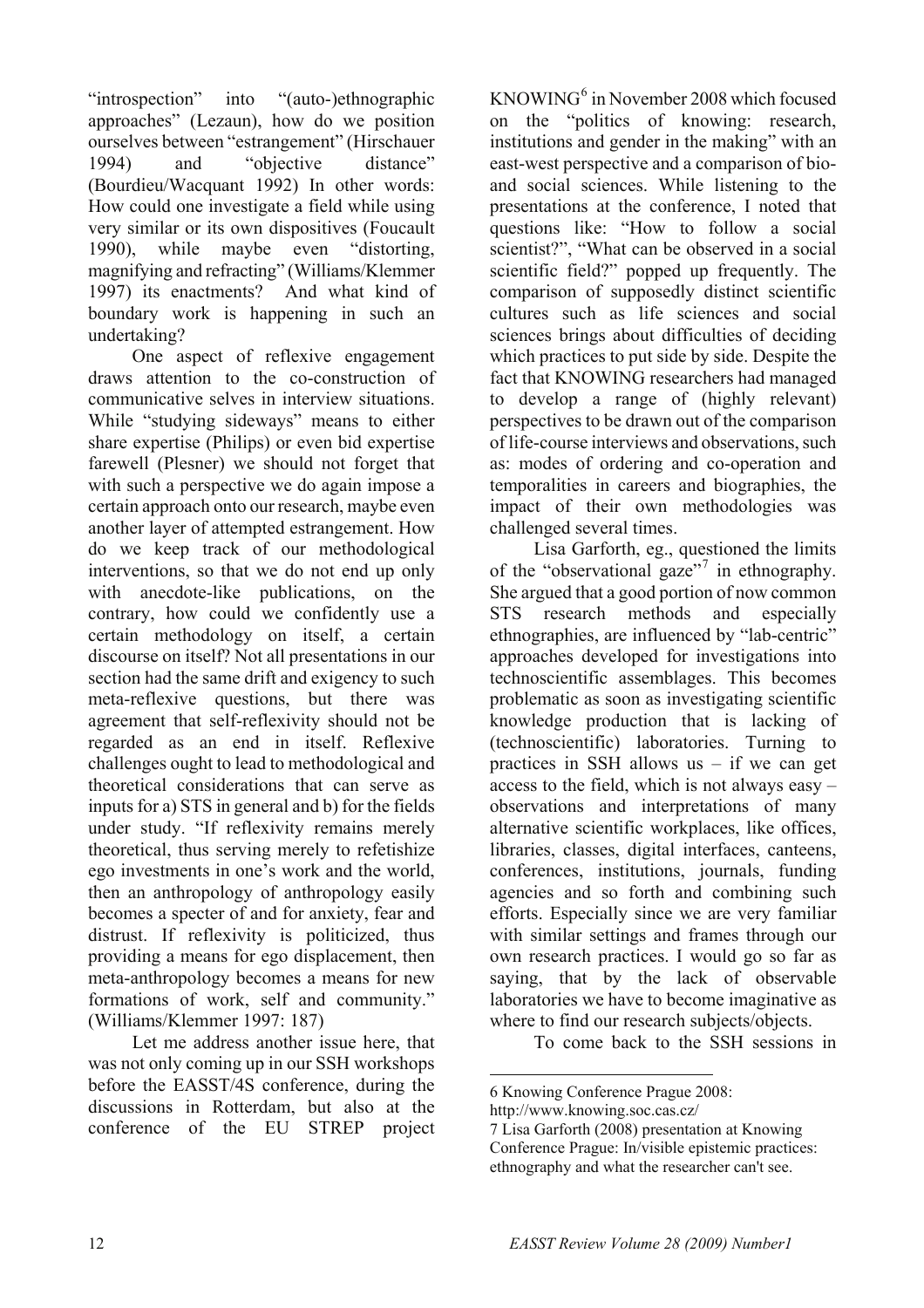Rotterdam: throughout the sessions we traveled from forests to ships, from images to interfaces, from countries to hospitals and offices and followed (social) scientists' accounts of encounters with their research objects. We did not identify the typical "lonesome" (social) scientist, neither the typical visibilities or invisibilities, such as reading or writing texts as being the dominant resources for observation in SSH. We did however encounter frequent reluctance of potential research subjects to participate in social scientific enquiries of social science due to several reasons, which we could only speculate about. Lack of time, fear of being exposed, precarious financial or prestigious status, not convinced of researchers and their methodologies, and so forth. Proximity of researcher and research object might lead to latent vulnerabilities and thus be a reason for the lack of enthusiasm to participate. Williams and Klemmer (1997: 182) put it that way: "greater intimacy between the subject and the object intensifies the potential for hurt and increases the risks of misunderstanding". On the other hand, rejections, irritations and unexpected reactions on the side of the researched - and on the side of the researchers are important field data. (e.g. Garfinkel 1984, Erdheim 1991, Wöhrer 2008[8](#page-12-0)) There are sometimes even very positive reactions: "For once it was really nice to be the one, who gets studied. I learned a lot from this situation and started reflecting on my own practices and institutions." (Panel with research participants at Knowing Conference 2008, Prague)

Let me conclude my comment by asking: What realities, or "collateral realities" (Law, abstract<sup>[9](#page-12-1)</sup>) are enacted by our methodologies and inquiries? Following Law in his cogitation of a recent EUROBAROMETER study, reflections of our "acting with social sciences and humanities" should not only help to tackle issues of knowledge production but also knowledge politics.

#### **Announcement:**

The next SSH Studies workshop will consist of a hands-on exercise to de-/re-/coconstruct EU policy papers relating to conceptualizing and funding of social sciences and humanities and a closer look at its implied representations and possible practical impacts.

If you are interested in participating in our next workshop, scheduled for a weekend in May 2009 either in Prague or Vienna, please visit the website: **[www.sshstudies.net](http://www.sshstudies.net)** or send an email to **[workshop2009@sshstudies.net](mailto:workshop2009@sshstudies.net)** . At the SSH Studies website you will also find this text with the option to comment on it. In the meantime, to continue these discussions go to

## **http://www1.svt.ntnu.no/forum/easst/viewtop ic.php?f=15&t=46**

#### **References**

- Beck, Ulrich (1982): Folgeprobleme der Modernisierung und die Stellung der Soziologie in der Praxis, in: Soziologie und Praxis - Erfahrungen, Konflikte, Perspektiven, Sonderband Soziale Welt, 1- 27.
- Berger, Peter L./Luckmann, Thomas 1966: The Social Construction of Reality. A Treatise in the Sociology of Knowledge, Garden City, New York.
- Bourdieu, Pierre (1988): For Heterodoxy in Social Science, in: Theory and Society, Vol. 17, No. 5, Special Issue on Breaking Boundaries: Social Theory and the Sixties: 773-787.
- Bourdieu, Pierre/Wacquant, Loic J.D. (1992): Reflexive Anthropologie, Frankfurt.
- Butler, Judith (1997): Excitable Speech. A Politics of the Performative, London/New York.
- Crawford, Elizabeth T. (1971): The sociology of the social sciences. A trend report and bibliography, Current Sociology/La sociologie contemporaine, Volume XIX, Nr. 2.
- Eggmann, Sabine (2004): Der Blick auf das Eigene. Ein kulturwissenschaftlicher Zugang zur Kulturwissenschaft, in: Arnold, Markus / Dressel, Gert (Hg.): Wissenschaftskulturen, Experimentalkulturen, Gelehrtenkulturen, Wien: Turia und Kant: 127-136

Erdheim, Mario (1991): Psychoanalyse und

 $\overline{a}$ 

<span id="page-12-0"></span><sup>8</sup> Veronika Wöhrer (2008) presentation at Knowing Conference Prague: Too Close to be Welcomed? Methodological Reflections on Researching Social Scientists.

<span id="page-12-1"></span><sup>9</sup> John Law (2008) abstract: Collateral Realities. For abstract, please visit: http://www.sshstudies.net/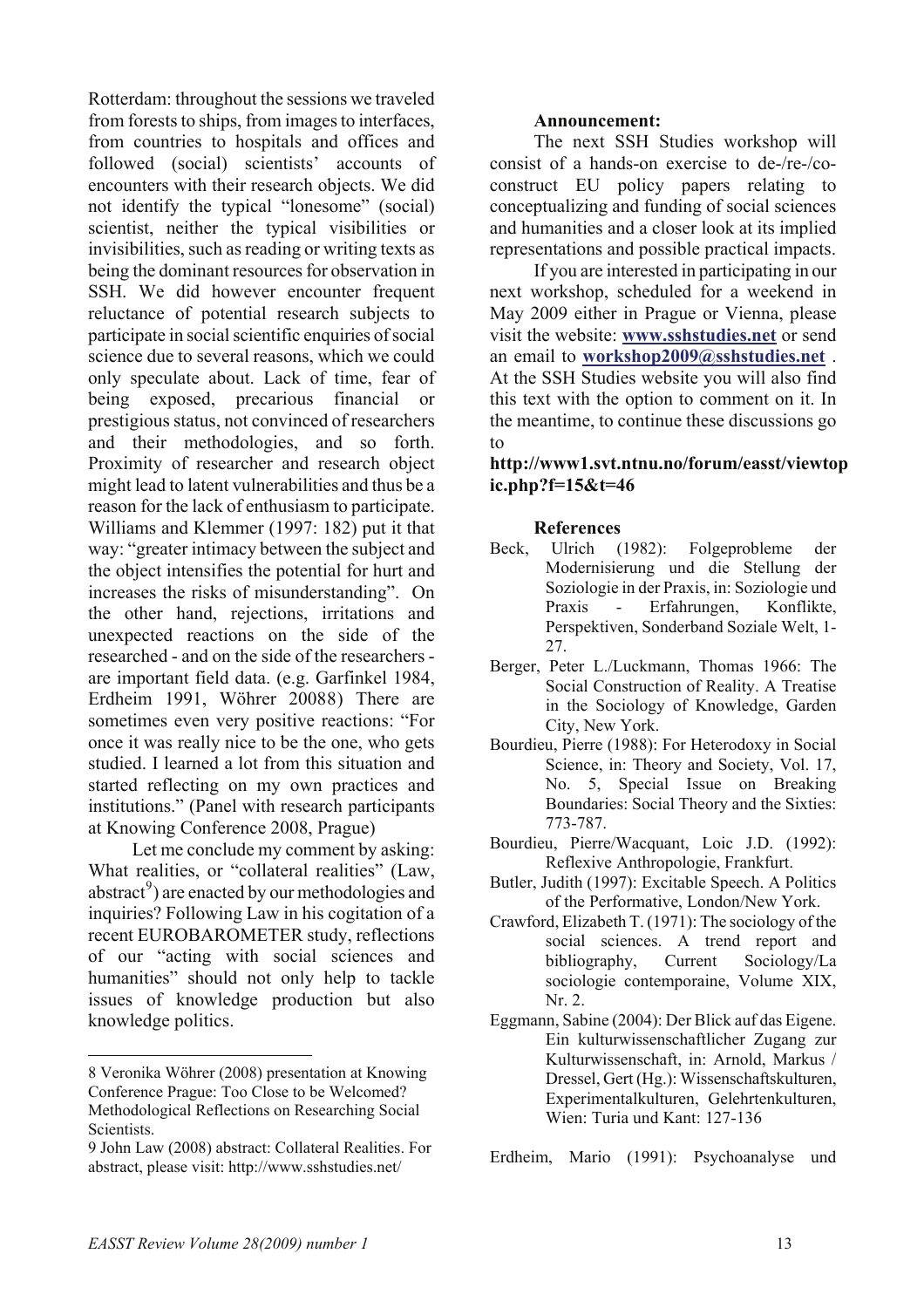Unbewusstheit in der Kultur, Frankfurt/Main.

- Foucault, Michel (1990): The History of Sexuality, Volume 1: An Introduction. New York.
- Garfinkel, Harold (1984 [1967]): Studies in Ethnomethodology, Malden.
- Haraway, Donna (1988): Situated Knowledges: The Science Question in Feminism and the Privilege of Partial Perspective, in: Feminist Studies, Vol. 14, No. 3, 575-599.
- Hirschauer, Stefan (1994): Towards a Methodology of Investigations into the Strangeness of One's Own Culture: A Response to Collins, in: Social Studies of Science 24/2, pp. 335- 46.
- Hirschauer, Stefan/Amann, Klaus (Eds.) (1997): Die Befremdung der eigenen Kultur. Zur ethnographischen Herausforderung soziologischer Empirie, Frankfurt.
- Holstein, J. A. / Gubrium, J. F. (1995) The Active Interview, London.
- Kitzinger, Celia / Wilkinson, Sue (1996): Theorizing representing the other, in: Wilkinson, Sue/ Kitzinger, Celia, eds.: Feminism and Psychology, London: 14-23.
- Latour, Bruno (2005): Reassembling the Social An Introduction to Actor-Network-Theory, Oxford.
- Law, John (2004): After Method. Mess in Social Science Research. London/ New York.
- Lynch, M. (2000): Against Reflexivity as an Academic Virtue and Source of Privileged Knowledge, in: Theory, Culture and Society, 17, 27-56.
- Marcus, George E. (1998): Ethnography Through

Thick and Thin, Princeton.

- Mesny, Anne (1998): Sociology for Whom? The Role of Sociology in Reflexive Modernity, in: Canadian Journal of Sociology, 23, 159- 178.
- Mol, Annemarie (2002): The Body Multiple. Ontology in Medical Practice, Durham/ London.
- Pfadenhauer, Michaela (2003): Professionalität. Eine wissenssoziologische Rekonstruktion institutionalisierter Kompetenzdarstellungskompetenz, Opladen.
- Schütz, Alfred/Luckmann, Thomas (1974): The Structures of the Life-World, London.
- Star, Susan Leigh/Griesemer, James R. (1989): Institutional Ecology, `Translations' and Boundary Objects: Amateurs and Professionals in Berkeley's Museum of Vertebrate Zoology, 1907-39, in: Social Studies of Science, Vol. 19, No. 3, 387- 420.
- Strauss, Anselm (1993): Continual permutations of action, New York.
- Williamson, Sarah/Frederick Klemmer (1997): Ethnographic fetishism or cyborg anthropology? Human Scientists, Rebellious Rats and their Mazes at El Delirio and in the Land of the Long White Cloud, in: Gary Lee Downey/Joseph Dumit (eds.): Cyborgs & Citadels. Anthropological Interventions in Emerging Sciences and Technologies. Santa Fe, New Mexico.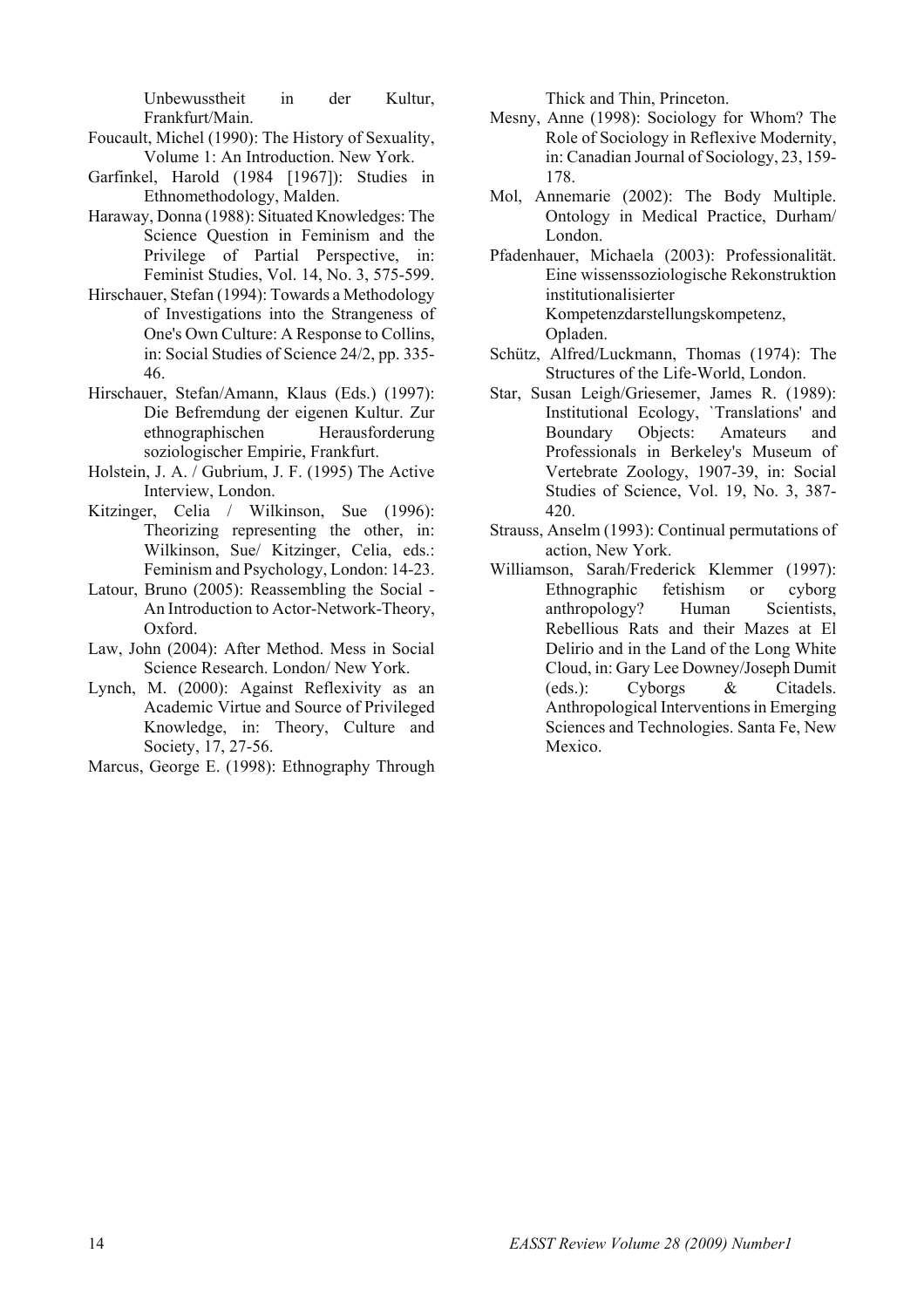## Recent Dissertations The Finnish Competition State and Entrepreneurial Policies in the Helsinki Region. By Antti Pelkonen

#### **Antti Pelkonen**

Postdoctoral researcher, D.Soc.Sc. University of Helsinki Helsinki Institute of Science and Technology Studies Research Group for Comparative Sociology Department of Sociology

## Email. **[antti.pelkonen@helsinki.fi](mailto:antti.pelkonen@helsinki.fi)**

Tel. +358 9 191 23 968

The thesis examines the intensification and characteristics of a policy that emphasises economic competitiveness in Finland during the 1990s and early 2000s. This accentuation of economic objectives is studied at the level of national policy-making as well as at the regional level through the policies and strategies of cities and three universities in the Helsinki region. By combining the analysis of state policies, urban strategies and university activities, the study illustrates the pervasiveness of the objective of economic competitiveness and growth across these levels and sheds light on the features and contradictions of these policies on a broad scale. The thesis is composed of five research articles and a summary article.

At the level of national policies, the central focus of the thesis is on the growing role of science and technology policy as a state means to promote structural economic change and its transformation towards a broader, yet ambivalent concept of innovation policy. This shift brings forward a tension between an increasing emphasis on economic aspects – innovations and competitiveness – as well as the expanding scope of issues across a wide range of policy sectors that are being subsumed under this market- and economy-oriented framework. Related to science and technology policy, attention is paid to adjustments in university policy in which there has been increasing pressure for efficiency, rationalisation and commercialisation of academic activities. Furthermore, political

efforts to build an information society through the application of information and communication technologies are analysed with particular attention to the balance between economic and social objectives. Finally, changes in state regional policy priorities and the tendency towards competitiveness are addressed.

At the regional level, the focus of the thesis is on the policies of the cities in Finland's capital region as well as strategies of three universities operating in the region, namely the University of Helsinki, Helsinki University of Technology and Helsinki School of Economics. As regards the urban level, the main focus is on the changes and characteristics of the urban economic development policy of the City of Helsinki. With respect to the universities, the thesis examines their attempts to commercialise research and thus bring academic research closer to economic interests, and pays particular attention to the contradictions commercialisation. Related to the universities, the activities of three intermediary organisations that the universities have established in order to increase cooperation with industry are analysed. These organisations are the Helsinki Science Park, Otaniemi International Innovation Centre and LTT Research Ltd.

The summary article provides a synthesis of the material presented in the five original articles and relates the results of the articles to a broader discussion concerning the emergence of competition states and entrepreneurial cities and regions. The main points of reference are Bob Jessop's and Neil Brenner's theses on state and urban-regional restructuring. The empirical results and considerations from Finland and the Helsinki region are used to comment on, specify and criticise specific parts of the two theses.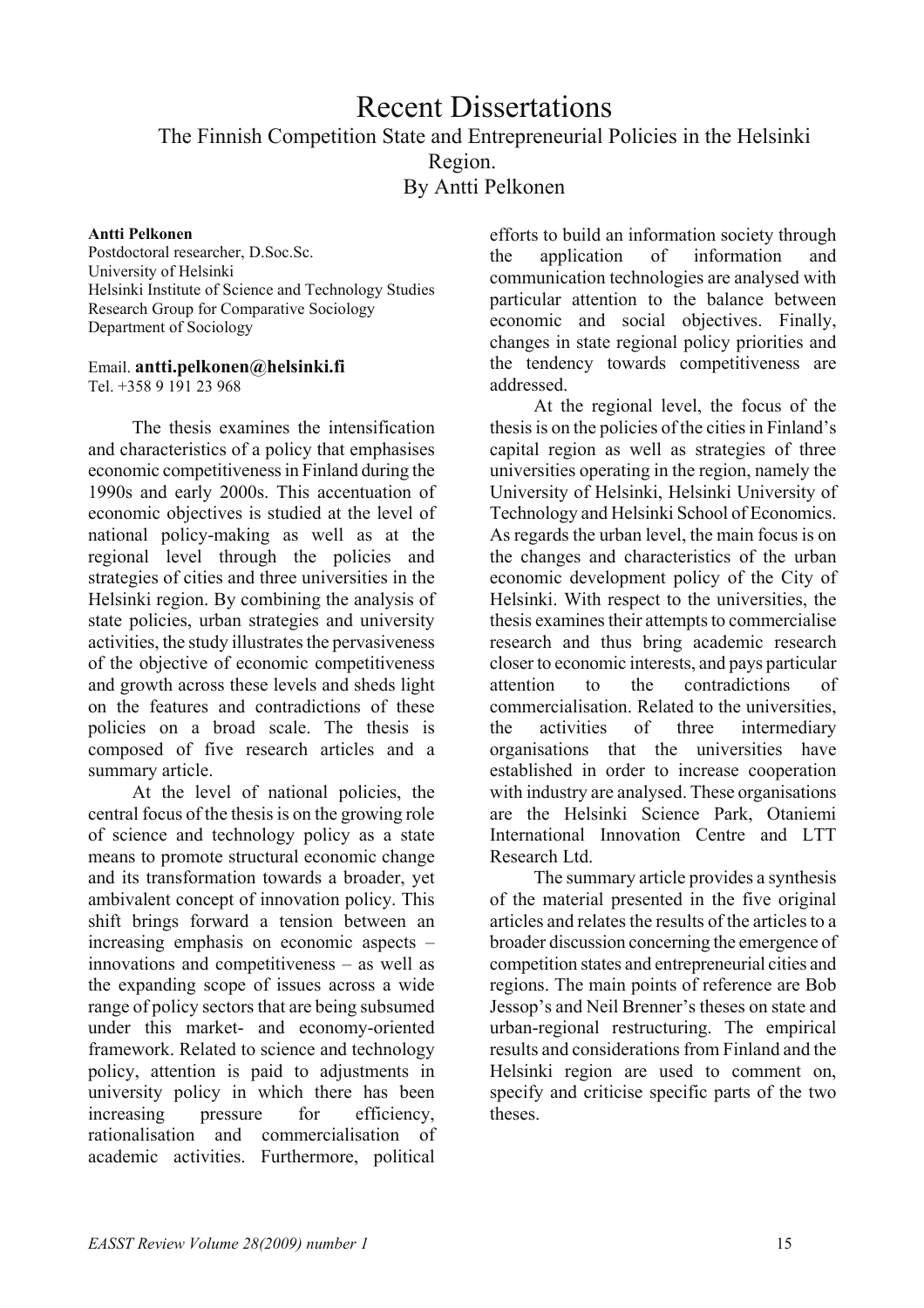The thesis research was carried out at the Department of Sociology, University of Helsinki as a part of various Finnish and international research projects funded and initiated by the Finnish Funding Agency for Technology and Innovation Tekes, the Ministry of Trade and Industry, the OECD and the

European Commission. The summary article of the thesis is available at the **[E-thesis](https://oa.doria.fi/handle/10024/37393)** service of the University of Helsinki (**<http://ethesis.helsinki.fi/>**). Full text available as Research Reports No. 254, Department of Sociology, University of Helsinki, 2008.

## Bowing out By Christine Hine

It was great to see so many people come forward to stand for EASST Council in the recent elections. It's a good sign of the health of our intellectual community that people see EASST Council as a place to invest their time and a way to make an impact on the environment we all work in.

As a result of the elections the EASST council is now as follows: Fred Steward (President) Marc Audetat Tomas Sanchez Criado (student representative) Pierre-Benoit Joly Erika Mansnerus Tiago Moreira Harro van Lente Estrid Sørensen Claire Waterton

On coming to the end of my term as EASST president I feel some regret that I didn't manage to do half of the things that I envisaged might be possible at the outset. I do, though, feel a certain satisfaction at the things that I might be said to have facilitated other people doing! While there has been the odd speech at conferences, a lot of what I've done hasn't felt terribly presidential. I have focused on keeping the infrastructure in place to allow the intellectual life and collegial connections of EASST to flow through and around it. To that end, it has been a great joy to be involved in a small way in the hugely successful conferences in Lausanne and Rotterdam, and I look forward to the next conferences with great enthusiasm. I had hoped in my presidency to see EASST involve more colleagues in southern Europe, so

I am particularly delighted that discussions with STS-Italia have led to an offer from Trento to host the EASST conference in 2010. I am pleased to be handing over EASST to its new council in good health, and I'm anticipating their inputs with interest. On an organizational level it is an advantage that the EASST secretariat will be staying in the UK for the time being, since that enables us to retain various financial and administrative arrangements that took some time to put in place at the beginning of my term of office. Hopefully this will free up the time of our new president for doing more presidential stuff if he feels the need.

I continue to be very grateful to Ann Rudinow Saetnan and Richard Rogers for keeping EASST Review and web site in operation: both outlets are vital ways in which EASST stays feeling live and present for its members between conferences. The council have been a great source of support, ideas and enthusiasm and I have enjoyed their company, both face-to-face and virtual. Through working with the council I have gained a network of people around Europe and beyond that I respect and admire (and nearly got arrested with in Lausanne, but that's another story). I am delighted to hand over the presidency to Fred Steward, who has a great fund of experience to offer and a deeply held commitment to keeping our STS as relevant and as inclusive a community as possible.

Best wishes,

Christine Hine

 To thank Christine, go to **[http://www1.svt.ntnu.no/forum/easst/viewtopic.p](http://www1.svt.ntnu.no/forum/easst/viewtopic.php?f=15&t=44) [hp?f=15&t=44](http://www1.svt.ntnu.no/forum/easst/viewtopic.php?f=15&t=44)**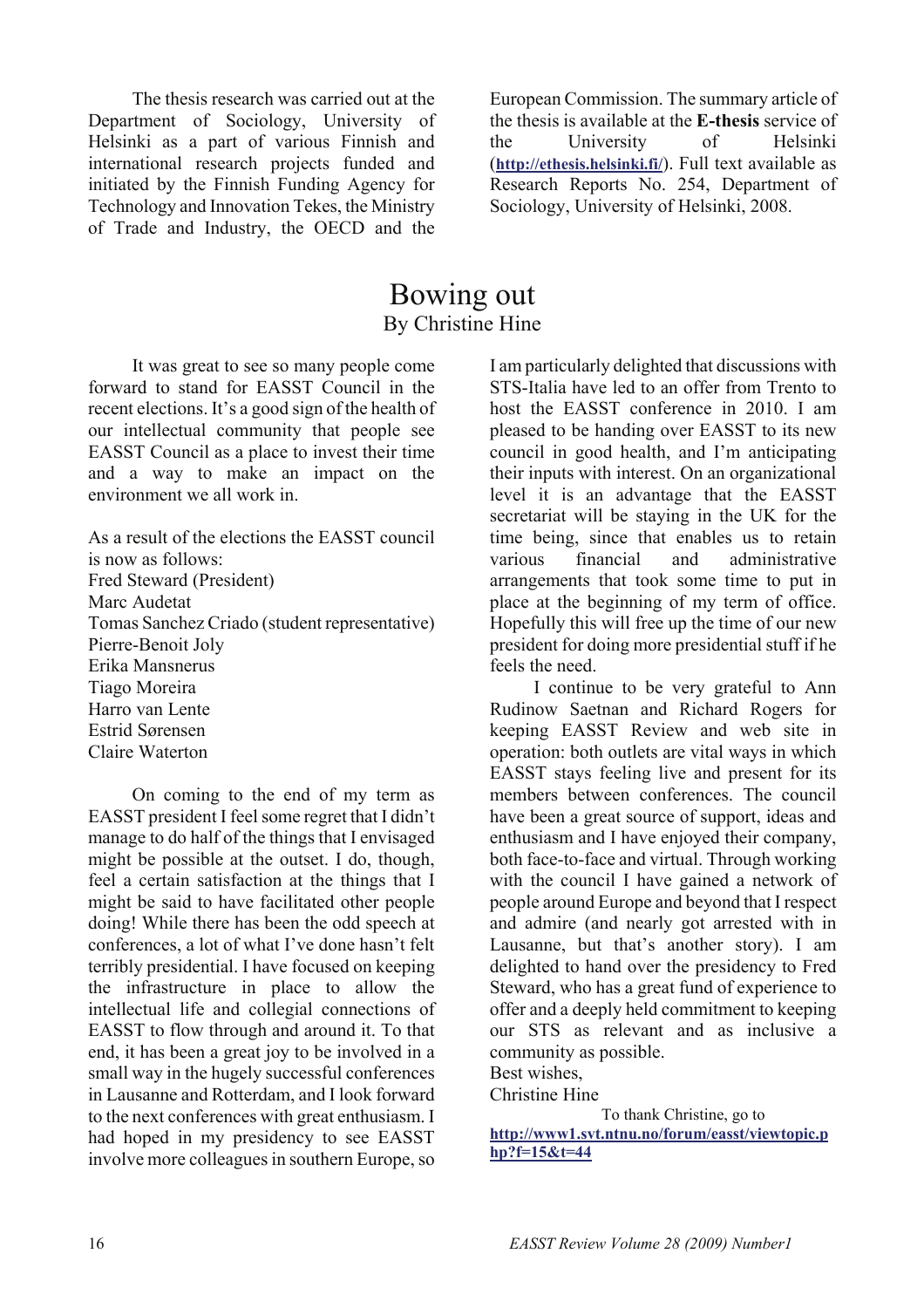# EASST News: Members' Benefits

EASST members are now offered reduced rate subscriptions to the following journals:

Science as Culture **<www.tandf.co.uk/journals/csac>**

New Genetics and Society **<www.tandf.co.uk/journals/cngs>**

Please follow the links and select "News and Offers" to sign up for these journals directly with the publisher.

# Conferences and Calls for Papers

**The Society for the History of Technology (SHOT)** will hold its annual meeting in **Pittsburgh, Pennsylvania, 15-19 October 2009**. The Program Committee invites paper and panel proposals on any topic in the history of technology, broadly defined. Sessions dealing with pre-19th century technologies are particularly welcome. Of special interest for 2009 are proposals that engage the two following themes: Reform(ed) Technologies: While Pittsburgh often brings to historicallyprone minds images of coke works and heavy industrial pollution, the city is consistently ranked high in livability surveys of American cities, and smokestacks no longer dominate the skyline. At a moment when decaying infrastructure is a major topic of public discussion and large promised investment, Pittsburgh looks the right place for historians of technology to reconsider linear tales of innovation or destruction. We are interested both in the ways technologies are reformed and on the historical development of technologies for reform. Environmental technologies are an obvious topic, but the theme also welcomes contributions on urban renewal, new uses of old technologies, and issues of maintenance. Circulation of Technology: We encourage proposals dealing with the geographical circulation of technology that discard traditional diffusion models. We are interested in the relevance of local contexts to accounts of how technologies circulate at the global scale. We hope that focused engagement

with such questions will also contribute to SHOT's ongoing efforts to build a more inclusive and diverse cosmopolitan community. The Program Committee's highest priority in evaluating paper and panel proposals is scholarly excellence. The Committee welcomes proposals for individual papers or sessions, as well as works-in-progress from researchers of all stripes (including graduate students, chaired professors, and independent scholars). It welcomes proposals from those new to SHOT, regardless of discipline. Multinational international and crossinstitutional sessions are also desirable. We especially encourage proposals from non-Western scholars. For the 2009 meeting the Program Committee also encourages unconventional sessions; that is, session formats that vary in useful ways from the typical three/four papers with comment. These might include round-table sessions, workshopstyle sessions with papers that are precirculated electronically, or "author meets critics" sessions. Panel organizers may choose either to have a commentator or to add one more paper. We also welcome poster proposals for presentation in poster sessions. The **deadline for proposals is March 30, 2009**. For submission information, please see **http://www.historyoftechnology.org/annual\_ meeting.html**.

**The International Association for the History**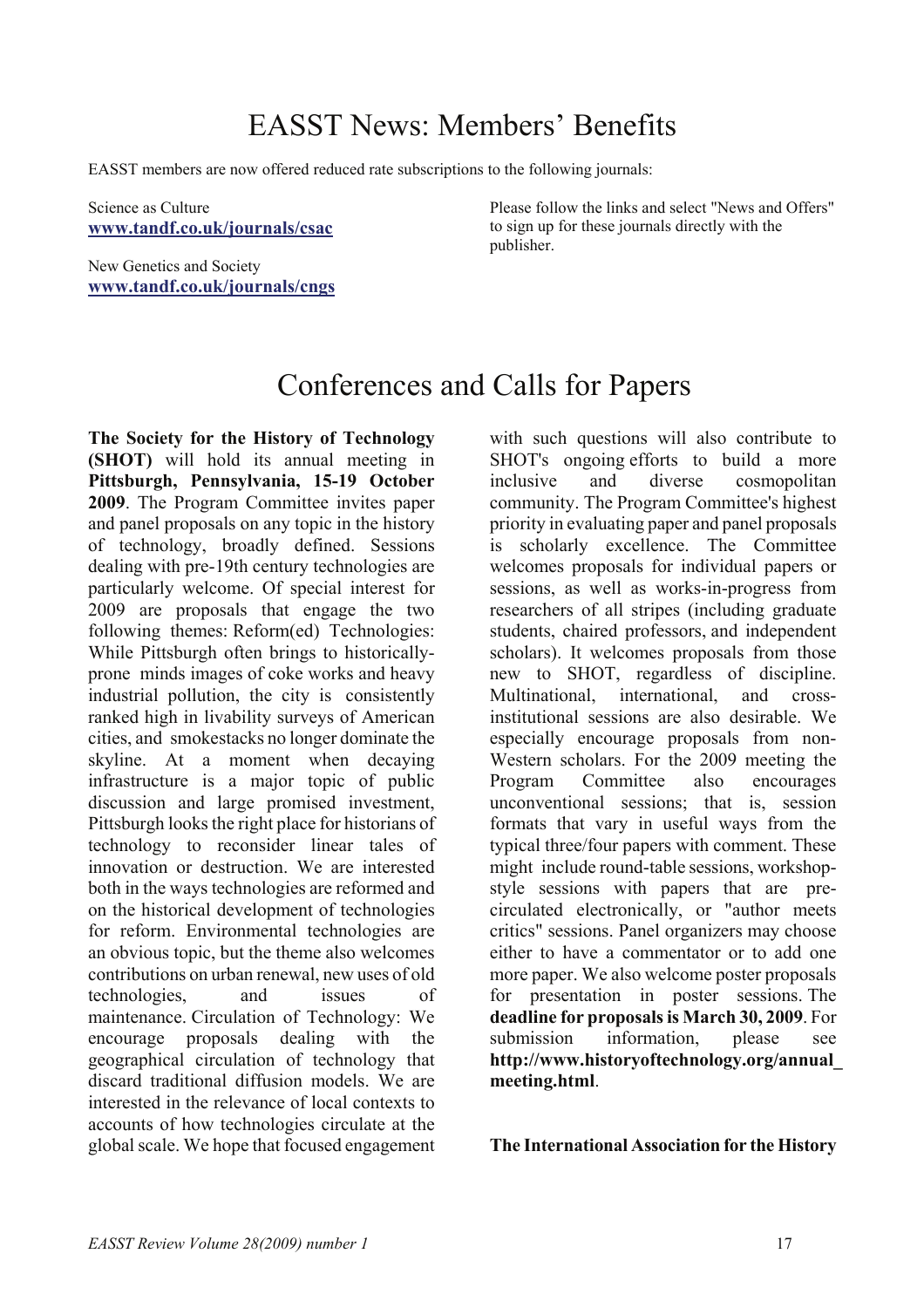**of Transport, Traffic and Mobility (T2M)** invites proposals for papers to be presented at its Seventh International Conference to be held at the Verkehrshaus der Schweiz (Swiss Museum of Transport), **Lucerne, Switzerland from November 5th - 8th, 2009**. The conference is organised by historians from different universities as well as by the Swiss Museum of Transport. Switzerland's most visited museum celebrates its 50th anniversary in 2009 and is being rebuilt and expanded for this occasion at the time. This year the conference theme is , Energy and Innovation'. The CfP asks for papers in this thematic field but it is at the same time open to all subjects in the history of transport, traffic, and mobility. The language of the conference is English. Traffic is motion and therefore energy is imperative. It doesn't matter what, how or where to one moves – performance, or the conversion of energy into motion, is always preconditioned. The modernisation of traffic since the 18th century can be seen as a process in the course of which means of transport that relied in the end on solar energy were replaced by means of transport that relied on nonrenewable energy. Thus, the focus was shifted from the likes of walking, rowing, sailing, horseback riding and the usage of animal traction to mechanical means of transport such as the steam engine, the combustion engine and rocket propulsion.Where did the question of energy figure in the acceleration and intensification of traffic? Where in the choice of a means of transport, in the question 'street or ship'? How was energy efficiency for new machines increased? Conversely, how was their environmental pollution reduced? Why did one choose a specific propulsion? How did the price of energy affect the price of transport and mobility? How big was the influence of private traffic and energy business thereby, how great the weight of governmental politics? According to economist Joseph Schumpeter, innovations are elementary improvements that shake the economy and the community which means in this case that they produce new means of transport such as train, car or plane. Which economical, social, cultural and political

conditions leveraged which means of transport? Innovations never were the result of mere business calculations and engineering efforts. Behind those were always sociocultural factors such as the ideology of freedom, the appetite for adventure and discovery or the play instinct and surge for fame. Also, new combinations of existing means of transport could lead to innovation. Proposals which connect the two conference topics (energy and innovation) are eminently favoured: How was the velocity of a means of transport increased without a multiplication of energy consumption? Do new means of transport prevail mainly in times of war and crisis? Could premodern and antiquated means of transport increase their efficiency under the pressure of competition of new modes of drive as for example the fast sailing ships that came up under the pressure of the steam boat around 1850? Is a renaissance of premodern and environmentally sound means of transport imaginable? Participants are encouraged, though not required, to organize panels on these themes. A panel consists of a chair and normally up to three speakers; no commentator is required. We especially encourage transnational, comparative and transmodal approaches, and welcome proposals exploring theoretical or methodological issues as well as those of a more empirical nature. Relevant contributions are welcome from historians as well as from cultural geographers, sociologists, anthropologists, economists, and other scholars who do not define themselves as historians. We especially invite recent entrants to the profession and doctoral students to submit proposals. T2M 2009 wants to invest more energy into communication. Posters of all oral presentations will be exhibited in the public area of Switzerland's most visited museum. This innovation will contribute to better promotion of the history of transport, traffic and mobility as a scientific discipline and as a public service. Submission of a fully completed poster form (1 page A4) is mandatory for all speakers. Posters will be judged. Poster forms will be made available later on the website of the programme committee. The **deadline for abstracts and a short CV (max one page each; Word or rich text format only) is the**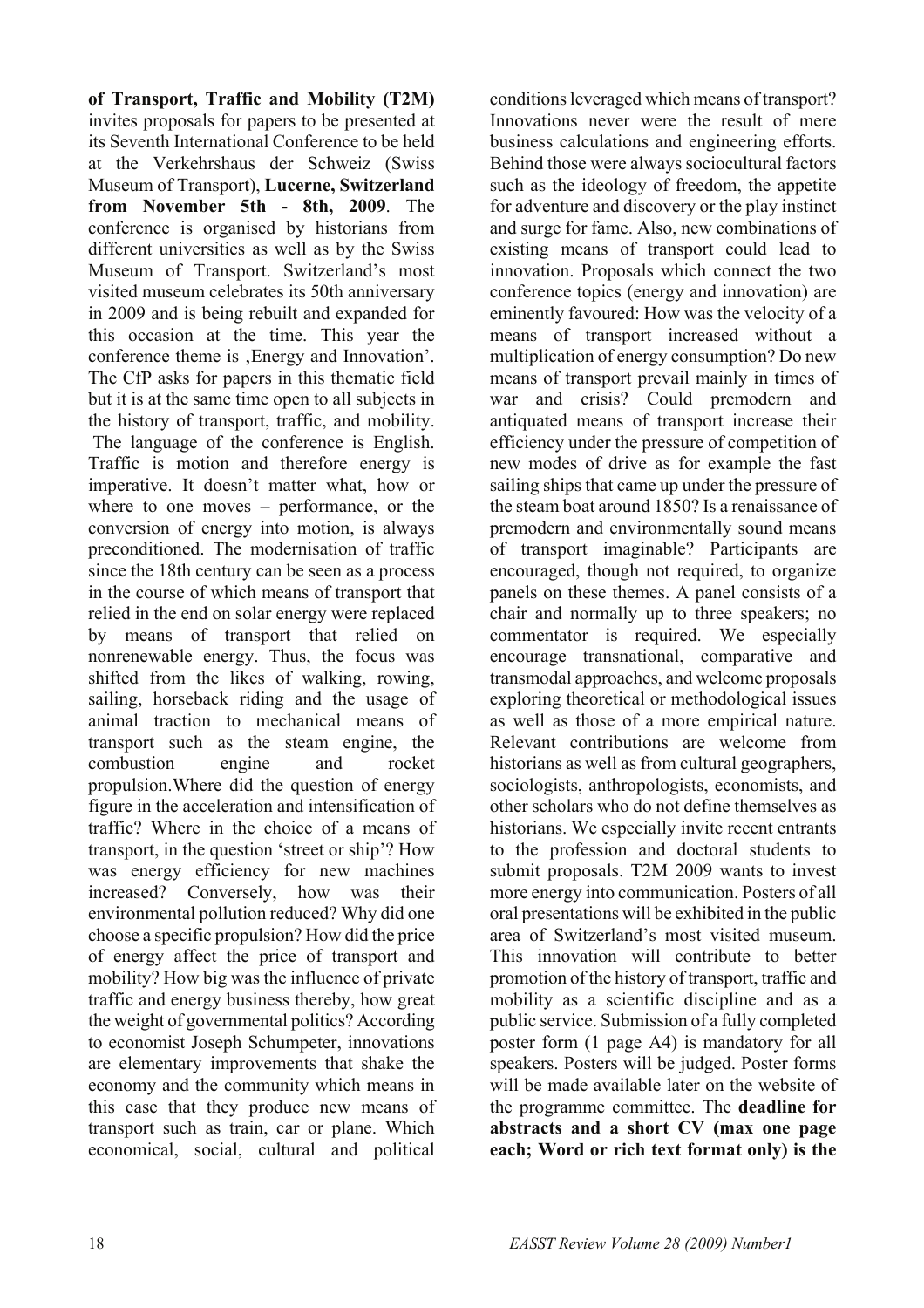**15th of April, 2009**. Session proposals should also include a one-page overview of the session. Please send proposals to: t2m\_content@verkehrshaus.ch. Submitters will be notified by the programme committee during the first week of May 2009 on the success or status of their submission. The full paper of all accepted submissions and of the posters must be delivered on or before August 15th, 2009. These papers will be copied onto a conference CD-ROM for distribution in advance to all conference participants. Individual presentations at the conference are therefore to be limited to a fifteen-minute summary to allow for debate and discussion within the session. All participants are required to register. For details of T2M and of previous conferences, please visit: www.t2m.org. Further details of the conference (including the poster form) will be posted on a website of the Programme Committee which is currently under construction and will go online later.

The Science Communication Unit at the University of the West of England, Bristol is delighted to announce the **Evolving Science Communication symposium**. This event is being held over **26 and 27 March, 2009 at the Watershed Media Centre, Bristol** and is supported by the Wellcome Trust. The symposium will be a meeting ground for academics and practitioners in the field of Public Engagement with Science and Technology. The symposium will explore key issues facing the sector including: transferability, sustainability, demonstrating impacts, sharing knowledge and collaborative working. The discussions and ideas generated during the day will be collated and distributed after the event in the form of an edited report. Places are very limited and as such applications will be restricted to two participants per institution. The organising committee will be selecting delegates to maximise diversity and experience across the participants, please take this into consideration when completing the form. Please note the **deadline for applications is 9.00am, 27 February**. For further information, see

**http://scu.uwe.ac.uk/index.php?q=node/182**.

**The International Conference on Changing Universities: Governance, Relevance, Performance** is to be held on **29 September – 2 October 2009 in Istanbul, Turkey**. Over the last couple of decades or so, higher education systems and, in particular, universities have become, notably in Europe as well as elsewhere, targets of attention and debate for change and reform. A host of external factors have been at play in shaping the discourses and actions with regard to changing universities. Within Europe, for example, policy statements such as the Bologna Accord, the Berlin Communiqué and the Lisbon Declaration have called for major reforms and re-orientations in higher education as a part of the broader vision of creating a European knowledge society. This has also been linked with expectations that universities should serve as engines of economic growth and national as well as regional competitiveness in the global marketplace. Concerns have therefore been expressed with regard to the relationships of universities with their external environments and the society at large. Business representatives have been demanding closer university-industry ties and research more relevant to their needs. Likewise, pressures have been mounting on providing education that is more responsive to the needs of the labour market. State authorities have joined in endorsing these demands. Moreover, these kinds of pressures have been coming at a time when public funding has been increasingly constrained and universities have been guided towards obtaining other sources of funds, leading, in some countries at least, to the encouragement of privately funded institutions. Concomitantly, there has been a greater concern with resource allocation to and within universities as well as their efficient use resulting also in a broader discourse on and ensuing polices with respect to issues about accountability. Altogether these kinds of pressures have resulted in the introduction of new policies and reform initiatives in the last two decades or so, though their timing, scale and pace has been variant across countries.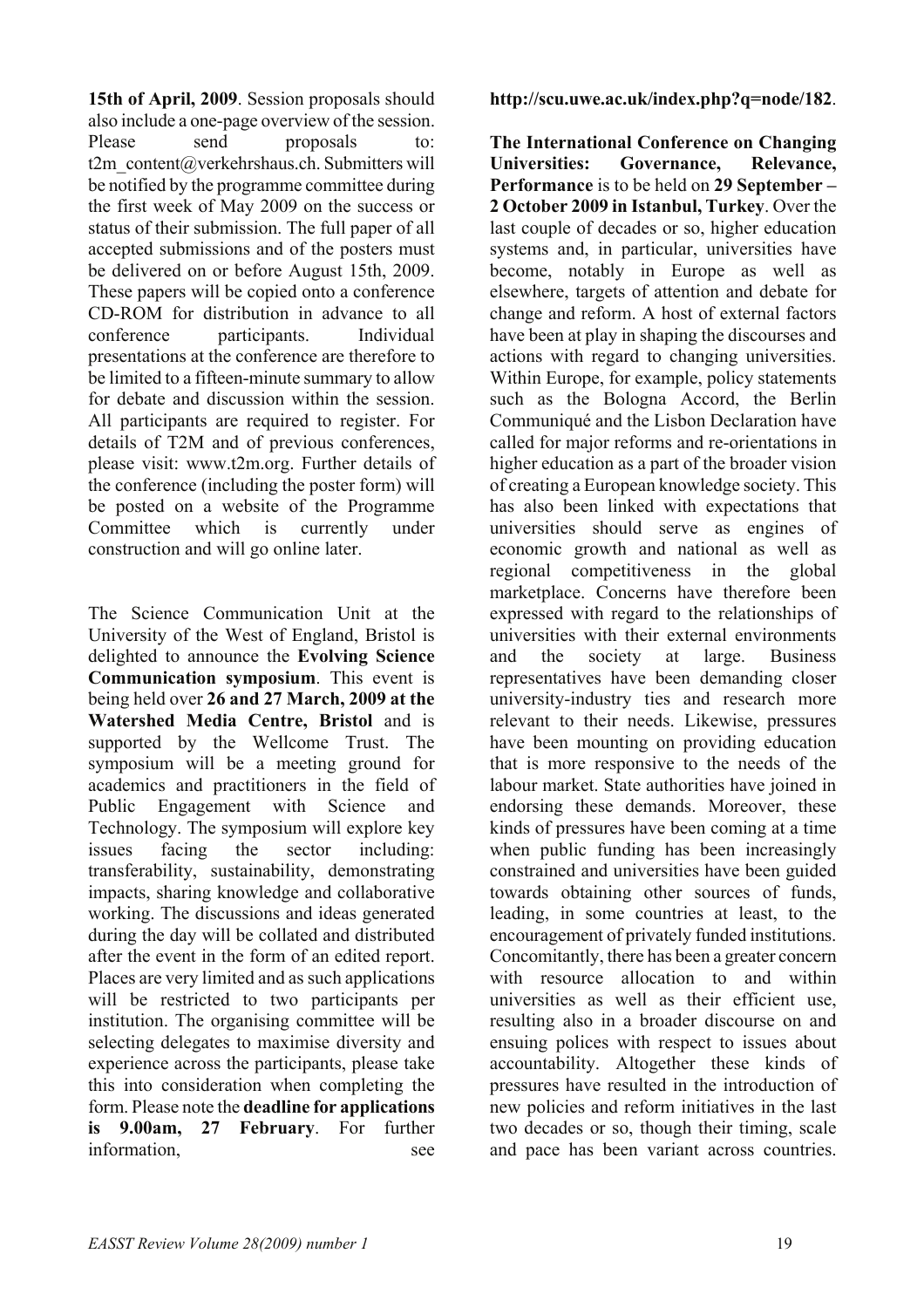National and organizational level governance systems have been altered, in some cases a number of times. New evaluation schemes have been introduced for assessing organizational, departmental and individual performance. Funding systems have been revisited, quite often in ways that not only attempt to make them performance-based but also to promote and encourage the acquisition of external funds. That these kinds of changes and the responses to them have and are being played out in institutionalized organizational fields has motivated not only practical but also academic interest in their implementation and outcomes. Likewise, that they have been internationally widespread, quite often with some reference to and justification based on North American models has generated debate around convergence as opposed to divergence sustained in many ways. The above issues have been addressed for the last year or so within a project entitled MEHEM (Mapping European Higher Education Models), funded by the European Union and carried out by scholars from Sabanci University (Turkey), Oxford University (UK), University of Siena (Italy) and Uppsala University (Sweden) together with collaborators from Germany, France and Spain. The Istanbul Conference is organized as a part of this project and aims to bring together researchers from a broader range of institutions and countries with interests in the changes that have been taking place over the last couple of decades at universities, nationally, regionally and internationally. Papers are invited therefore on the following topics, though not exclusively limited to them, as submissions pertaining to related themes will also be considered: Changes in government regulation of higher education fields and universities; Changes in the composition of organizational level governing bodies and the selection of university leaders; Changes in funding, particularly the degree to which market solutions is being introduced; Changes in the selection and promotion of faculty; The changing nature of universityindustry relationships and their implications for the structuring and administration of universities; The implications of the increasing use of evaluations and rankings for higher

education and universities; The implications of the changes that have been taking place on the structure of higher education fields and the role of universities with respect to the construction of national and international elites. Both conceptual and empirical papers are invited. Empirical papers could be case studies of individual or a small number of organizations as well as larger scale quantitative investigations. Comparative research would be particularly welcome. One additional aim of the conference is to provide a platform for the production of an edited book. **Abstracts of around 500 words should be submitted through the MEHEM website (www.mehem.org) latest by 31 May 2009**. Authors will be notified about acceptance latest by the end of June. Some funds are available to cover travel and lodging expenses. Please do indicate any needs for funding when submitting your abstract.

**The SIMIAN (Simulation Innovation: a Node) project** is funded by the Economic and Social Research Council to promote and develop social simulation method in the UK. Social simulation is a new method for the social sciences that combines some of the advantages of statistics and qualitative research. The SIMIAN project aims to develop expertise in simulation within UK social science. The project involves three "demonstrator" simulations chosen to address important social science challenges: (1) Interaction: Where many theories exist across the social sciences, how can simulation be used to integrate and compare them so that social science as a whole can progress? (2) Novelty: How can simulation develop theories in which meanings and capabilities of objects are not "given" but change and develop in use and social interaction? and (3) Norms: Different social sciences understand and measure norms in different ways. How can they be integrated to produce effective theories? These three demonstrators will form the basis for a range of training and capacity building activities: (A) Taster courses to show what simulation can do; (B) Build-a-model courses to show how to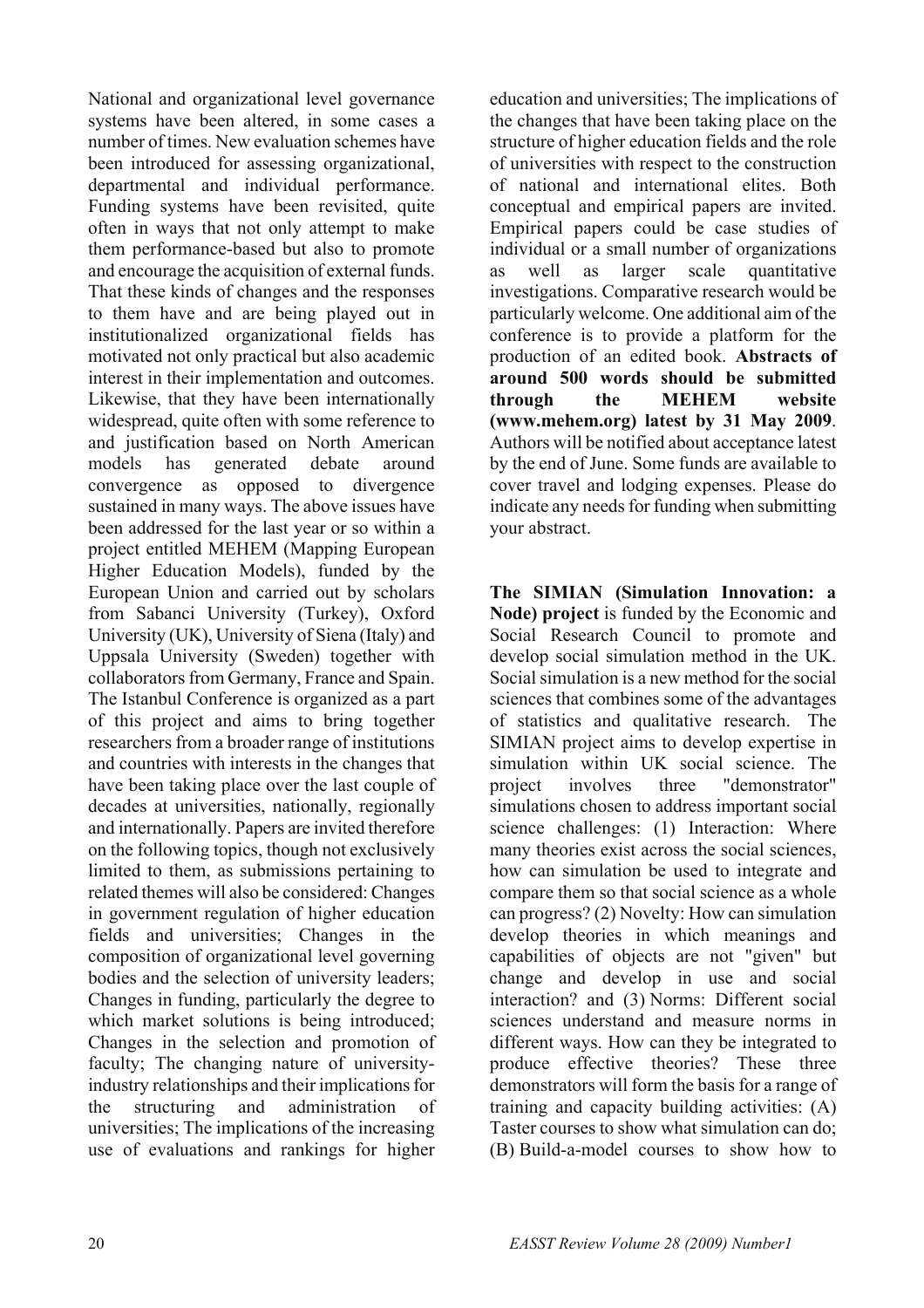build a first working simulation; and (C) Specialised courses to train advanced users in specific topics. In addition, **there will be presentations at conferences and workshops, user fellowships to encourage collaboration between users and academics, and international exchange visits**. For more information or to register for the courses, please visit **http://www.simian.ac.uk**.

The Institute for Science and Society at the **University of Nottingham** invites you to the **first UK Postgraduate Science and Technology Studies (PSTS) conference** on the **28th and 29th July 2009**. If you are engaged in research in science, technology and society and related fields, then the event will provide a key forum in which to present on-going research and build networks within the UK STS community. The conference is organised by postgraduate students and is intended for postgrads, giving participants unique opportunities to: Present research to a relevant audience; Receive commentary on work-inprogress in a friendly and supportive environment; Practice presentation skills; Meet students with similar research interests; Listen to keynote speakers with established careers in the field; Carry debates across disciplinary boundaries; Reflect on the identities of UK STS; and Build working relationships at an early career stage. The early registration conference fee is £125 which includes en suite accommodation in University halls, all meals and the conference dinner. There are a number of travel bursaries available. If you would like to apply for a travel bursary please indicate so on the abstract submission form, downloadable from the website, fill it in and return it to us before the 1st March 2009. Individual paper proposals for a 15-20 minute presentation on any topic germane to the aims of the conference should be submitted by abstract (no longer than 300 words) using the attached abstract submission form, to  $psts@nottingham.ac.uk$  by 1st March 2009. Please include full contact details. Or e-mail Andy Balmer at lbxab@nottingham.ac.uk if you have any other queries. Further information, such as a provisional agenda, travel information, etcetera,

will be available on the conference website: **http://www.psts.org.uk**.

**Modes of Governance in Digitally Networked Environments**, an informal and **interdisciplinary workshop for PhD students and post-docs**, will take place at the **Oxford Internet Institute – Oxford University, Thursday, March 26, 2009 – 9am-6pm**.Over the past decades, a variety of technologies have reconfigured the ways in which we initiate and maintain social and economic relations. Today, millions of people around the globe buy goods from people they have never met in person, edit the online encyclopedia Wikipedia without monetary rewards, use e-mail and SMS to organize political protest, stay in contact with friends via social networking sites, or look for a new partner via online dating services. In short, an increasing part of our lives is taking place in digitally networked environments. Powered by information and communication technologies built on cheap and interconnected processors with considerable computing capacity, these environments are characterized by novel forms of interaction. Digitally networked environments are often assumed to magically govern themselves. Especially when traditional modes of governance like law and centralized regulations fail, researchers tend to resort to rather vague ideas like "self-regulation," "decentralization," "liberalization," or "peer production" to describe the complex interactions and mechanisms that take place in large-scale, loose-knit socio-technical networks. Moreover, the network itself is often contrasted with markets or hierarchies as a new mode of governance in its own right. This workshop will adopt a different approach and take a closer look at new and non-obvious modes of governance in digitally networked environments. Specifically, we would like to explore what these modes are, how they work, and who or what controls them. Questions might be, but are not limited to: What is the role of calculation, measurement, classification, trust, accountability, or reputation? How can we understand leadership and authority under these conditions? Which role does the technical infrastructure play? Is there evidence for a new form of network governance? Overall, the goal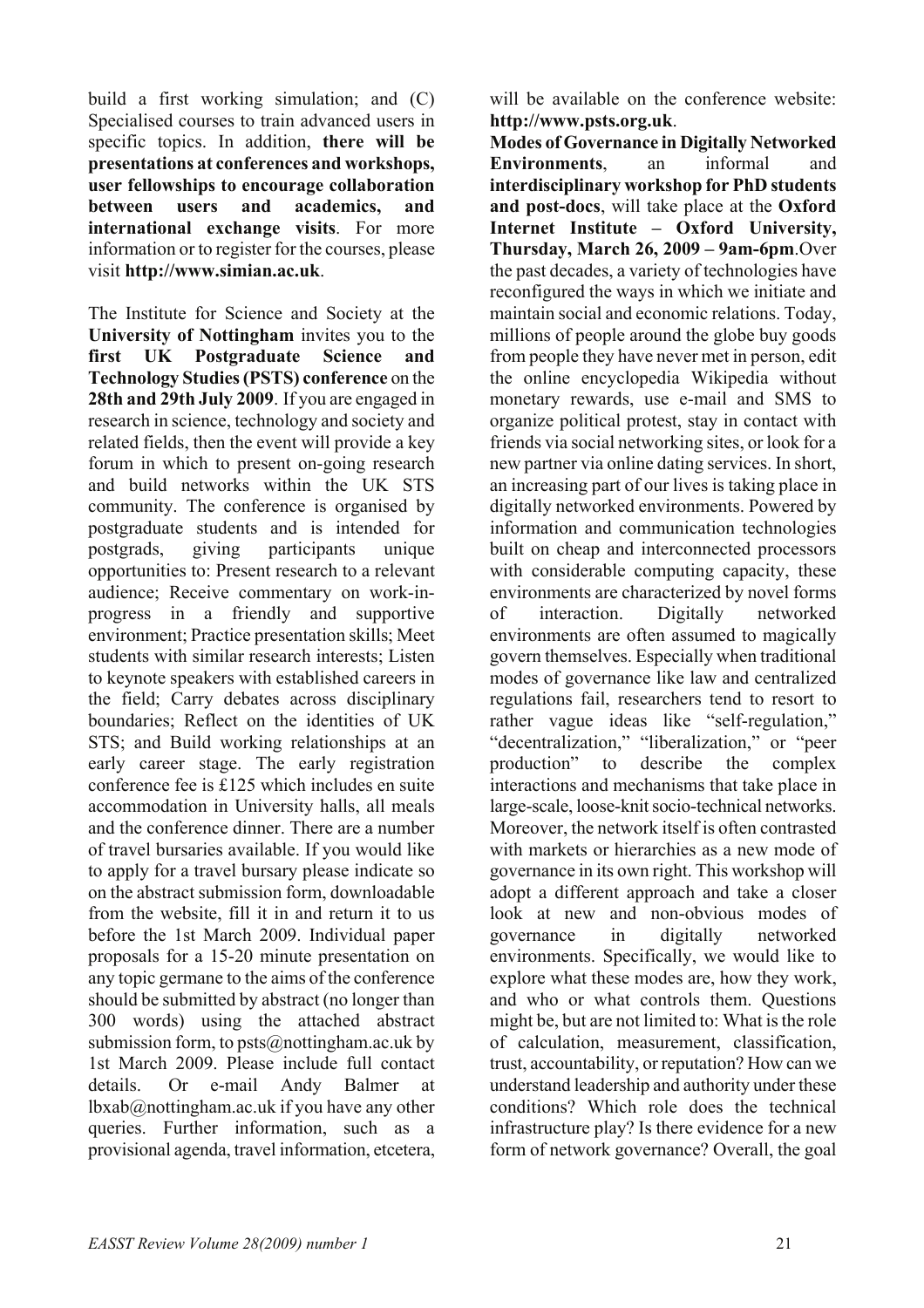of the workshop is to generate a deeper conceptual, empirical, and normative understanding of these new modes of governance through open and creative discussion. The workshop is open to a maximum of 16 postgraduates and post-docs from all departments and universities. If you would like to participate, please **send a brief abstract (300 words) including your name, affiliation, and contact details to malte.ziewitz@oii.ox.ac.uk by Feb. 20, 2009**. Priority will be given to those who commit to introducing a mode of governance of their choice for discussion. Refreshments, lunch, and challenging ideas will be provided. A limited amount of travel funding is available. Workshop PDF:

**http://users.ox.ac.uk/~kebl2964/netgovworkshop-cfp.pdf.** 

The **Manchester social movements conference** will take place on **15-17 April 2009**, and **abstracts are due by Monday 2nd March 2009**. From 1995 to 2008, Manchester Metropolitan University hosted a series of very successful annual international conferences on 'Alternative Futures and Popular Protests'. We're very happy to announce that the Fourteenth AF&PP Conference will be held, between Wednesday 15th April and Friday 17th April 2009. The Conference rubric remains as in previous years. The aim is to explore the dynamics of popular movements, along with the ideas which animate their activists and supporters and which contribute to shaping their fate. Reflecting the inherent cross-disciplinary nature of the issues, previous participants (from over 50 countries) have come from such specialisms as sociology, politics, cultural studies, social psychology, economics, history and geography. The Manchester conferences have also been notable for discovering a fruitful and friendly meeting ground between activism and academia. We invite offers of papers relevant to the conference themes. Papers should address such matters as: contemporary and historical social movements and popular protests; social movement theory; utopias and experiments; ideologies of collective action;

etc. To offer a paper, please contact either of the conference convenors with a brief abstract: Colin Barker, Dept. of Sociology (c.barker@mmu.ac.uk); or Mike Tyldesley (m.tyldesley@mmu.ac.uk)

**The 5th International Conference on e-Social Science** will take place in **Cologne, Germany, 24 - 26 June 2009**. The aim of the annual international conference on e-Social Science is to bring together leading representatives of the social science, e-Infrastructure, cyberinfrastructure and e-Research communities in order to improve mutual awareness and promote coordinated activities to accelerate research, development and deployment of powerful, new methods and tools for the social sciences and beyond. This years Keynotes include Ian Foster, a pioneer in developing advanced distributed computer technologies and author of The Grid: Blueprint for a New Computing Infrastructure. We invite contributions from members of the social science, e-Infrastructure, cyberinfrastructure and e-Research communities with experience of, or interests in: exploring, developing, and applying new methods, practices, and tools afforded by new infrastructure technologies such as the Grid and Web 2.0 - in order to further social science research; and studying issues impacting on the wider take-up of e-Research. Contributions from professionals working in and with data services to support research and teaching in the social sciences are especially welcome. Submission categories include: full and short papers, posters, demos, workshops, tutorials and panels. Topics of interest include, but are not restricted to, the following: Case studies of the application of e-Social Science methods to substantive social science research problems; Case studies of e-Research, including benefits and problems in collaboration across organisational, disciplinary and geographical boundaries; Case studies of 'Open Access Science', social networking and 'Science 2.0'; Best practice examples of social research data infrastructure, including virtual distributed databases, open access repositories, self-archiving; Advances in tools and services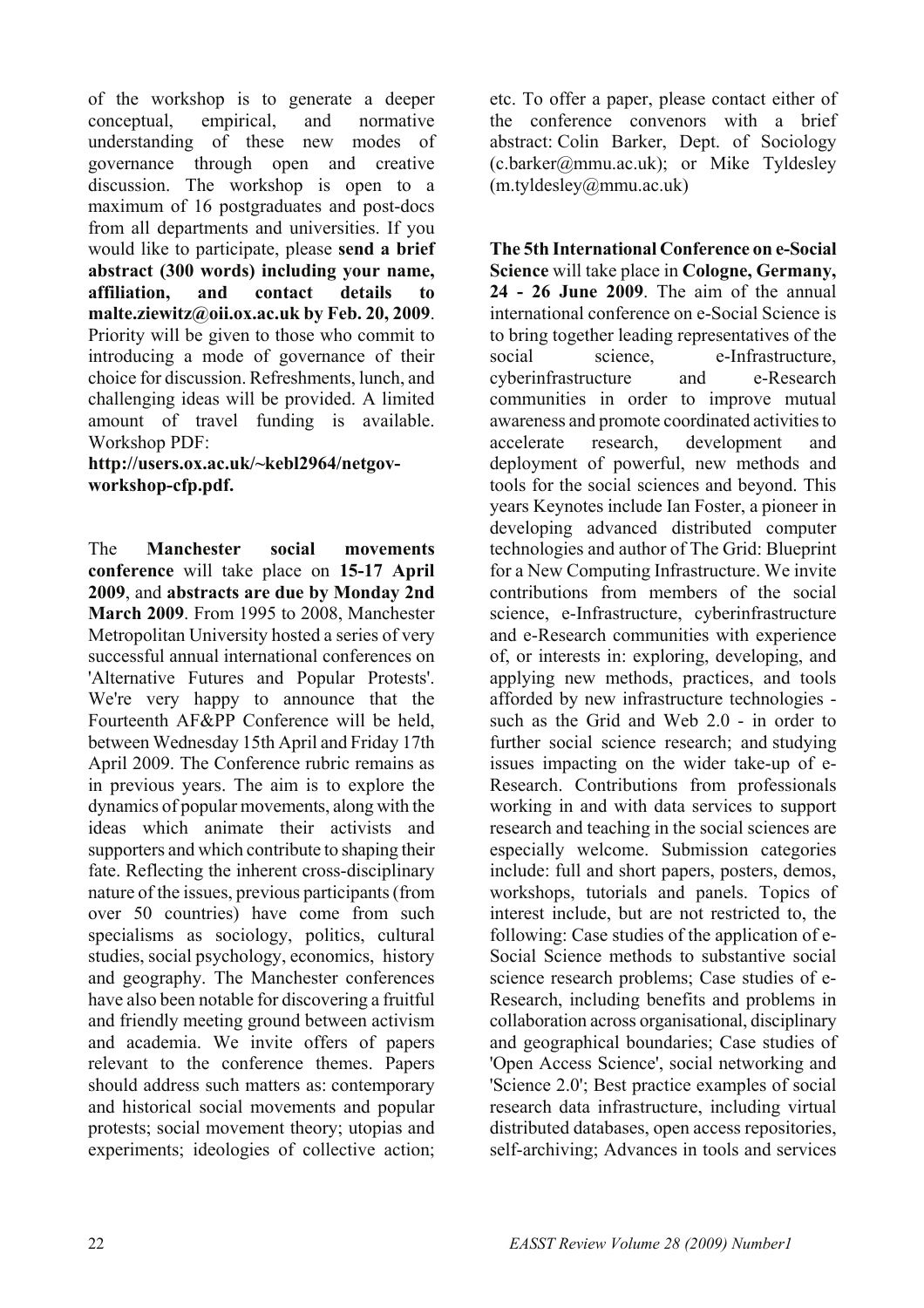for data discovery, harmonization, integration, management, annotation, curation and sharing; Challenges of exploiting new sources of administrative, transactional and observational data, including security, legal and ethical issues in the use of personal and sensitive data; Advances in analytical tools and techniques for quantitative and qualitative social science, including statistical modelling and simulation, data mining, text mining, content analysis, socio-linguistic analysis, social network analysis, data visualisation; Case studies of collaborative research environments, including user engagement, development and use; User experiences of e-Research infrastructure, services and tools; Factors influencing the adoption of e-Research, including technical standards, user engagement and outreach, training, sustainability of digital artefacts, IPR and ethics; New methods, metrics and tools for measuring the adoption and impact of e-Research and for informing policy-making; The evolving research infrastructure technology roadmap, including grids, cloud computing and web 2.0; and National e-Infrastructure development programmes, international cooperation in e-Infrastructure development. Authors are requested to submit an abstract of approximately 1000 words. Workshop, tutorial and panel organisers are requested to submit a one page outline of the topic, format, likely audience, special requirements. **Deadlines and submission instructions - Paper abstracts: 26 January 2009; Workshop, tutorial and panel outlines: 23 February 2009; and Poster and demo abstracts: 23 March 2009**. For full submission details and more information, please visit

**http://www.ncess.ac.uk/conference-09/**.

**The Annual Meeting of the Society for Social Studies of Science** will take place on **October 28 – November 1, 2009, in Washington, DC**. 4S conference welcomes contributions on topics from the range of fields found within science and technology studies. This year's conference will not have a predetermined theme. Consequently, proposals for sessions

and papers should emphasize how they will make innovative and timely contributions to any theme relevant to science and technology studies (STS). Our new abstract submission system is now online. All submitters and authors will need to create a new user account in this system. Aside from this small inconvenience, we are confident the new system will enable more efficient conference management and improved communication with participants. Submit abstracts and session proposals here. **Deadline is March 1**. Given the growing size of the 4S conferences and the desire to be as inclusive as possible, the program committee will need to make full use of the available time slots. Therefore, individuals may be listed for a paper presentation and one other role (such as session chair or discussant but not a second paper) for a maximum of two appearances. Paper abstracts may be submitted individually or by a session organizer. Submissions are in the form of abstracts of 500 words or less, and must include a summary of the paper's main arguments and methodology, as well as a brief statement on the contribution to the STS literature. Session proposals should be limited to 500 words total, and should contain a summary and rationale for the session, as well as a brief discussion of its contribution to STS. Session proposals should list names of all session organizers and panelists, including institutional affiliations and (electronic) addresses. Session proposals should be based on the assumption of two-hour time slots with twenty minutes per presentation. A typical session may have five papers, one discussant, and a ten-minute open discussion slot. You must have a minimum of three complete paper abstracts in order to submit a session proposal. The program committee may assign additional papers to proposed sessions. Proposals for double and triple sessions on a single topic may receive a request to consolidate the topic into one panel or to break the multiple sessions into different topics. The meeting welcomes papers, sessions and events that are innovative in their delivery, organization, range of topics, type of public and which bring new resources to the STS community to explore these new relations and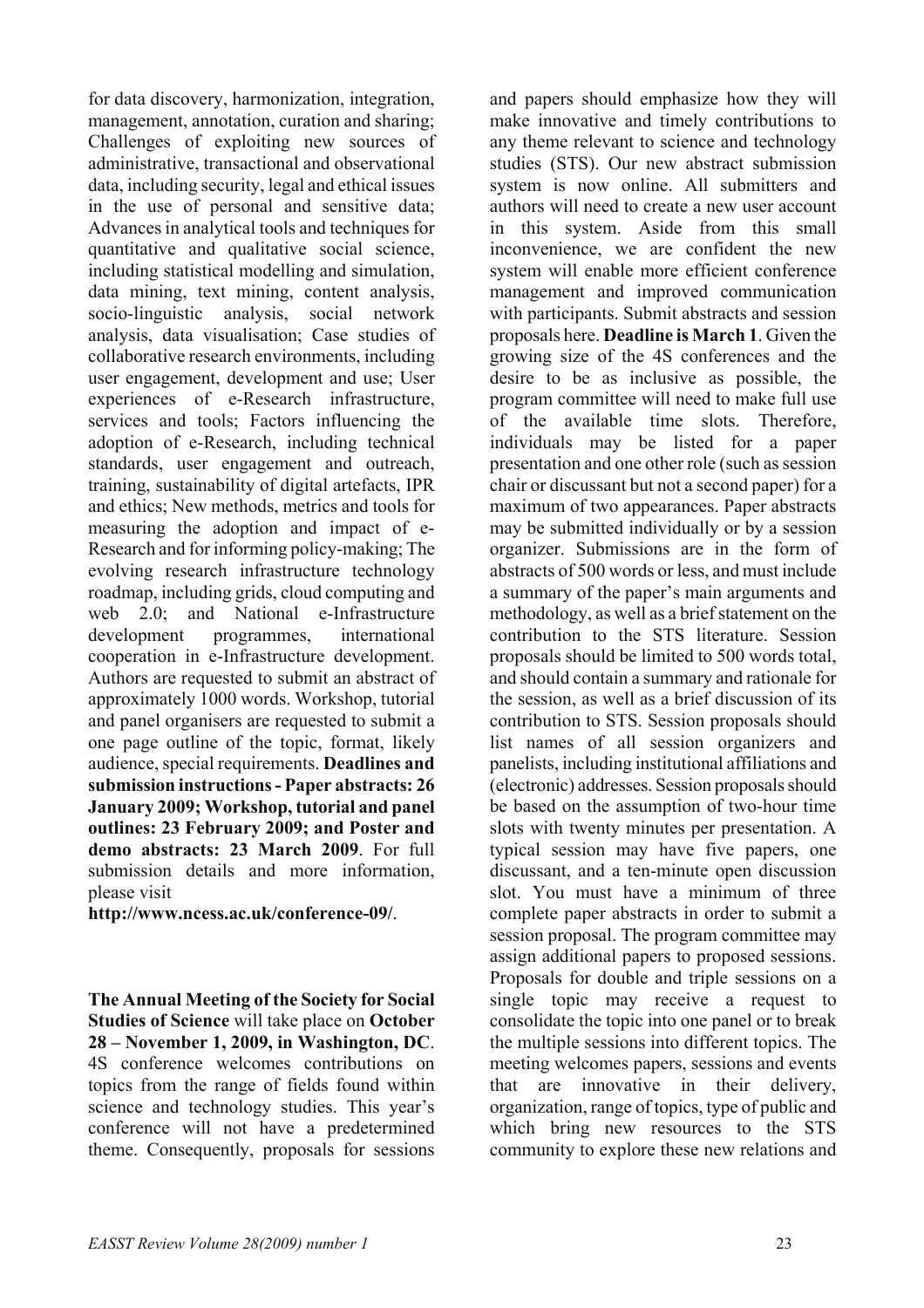themes. Apart from traditional research papers, the conference will also welcome proposals for sessions and papers using 'new media' or other forms of innovative presentation. This year, for the first time, the 4S is including a new "workshop" format. This is an opportunity for informal presentations, with presenters and other attendees seated around tables. This format is ideal for a more interactive presentation of preliminary ideas and work in progress. Authors and session organizers should indicate if they would like to be part of a workshop table. Submissions for "workshop" presentations are included under the one firstauthored submission limit, stated above. It is also possible for sessions to be proposed as workshop tables. For more information, visit the 4S website at

## **http://www.4sonline.org/meeting.htm**.

**Telecommunication and Globalization: Information Flows in the Nineteenth and Early Twentieth Century** is the title of the event, on **24-25 September 2009, in Heidelberg, Germany** organized by the Junior Research Group "Asymmetries in Cultural Information Flows: Europe and South Asia in the Global Information Network since the Nineteenth Century" (headed by Dr Roland Wenzlhuemer) at the Cluster of Excellence "Asia and Europe in a Global Context", University of Heidelberg, http://www.asiaeurope.uniheidelberg.de/Plone/research/areas/b/ projects/b9-information-flows. Globalization challenges the established relationship between time and space and detaches human interaction from co-locality or proximity. By bringing geographically distant and socioculturally diverse places in touch, it creates a placeless global sphere. When its constituting transregional connections and transfers become numerous and significant enough, this sphere develops a rationale of its own and starts to interact with the local. Globalization becomes a historically relevant process that has a formative impact on local life and culture. By enabling ever-increasing flows of information and knowledge which connect people over great geographic and cultural distances,

telecommunication technologies have played and continue to play a key role in processes of globalization. The emergence during the nineteenth and early twentieth century of a global telecommunication network significantly altered the nature of human communication and represented a vital phase in the history of global connections. For the first time in history, longdistance communication became "dematerialized", i.e., it became detached from the physical medium which enabled its transmission. This workshop invites scholars and students in the humanities and social sciences to explore the complex interrelations between telecommunication technologies and globalization in a historical and socio-cultural perspective. The focus of the workshop rests on the emergence of a global network of telegraph and telephone lines during the nineteenth and early twentieth century and its impact on various domains of human activity, such as government, administration, trade, transport, commerce, labour, news, language, and knowledge production. The workshop organizers seek to provide an interdisciplinary forum for debating how this significant historical development impacted on the rationale of the global sphere and translated into economic, political, social and cultural changes at the local level. It is hoped that this forum will allow for new and fascinating perspectives on the interplay of telecommunication technologies and globalization. Potential questions to be explored include: Which socio-economic and cultural factors contributed to the emergence of particular global network patterns? What was the role of telecommunication in linking the global and the local? How did it change the rationale of the global sphere? How did new telecommunication technologies transform existing perceptions of time and space? How were the global and the local negotiated through telecommunication technologies? In what ways did agents in non-information societies adopt and adapt foreign (i.e. European/North American) information technologies to their own ends? How did such developments in the field of technology and colonial enterprise impact upon European societies? Did technologies shape their own networks? And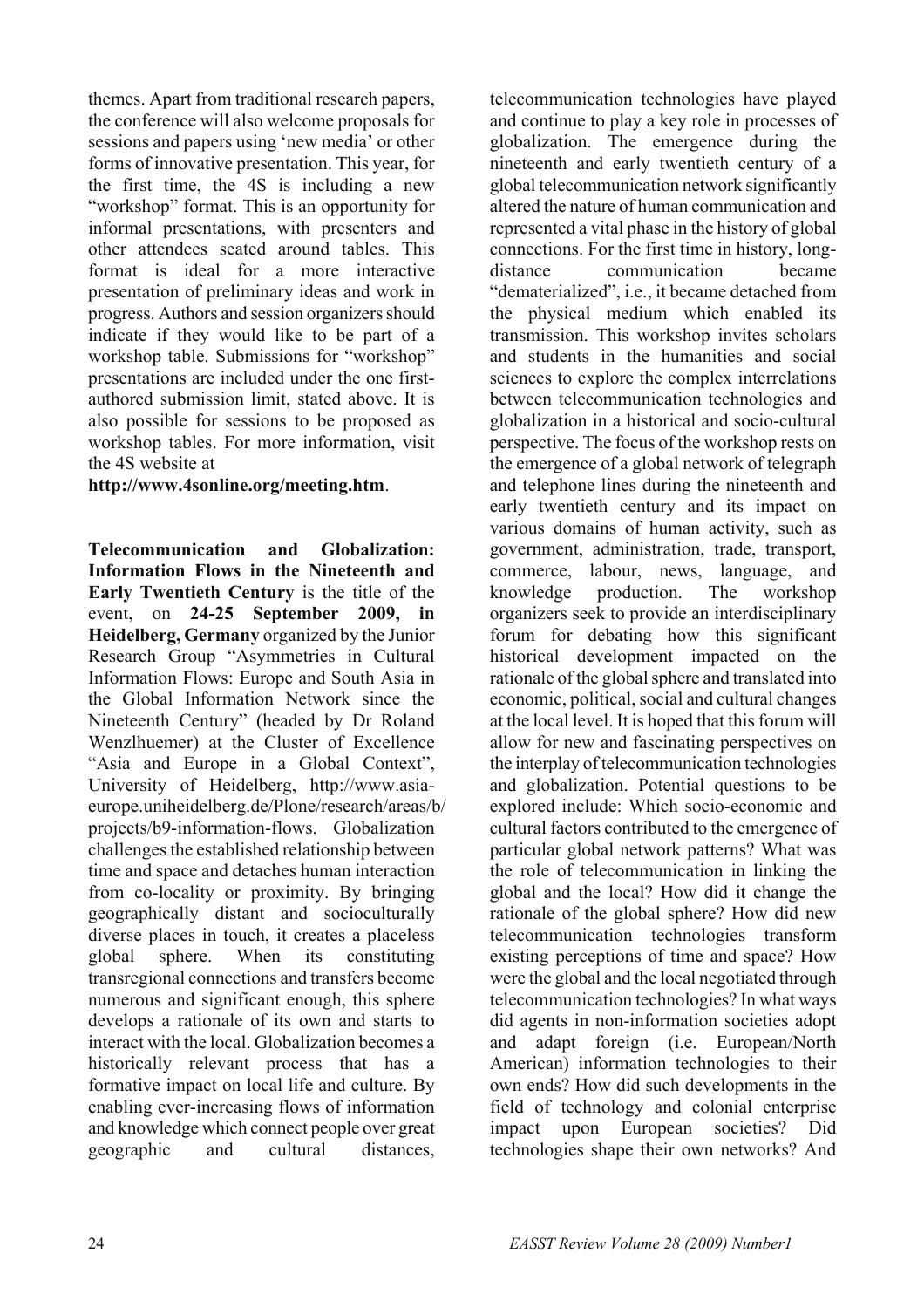how did emerging communication patterns impact upon the development of the technology itself? Can we find asymmetries in global network patterns and information flows? Did less-connected regions automatically find themselves at the receiving end of information flows? Can we find evidence for processes of political and cultural centralization? If so, have there been counterstrategies in order to preserve the influence and leeway of agents in the periphery? How did these new technologies impact upon news collection and distribution? How did they change pre-existing ideas and practices of networking? What was the impact of these new communication technologies on language and cultural perceptions of language? How did they contribute to processes of language standardization and language globalization? **Proposals of not more than 500 words may be submitted electronically (Word or PDF) to the organizing committee (Amelia Bonea, bonea@asia-europe.uniheidelberg.de and Paul Fletcher, fletcher@asia-europe.uni-heidelberg.de) by 30 April 2009**. See also **http://www.asiaeurope.uni-heidelberg.de**.

**The 11th Ischia Summer School on the History of the Life Sciences** has issued a call for applications. This Summer's theme is From Generation to Reproduction: Knowledge and Techniques from the Renaissance to the Present Day. It takes place at the 'Villa Dohrn', **Ischia, Italy, 28 June - 5 July 2009**. Applications are invited for this week-long summer school, which provides advanced training in history of the life sciences through lectures and seminars in a historically rich and naturally beautiful setting. The theme for 2009 is 'From Generation to Reproduction: Knowledge and Techniques from the Renaissance to the Present Day'. The faculty are Helen King, Mary Fissell, Renato Mazzolini, Jürgen Schlumbohm, James Strick, Staffan Müller-Wille, Jean-Paul Gaudillière, Susan Lindee, Christina Brandt and Martin Johnson. **For more information, please visit www.szn.it > events > 2009 > June**.

**The tenacity of the nature/nurture divide** is the name of the two-day workshop to be held on **March 20-21, 2009 at the Max Planck Institute for the History of Science, Berlin** (Department III). The formula nature/nurture (Na-Nu) has captured a very basic split in the causal structure we assign to the constitution of the human. The divide determines explanatory strategies in scientific and non-scientific arenas. We aim to further our understanding of the tenacity of this binary distinction by contextualizing it within a large time scale, and through different cultures. This workshop will bring together scientists, historians and philosophers, who will tackle the Na-Nu complex from different and complementary angles and will contribute to the collective answering of questions linked to it. Is there for instance something inevitable about such dramatic dichotomous structure? Why does it seem to recur, under ever new shapes, with every new shift in the life and social sciences? Or has it progressively weakened under the strain of criticism and alternative frames? Are we then witnessing its last incarnations? What would a future conceptual field of humanities and the life sciences look like without such a conceptual and ontological divide? Confirmed Speakers: Evelyn Fox Keller, Lisa Gannet, Peter Hammerstein, Tim Ingold, Ursula Klein, Geoffrey Lloyd, Federico Navarrete, Eric Turkheimer, Elizabeth Williams. **For more information, please visit: http://www.mpiwgberlin.mpg.de/de/aktuelles/index.html. If you would like to attend, please contact: Maria Kronfeldner** 

**<maria.kronfeldner@philosophie.unibielefeld.de>**.

**The 4th Annual International Ethnography Symposium** will take place in **Venice, Italy, Sunday August 23rd - Tuesday August 25th 2009**. It is entitled, "Current Developments in Ethnographic Research in the Social and Management Sciences," and the key theme is Practice, Politics and Ethics in Ethnographic Research. **Full details are available at: http://www.liv.ac.uk/managementschool/ethn ography\_conference/2009\_symposium.htm.**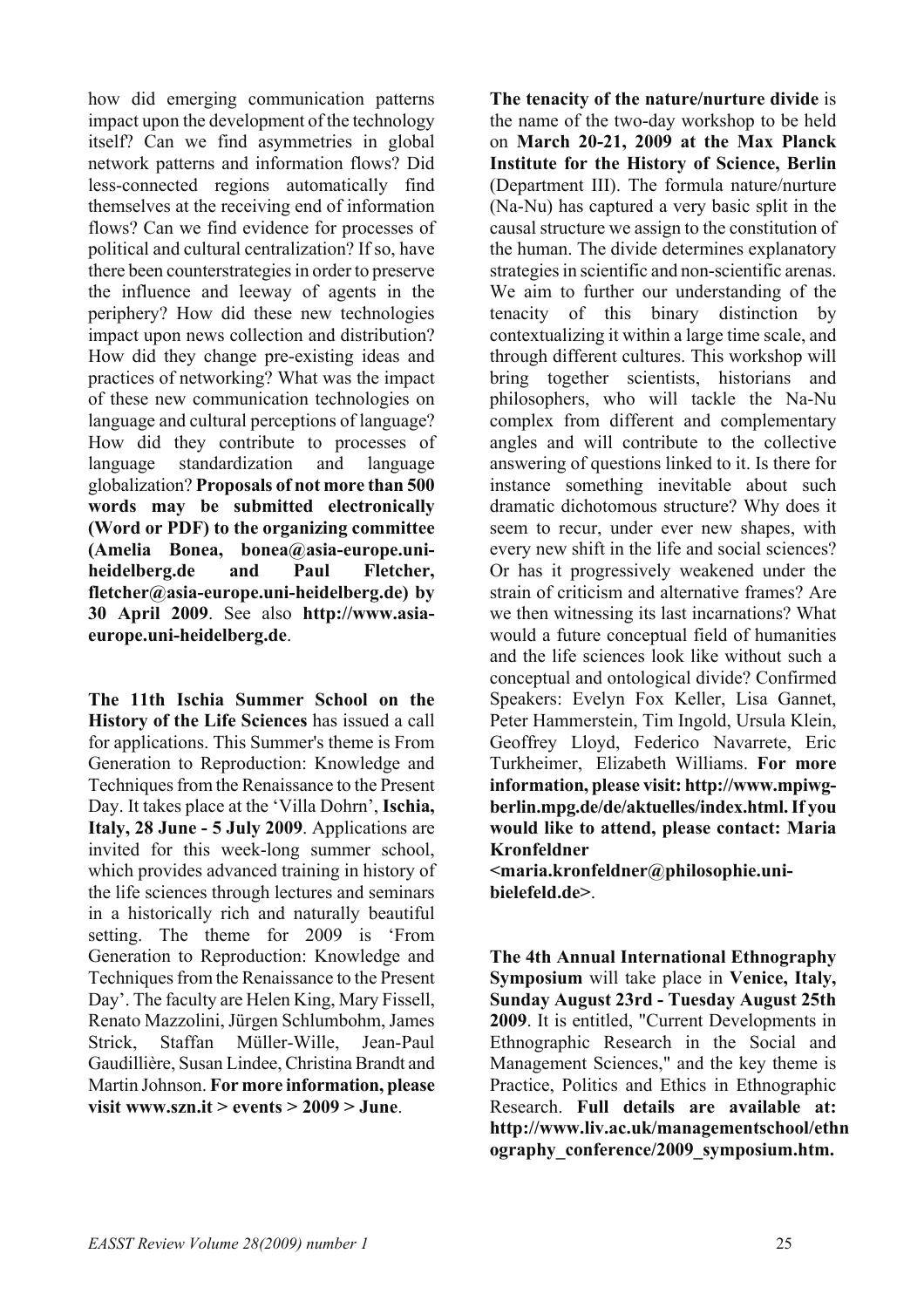**'Have We Ever Been 'Post'? The Critiques of Sociological Knowledge'** is the name of the conference of the British Sociological Association Theory Group in collaboration with Sociology at Warwick to be held **17th and 18th September 2009 at the University of Warwick, UK**. The deadline for the submission of abstracts is 3 March 2009. 2009 is an important year for sociology and social theory. It is 50 years after the publication of C. Wright Mills' 'The Sociological Imagination' (1959), 40 years since Michel Foucault's 'The Archaeology of Knowledge' (1969), and 30 years since Jean-Francois Lyotard's 'The Postmodern Condition' (1979). Although coming from distinctive positions, and with different aims, these books share the quality of bringing about strong critiques of knowledge production in the social sciences and, fundamentally, challenging major principles of Western social theory and sociology. These books came to light in a period of increasing self-doubt concerning the sustainability of the project of Western modernity and capitalism. This was translated into substantive epistemological and conceptual reformulations across the social sciences and humanities, often taking the shape of a crisis and provoking the expectation of the coming of a new age. In this context, the pictures drawn by Mills, Foucault and Lyotard generated as much seduction as resistance, but never indifference, within social thought. These critiques of the canonical imagination, knowledge and practice in the social sciences disclosed problems that still occupy us today regarding the ways in which we "understand", "explain" and "represent" the social world: the validity of the categories of knowledge, claims of universalism, metanarratives and grand-theory, disciplinary boundaries, the link between theory and practice, the public and critical role of knowledge, power discourses, the production of otherness and difference, and the redefinition of the relationship of social theory with modernity, amongst many others. By now much of this debate has been framed under the rubric of a 'post' sociological imagination. Nevertheless,

the times in which we raise these inquiries have become rapidly distant from the times of Mills, Foucault and Lyotard. Wider developments in society, such as a more radical process of technological and economic globalization, the post-ideological consensus, the war on terror, new geopolitical powers and global warming have left their traces in the academic world. The University has become a place of marketisation and assessment, which has challenged the ways in which sociologists and academics more generally practice their disciplines. The university is no longer simply a place of political discourse and contestation. It rather seems that an atmosphere of "post"-orientation has taken over, making the aim to act as a social scientist and as a person – as Mills phrased it – appear anachronistic. Against this background, the coinciding anniversary of Mills', Foucault's, and Lyotard's books provides an opportune moment for revisiting and perhaps updating the legacy of these "critiques of knowledge". Accordingly, the conference welcomes papers from across disciplines and countries, and from different theoretical and empirical backgrounds addressing some of the following issues: The coming of a "post" sociological imagination: When? Where? How? Why?; Becoming canonical: the place, function and implications of Mills, Foucault and Lyotard in the (re)definition of sociology's discourse, identity and practice; Global north and global south, encounters and varieties of the "post" sociological imagination: the reception, contestation and influence of the critique of sociological knowledge; Researching the social world after Mills, Foucault and Lyotard (and others): the challenges and status of the theoretical, empirical and epistemological in social inquiry; and Making things public: possibilities, forms, times and places of sociological knowledge in the age of postcritique. **Abstracts of no more than 250 words will be accepted until 3rd March 2009**. To submit an abstract complete the official form and send it to **theorygroupconference@warwick.ac.uk**. A decision will be communicated no later than 31st March 2009. Accepted papers will have to be submitted by 17th August 2009 to be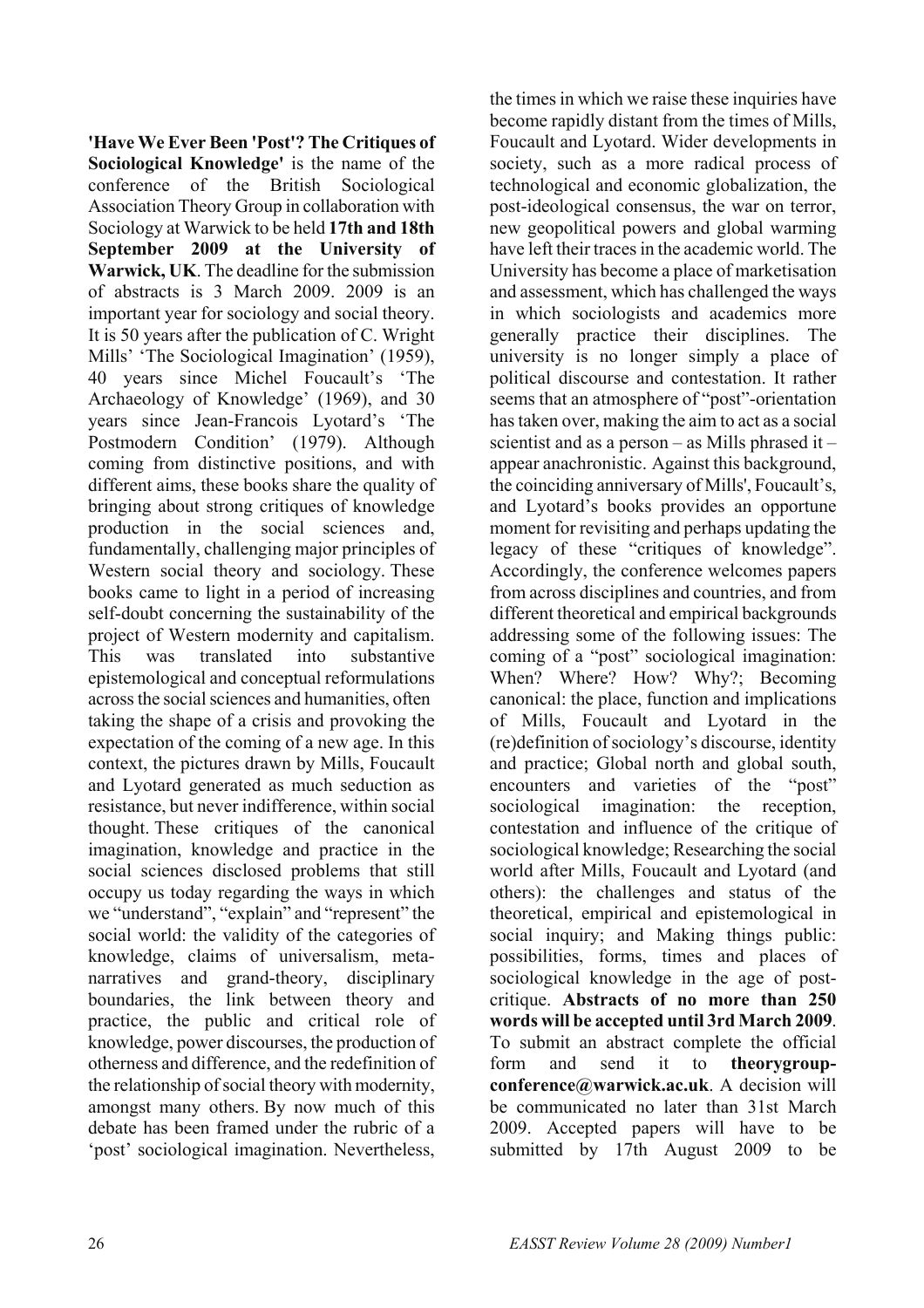considered for publication in an edited volume after the conference. The conference welcomes traditional paper presentations as well as other formats, including visual and audio materials. The conference fee is £50, which includes conference materials, lunch, coffee and refreshments. Participants giving papers must complete the registration form and send their payment no later than 17th August 2009. We also welcome delegates who want to attend without giving a paper. There will be some places free of charge for postgraduate students. Further details about accommodation and about the conference venue will be available soon on the conference website:

**http:/go.warwick.ac.uk/bsatheorygroupconfe rence/.** If you have any queries, please feel free to email: Elisabeth Simbuerger, E.A.Simbuerger@warwick.ac.uk, or Rodrigo Cordero Vega, R.A.Cordero-Vega@warwick.ac.uk.

**The Comparative Relativism colloquium** at the **IT University of Copenhagen on 3-4 September 2009** features presentations and a roundtable discussion by Professor Eduardo Viveiros de Castro (Museo Nacional, Rio de Janeiro), Professor Barbara Herrnstein Smith (Brown University & Duke University), Professor Isabelle Stengers (The Free University of Brussels) and Professor Marilyn Strathern (Cambridge University) and discussants. Please note that we accept a **maximum of 100 participants, on a first come, first served basis. For further information, please see http://www.itu.dk/comprel/**.

The **2009 Annual Medical Sociology Conference** will take place at **The University of Manchester**. In 2008, the MedSoc Annual Conference attracted over 250 delegates from around the world. The event was hailed a great success and very much enjoyed by all. Past delegates have referred to the event as a 'must' for anyone within medical sociology arena and cognate fields such as science and technology studies. For 2009 our plenary speakers are Joan

Busfield, University of Essex and Evan Willis, Latrobe University, Australia. The annual conference provides delegates with the opportunity to discuss the discipline's 'hot topics' within a real community of medical sociologists. Papers, posters and other forms of presentation will be structured around streams that include: Cancer, Lay/professional interface, Complementary & Alternative Medicine, Lifecourse, Ethics, Mental Health, Ethnicity, Methods, Experiences of Health & Illness, Primary care, Gender, Risk, Genetics, Reproductive & Sexual Health, Health service delivery & organization, Teaching Health Professionals, Health policy, Theory, Health technologies, Open stream, Inequalities, and International. **Abstract deadline is 24 April 2009**. For more information see:

**http://www.britsoc.co.uk/events/medsoc.htm** 

**Infrastructures for Health Care: Connecting practices across institutional and professional boundaries, the Second International Workshop**, will be held on **June 18-19, 2009 at University of Copenhagen, Denmark**. The first international workshop: Infrastructures for Health Care was held at the Technical University of Denmark in June 2006. It attracted researchers, health care professionals, IT professionals, administrators, and others engaged in the development of infrastructures and new, integrated applications and services for improving the quality of health care services. The purpose of this second international workshop is to continue this forum for discussing current issues and trends related to the integration and coordination of health care practices across institutional, organizational, and professional boundaries. The health care sector is characterized by a worsening shortage of personnel and endlessly growing costs caused by the development of new treatments in combination with rising demands for treatment, which are associated with an aging population and an increase in chronic diseases. Against this backdrop, policy makers, health care professionals and researchers show an increased interest in innovative systems of care, which improve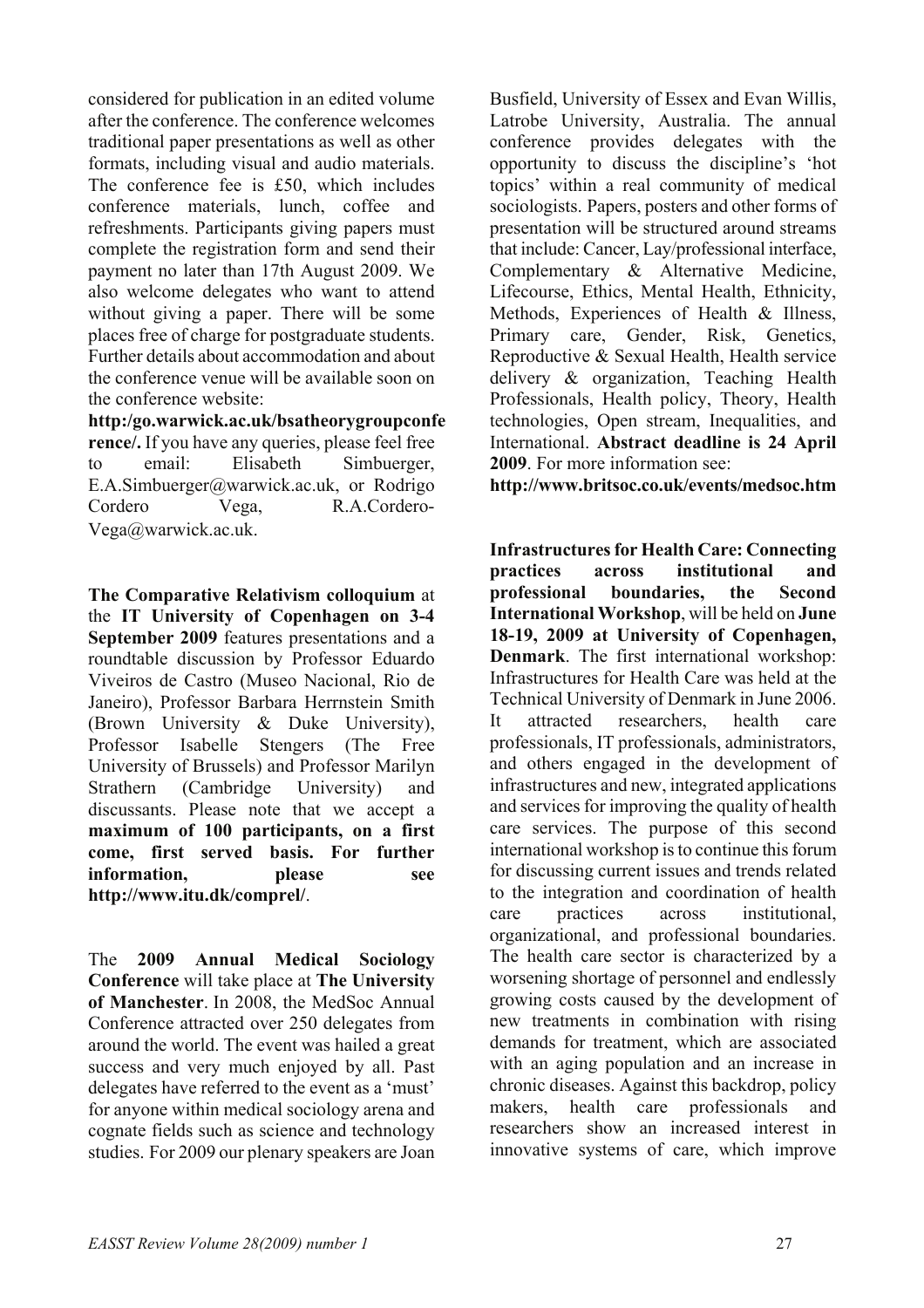communication, coordination and collaboration among patients/citizens, care providers in primary care and specialty services (clinics, hospitals, emergency departments, old people's homes etc.). Concepts like shared care, integrated care and continuity of care are indicative of ambitions of creating coherent and effective health care services for patients that require complex – and often long-term – care. Although these concepts are often used in relation to projects that seek to enhance communication, coordination, and collaboration around particular patient groups, they also have bearing on more general visions of reorganizing health care. Infrastructural arrangements – such as electronic patient records, classification schemes, accounting systems, communication standards, and quality systems – play a crucial role in these new models of care, and it is increasingly hard to imagine integrative initiatives that do not have a strong IT component. This raises a multitude of questions about the – actual and imagined – role and impact of IT and other infrastructure components in the development of patientoriented, integrated healthcare services. We wish to highlight how new infrastructures – socio-technical assemblages – simultaneously connect existing practices, influence and change these practices, and create entirely new practices in health care work (e.g. related to the maintenance of the infrastructure itself). What characterizes infrastructures in health care? What role do they play in transforming and reorganizing health care and in creating new actors in health care? How are infrastructures established and maintained? What is the impact on work practices, organizational structures, cost effectiveness, quality of care, etc.? We encourage potential participants to submit an **abstract (3-500 words) describing the contribution before March 1, 2009**. Abstracts must be submitted by email to **infrastructures2009@sundhedsITnet.dk**.

After the conference, a selection of the

contributors will be invited to submit a full paper to an edited - and fully reviewed - book or special issue (to be decided). Submission of abstracts 2nd of March 2009; Notification of acceptance 1st of April 2009; Deadline for registration 15th of May 2009; and Conference 18th – 19th of June 2009. For abstract submission and further information, contact infrastructures2009@sundhedsITnet.dk.

The **European University Heritage Network UNIVERSEUM** announces its **10th annual meeting**, to place from **11 to 13 June 2009 at the Université Paul Sabatier in Toulouse, France**. UNIVERSEUM invites submissions of papers devoted to university heritage in its broad sense, tangible and intangible, namely the preservation, study, access and promotion of university collections, museums, archives, libraries, and buildings of historical and scientific significance. Abstracts and more info: Catherine Gadon, Université Paul Sabatier **universeum09@adm.ups-tlse.fr**. See also Universeum - the European University Heritage Network, **http://www.universeum.it**.

**The 5th European Spring School of History of Science and Popularization: International workshop "Radioactivity in the Public Sphere"** takes place **in Maó (Menorca), 21-23 May 2009.** The fifth edition of the European Spring School will focus on two major issues: the historical evolution of public perception of radioactivity, and the role of media in shaping public perception of radioactivity's benefits and dangers. A variety of actors would be considered in this discussion, including scientists, the state and the media. Registration forms can be downloaded from the of the 5th European Spring School webpage at the SCHCT website:

**http://schct.iec.cat/school/spring09.htm**.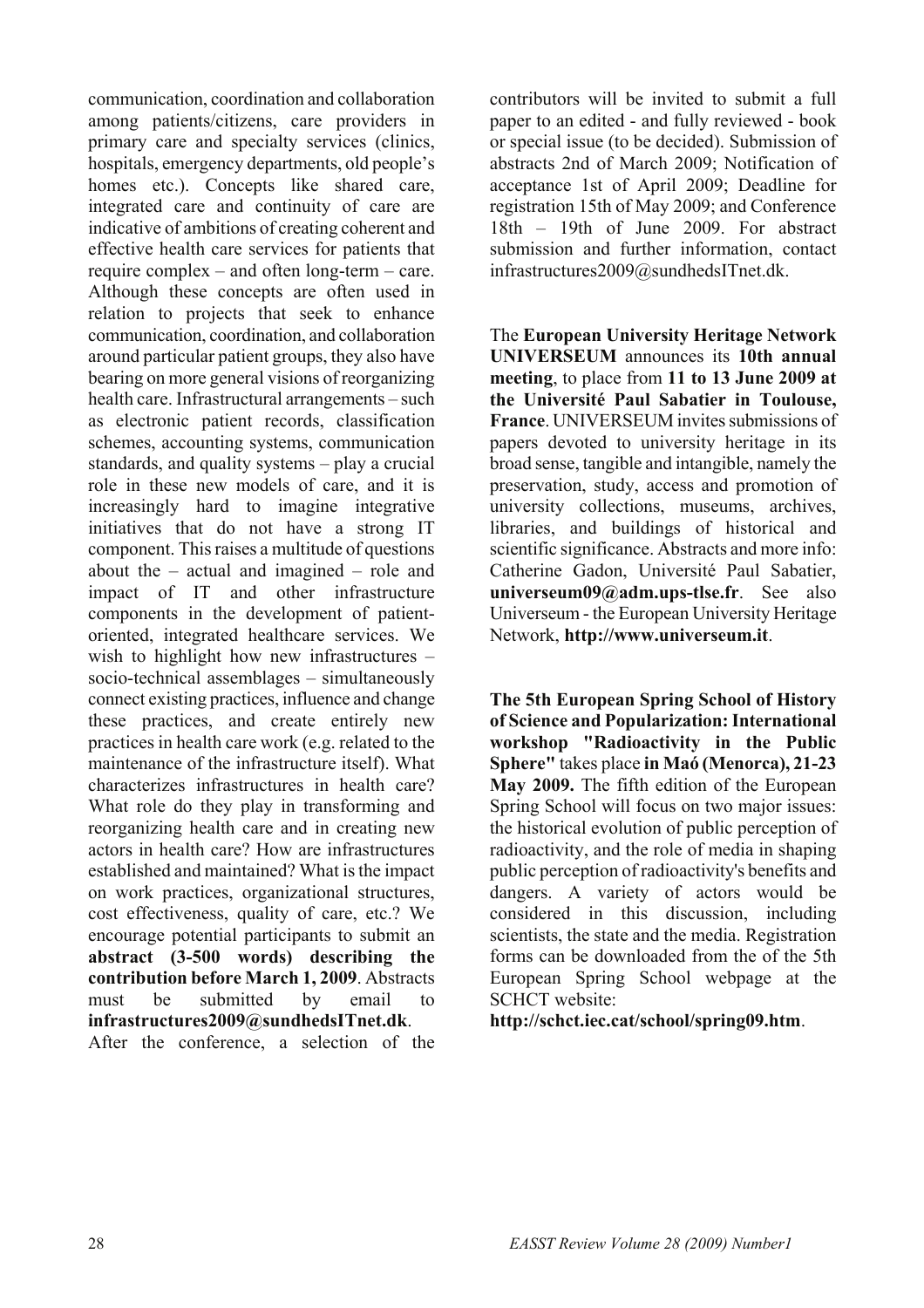# Opportunities Available

**The Department of the History of Science at Harvard University** invites applications for a **full-time Lecturer in the history of science**  for a term of **one semester, beginning January 1, 2010**. The successful applicant will teach two courses in the area of the life sciences (including biotechnology) and/or environmental sciences, broadly defined. Some student advising may also be requested. All candidates should expect to have their Ph.D. by the start date of the appointment. Harvard University is an equal opportunity/affirmative action employer, and actively encourages applications from minority and women scholars. Please send a brief cover letter (including statement of teaching experience), a curriculum vitae and the names of two referees whom we may contact, to: Judith Lajoie, Director of Administration, Department of the History of Science, Science Center 371, Harvard University, Cambridge, MA 02138, USA. Applications may also be submitted by email to jlajoie at fas.harvard.edu. **Application deadline is March 15, 2009**.

**Two One-Year Masters Studentships in the History of Medicine** are offered at **Durham University, UK, for the academic year 2009- 10.** The closing date for applications is 2 March 2009. The studentships are part of the Taught Masters Programme in History and Philosophy of Science and Medicine (HPSM) of Durham University's Department of Philosophy, the CHMD, and the School of Medicine & Health. It is placed within the framework of the Northern Centre for the History of Medicine (http://www.nchm.ac.uk/), a partnership between the universities of Durham and Newcastle, and funded from a Wellcome Trust Strategic Award which has been awarded to the Northern Centre. The studentships will be available as of October 2009. The Masters studentships cover fees at home/EU level (£4,200) and maintenance (at £10,800). The successful applicants will register for the HPSM programme offered by the Department of Philosophy and the School of Medicine and Health as of October 2009. This one-year (two years part-time) programme combines historical and philosophical approaches to medicine and science. In particular, it provides students with a deeper understanding of historical, cultural and philosophical issues in science and medicine from Antiquity up to the present day. One of its primary aims is to show students how the humanities are relevant to a deeper understanding of past and present medical and scientific issues. The breadth of the course's methods ranges from socio-cultural models to analytical approaches. The programme provides the necessary research training that will either link into further PhD study or act as a stand alone MA; and candidates who have successfully completed the programme will be eligible to take part in the annual Wellcome Trust PhD studentship competition. Further information on the HPSM Masters Programme and the teaching staff can be found on the website at

http://www.dur.ac.uk/hpsm.ma/index.html. For general questions regarding the application procedure please contact the Postgraduate Secretary, Mr Jonathon Gilderoy, Department of Philosophy, University of Durham, 50 Old Elvet, Durham DH1 3HN, United Kingdom, Email: jonathon.gilderoy@durham.ac.uk. For specific inquiries about the HPSM Masters Programme contact Prof. Holger Maehle (Department of Philosophy), e-mail: a.h.maehle@durham.ac.uk; or Dr Lutz Sauerteig, (School of Medicine and Health), email: l.d.sauerteig@durham.ac.uk. For the online application for postgraduate studies at Durham please see the University website at **http://www.dur.ac.uk/postgraduate/apply/**.

The **University of Manchester** is advertising **four fellowships in the humanities and social sciences**, which historians of science, technology and medicine can apply for, and have been successful in the past. For full details, see

**http://www.manchester.ac.uk/aboutus/jobs/r esearch/vacancy/index.htm?ref=150648**. If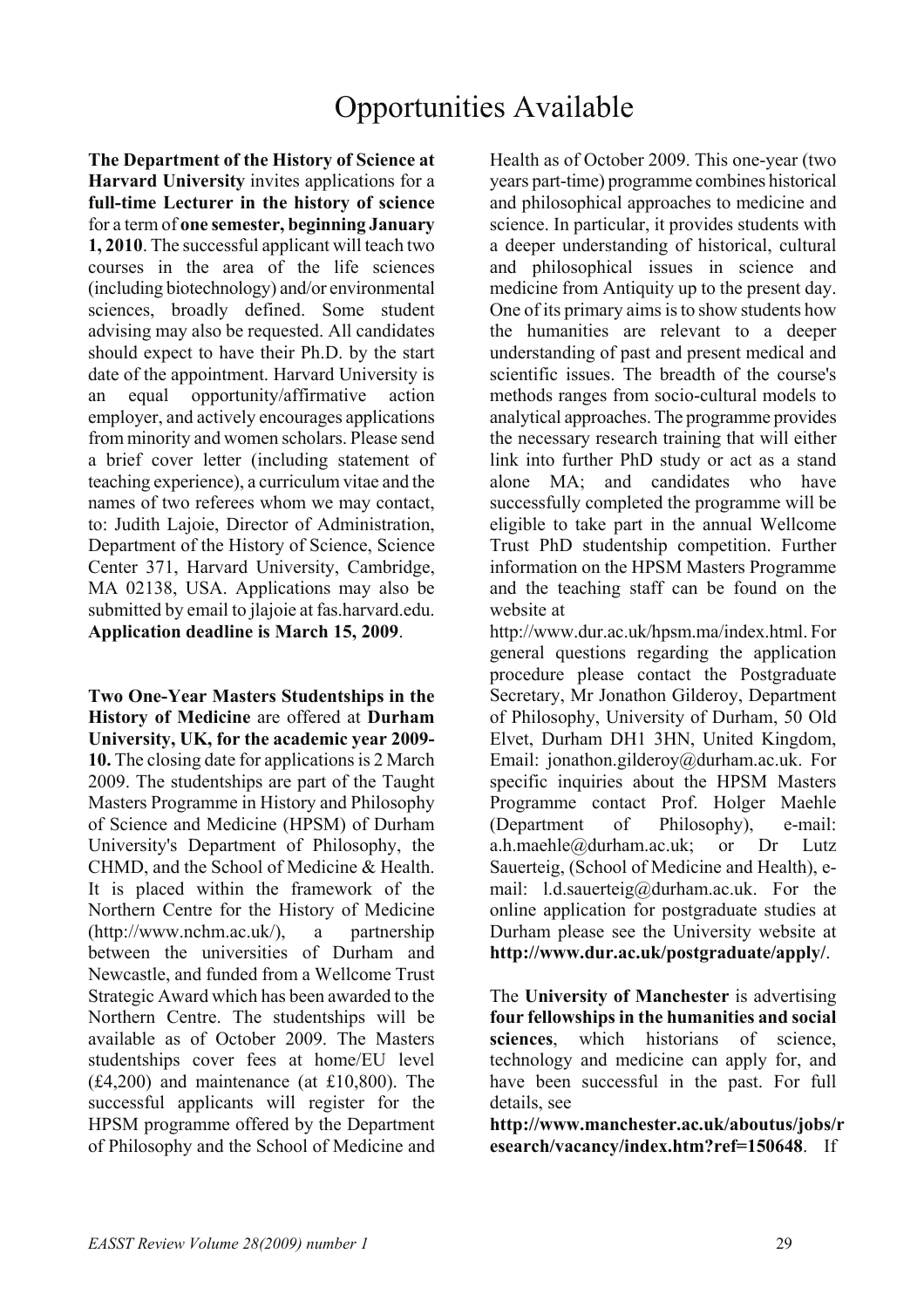you are thinking of applying, please contact Mick Worboys or any other member of staff at CHSTM to discuss your application. With the Hallsworth Fellowships, political economy can be widely interpreted. The closing date is 20 February 2008. The Simon Research Fellowships (Ref: HUM/90043) are two posts in any of the Social Sciences, broadly conceived, tenable for up to 3 years from 1 September 2009. These fellowships are intended for outstanding early career researchers who have completed a doctoral degree. A record of research and publications or demonstrated potential for research in relevant subject areas is essential. You will receive research expenses of up to £1000 pa. Salary Grade 6 £28,839 - £35,469; Grade 7 £36,533 - £ 44,931 p.a. according to qualifications and experience. The Hallsworth Research Fellowships (Ref HUM/90042) are two posts in Political Economy, including Commerce and Public Administration, tenable for up to three years from 1 September 2009 and open to excellent early career scholars who have completed a doctoral degree and have already demonstrated a potential for research in relevant subject areas. You will receive a generous allowance for research expenses. Salary Grade 6 £28,839 - £35,469; Grade 7 £36,533 - £ 44,931 p.a. according to qualifications and experience.

The **University of Twente (Netherlands)** has an opening for **Assistant Professor in the Dynamics and Assessment of emerging technologies**, in particular for the medical/health sector. Current developments in emerging science and technology have serious consequences for society in general, and particularly for health care and the way society deals with health and illness. Due to these developments, there is a need for systematic research of and reflection on these consequences. Your major task will consist of research and education on the dynamics and assessment of these new and emerging technologies. We expect that you will deliver contributions to the development of this research field and that you build bridges

between social science research and (medical) engineering research. In addition, you are expected to acquire external research funding and to conduct related projects. With respect to education, we expect that you will contribute to courses in bachelor and master programmes such as Philosophy of Science, Technology and Society; Health Sciences; and programmes in the technical faculties. You have completed a PhD thesis in Science and Technology Studies or a related social science field that investigates the interactions between science, technology and society. You have proven experience and a strong affinity with teaching (in Dutch and English language) and research. In addition, you have experience with the acquisition, supervision and conduct of externally-funded research projects. We offer a challenging position in an inspiring environment. The vacancy concerns a tenured position as an Assistant Professor. You will be appointed in a part-time position, 32 hours a week. The salary scale, depending on your experience, extends from  $\epsilon$ 3195 to a maximum of  $\epsilon$ 4374 gross per month (on full-time basis), based upon the job profile of Assistant Professor, level 2 (in accordance with the Collective Labour Agreement for Dutch Universities). In due course growth to Assistant Professor, level 1 is possible. In addition, the University of Twente offers attractive fringe benefits. For more information please contact Prof. Dr. Stefan Kuhlmann (chair department STəPS; tel. +31 53 4893353; s.kuhlmann@utwente.nl) and/or Dr. Ellen van Oost (tel. +31 53 489 4315, e.c.j.vanoost@utwente.nl). **Please send your written application including a full resume (including a list of your education, publications, research, industry and teaching experience), possibly with references, before February 21, 2009** to the University of Twente, School of Management and Governance, Attn: Prof. Dr. P.J.J.M. van Loon, Dean, P.O. Box 217, 7500 AE Enschede, the Netherlands, stating application number 09/009. It is also possible to send your application by email to mbsollicitaties@mb.utwente.nl. For further details relating to this position, see www.mb.utwente.nl/vacatures or **http://www.mb.utwente.nl/stehps/about/**.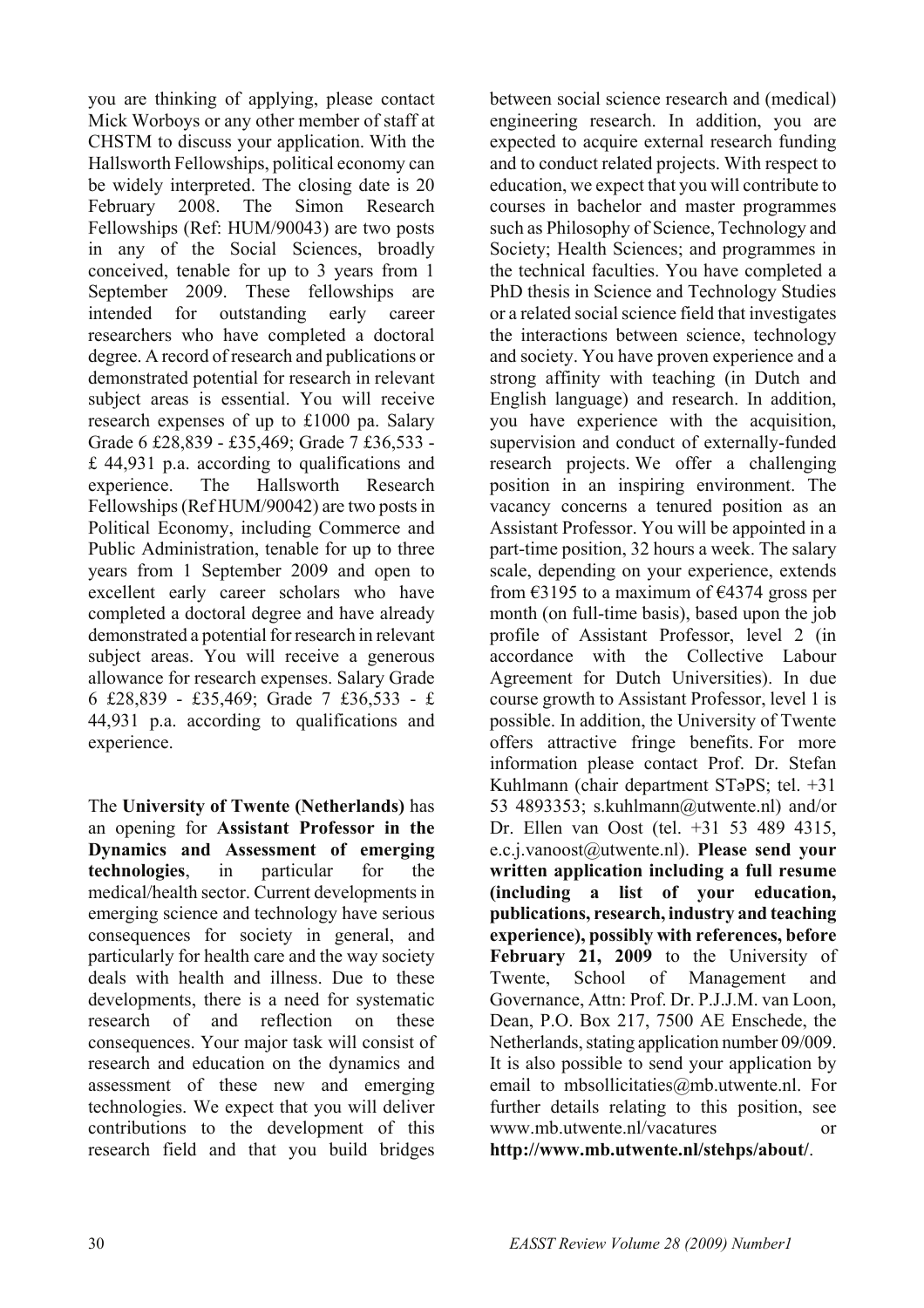**The ESRC Centre for Genomics in Society** offers **PhD studentship**. Studentships are available to start in the academic year 2009/10 at the ESRC Centre for Genomics and Society (Egenis), University of Exeter, UK. These include two ESRC linked studentships (3 or 1+3) and 3-year full fee and maintenance School of Humanities and Social Science studentships for home and international students. We are looking to recruit students with strong undergraduate degrees (for ESRC 1+3 only) or Master's degrees (for 3 year PhDs) in disciplines including sociology, philosophy, psychology, history, economics, politics, and biology to be part of our interdisciplinary research community. Egenis has a unique research profile in the social study of science and medicine and philosophy of biology with a particular focus on emerging areas of genetic, genomic and post-genomic science. Prospective students should contact a member of staff by the end of February to explore potential research topics (www.genomicsnetwork.ac.uk/egenis/people/). For details of our current research see www.genomicsnetwork.ec.uk/egenis/research. To be put in touch with a member of academic staff to discuss project ideas or if you have any questions please **contact Cheryl Sutton at c.a.sutton@exeter.ac.uk**. For more information about us visit www.genomicsnetwork.ac.uk/egenis. For full details of the School of Humanities and Social Science studentships visit http://admin.exeter.ac.uk/academic/scholarships /search/scholarship.php?id=109. To apply for ESRC +3/1+3 studentships: (1) Register your interest and intention to apply to Cheryl Sutton at c.a.sutton@exeter.ac.uk; (2) Applications should be made via the University of Exeter's online application portal (www.exeter.ac.uk/postgraduate/admissions/ap plyonline.shtml) and should include: University application, transcripts of all academic work, 2 letters of recommendation from referees familiar with your academic work and research proposal. To apply for School of Humanities and Social Science studentships: (1) Applications should be made via the University of Exeter's online application portal

(www.exeter.ac.uk/postgraduate/admissions/ap plyonline.shtml) and should include: University application, transcripts of all academic work, 2 letters of recommendation from referees familiar with your academic work and research proposal. (2) You must also complete the online Humanities and Social Sciences PhD studentships and bursaries application form http://huss.exeter.ac.uk/postgrad/studentships\_a pplication.php.

**Egenis, the ESRC Centre for Genomics in Society based at the University of Exeter**, is seeking a student for a **PhD project on the environmental and social implications of biofuels, to start in October 2009**. Funding for this position is not confirmed at present, but will be sought in a joint NERC/ESRC application once the right student is found. We have a strong and very timely project, involving collaboration between biofuel researchers and Egenis (website:

http://www.genomicsnetwork.ac.uk/egenis/). The prospective student will study comparative biofuel technologies (plant-based and microbial) with an aim to explore their environmental and social implications. We are looking for a student with a Masters in Science & Technology Studies, or possibly with Masters-level training in environmental sciences. We will also consider funding an extra year of training for an appropriate student without these qualifications. Information about the funding scheme is here: http://www.nerc.ac.uk/funding/available/postgr ad/schemes/jointesrc.asp. If this application is unsuccessful, we expect to be able to provide alternative funding for the studentship. Please **contact Sabina Leonelli (S.Leonelli@ex.ac.uk) and Maureen O'Malley (M.A.O'Malley@ex.ac.uk) by the end of February** at the very latest to discuss the project and your potential application for it.

The **IT University of Copenhagen** invites applicants for **positions as assistant and associate professors within the areas: Technology studies informed by the social**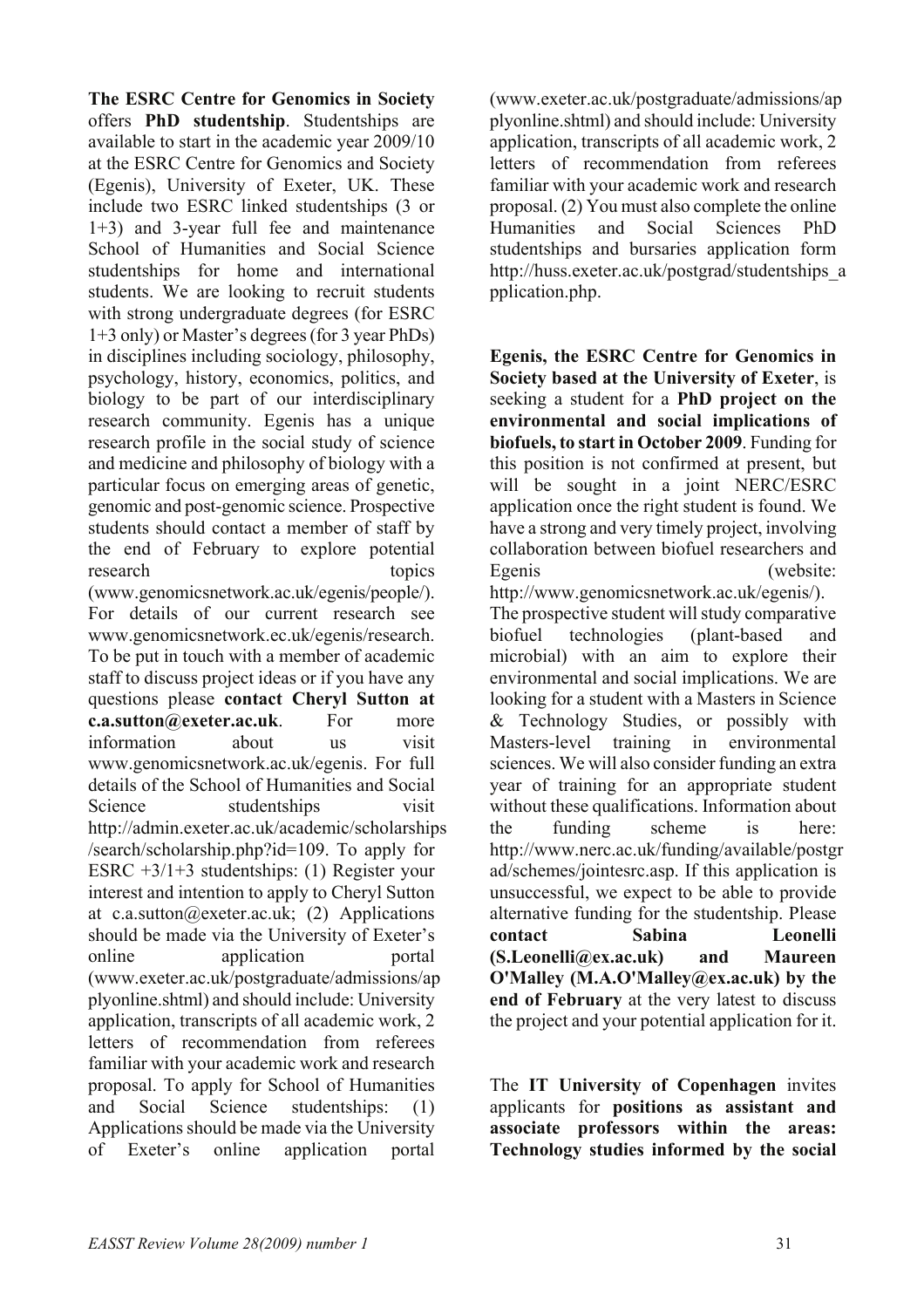**sciences and the humanities, and IT in business and organizations**. The IT University has research groups that work with identifying and developing appropriate technologies, innovative communication, computer games, improving IT-design and software development. At this point the IT University is in the process of strengthening research and education in the areas of technology studies and IT in business and organizations. Much of this work is based on activities directed towards contributing to a better understanding of work practices and their organizational context, locally as well as globally. Relevant topics in technology studies are: Philosophy, history and anthropology of science and technology; Organizational processes and technology; Globalization, interaction and technology; and Design and use of IT. Candidates with particular interest in IT will be preferred. Relevant topics in IT in business and organizations are: Process value management; Business to IT alignment; IT based innovation; Design and use of IT In both areas candidates with competences in ethnographic and other qualitative methodologies will be preferred. For further information, see www.itu.dk, ref. no. 2009-223-0006. **Application deadline: 24 February 2009**.

**The Max Planck Institute for the History of Science in Berlin, Independent Research Group III** (Veronika Lipphardt), announces a **Postdoctoral Fellowship for up to two years, starting date September 1, 2009** (negotiable). Outstanding junior scholars are invited to apply. The research group will focus on the history of knowledge about (and research into) human biodiversity in the 20th century (http://www.mpiwgberlin.mpg.de/PDF/biodiversity.pdf). Projects

investigating the history of anthropology, human genetics, and population genetics are particularly welcome. Candidates with research interests and experience in challenging disciplinary boundaries, such as Cultural History, History of Science, or Colonial / Postcolonial History, are welcome. Candidates should be able to read and communicate in

English; they should have basic knowledge of biology/genetics or be ready to acquire it. Fellowships are endowed with a monthly stipend between eur 1.900 and eur 2.300 (fellows from abroad) or between 1.468 and 1.621 (fellows from Germany). Candidates of all nationalities are welcome to apply; applications from women are especially welcomed. The Max Planck Society is committed to employing more handicapped individuals and encourages them to apply. Postdoctoral fellows are expected to participate in the research activities at the Institute. Candidates are requested to **send a curriculum vitae, publication list, copies of certificates (PhD), research prospectus (maximum 750 words), a sample text, and names and addresses of two referees no later than March 2, 2009 to: Max Planck Institute for the History of Science, Administration, Postdoc NWG III, Boltzmannstraße 22, 14195 Berlin, Germany**. Electronic submission is also possible: **paass@mpiwgberlin.mpg.de**.

A vacancy for a **researcher (2-year position, tenable September 2009)** has been posted by the **Cellule Interfacultaire de Technology Assessment, University of Namur, Belgium**, specialized in the philosophical, ethical and social evaluation of communication and information technologies. Research lies within the scope of two European projects. Those projects investigate ethical governance in EU research projects with the goal of providing a framework for improved governance mechanisms that will address potential ethical issues arising from new and emerging technologies. Studying current governance arrangements in actual ICT projects (and in particular in Ambient Intelligence project) will help to produce a better understanding of the efficiency and limits of current ethics governance. This will be applied to the relevant ethical issues identified which will lead to a recommendation of successful governance arrangements that will address ethical issues in emerging ICTs before or as they arise. The recommendations for individual issues will be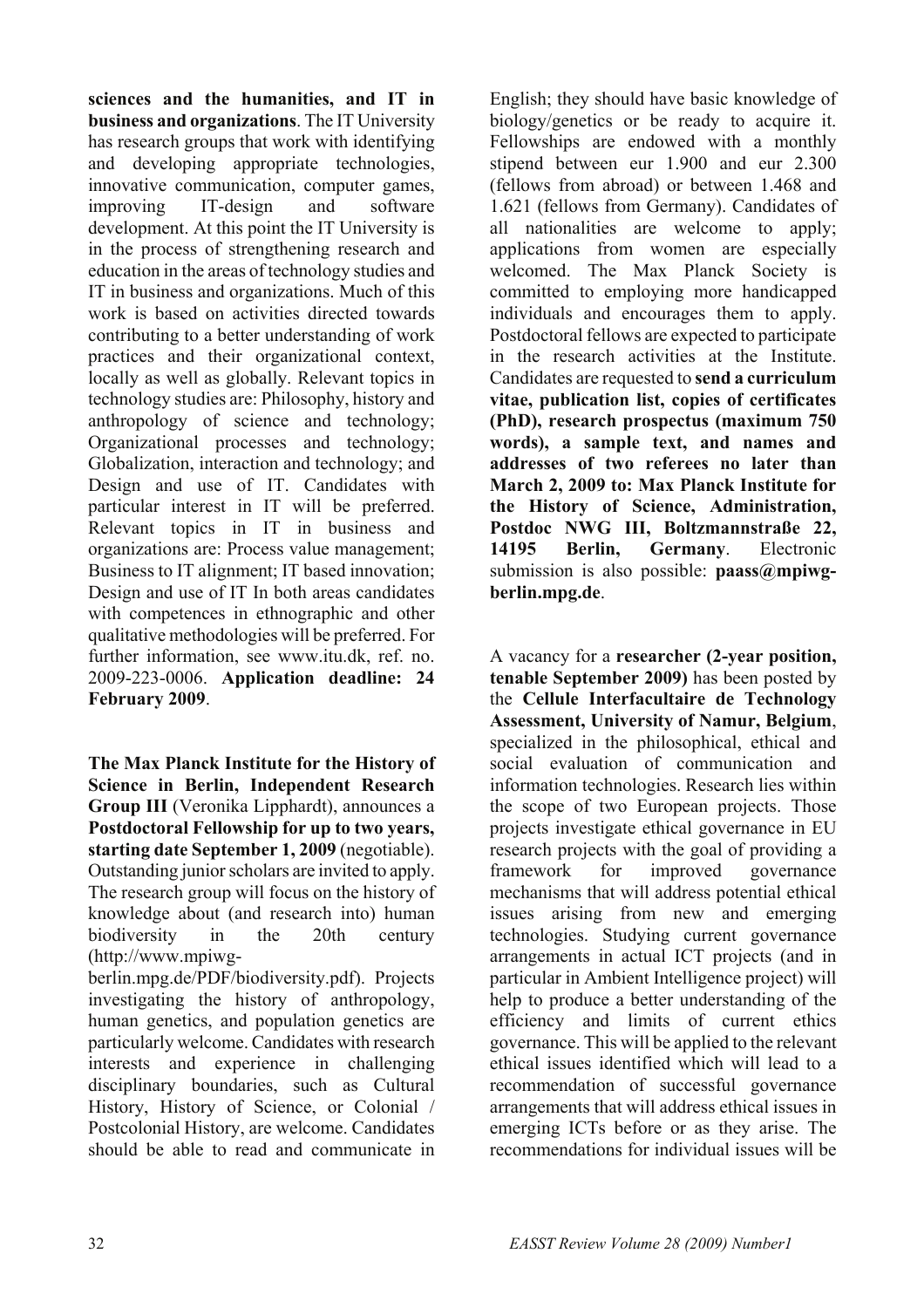used to develop general policy recommendations. For the research environment, see http://www.fundp.ac.be/en/ and the Computer sciences department, http://www.fundp.ac.be/en/inf/. **To apply send CV and accompanying letter of motivation before 1st June, 2009 by post or fax to Professor Philippe Goujon, rue Grandgagnage, 21, 5000 - Namur – Belgium, E-mail: pgo@info.fundp.ac.be**.

**The New Transparency: Surveillance and Social Sorting research project, at The University of Toronto**, Faculty of Information seeks to fill **one post-doctoral fellow** position (two years in residence), starting Summer 2009 based in the Faculty of Information at the University of Toronto. The fellow will be expected to perform research in collaboration with the New Transparency's Integrated Research Sub-Project on Digitally Mediated Surveillance (IRSP 2), lead by Prof. Andrew Clement (University of Toronto) and Prof. Colin Bennett (University of Victoria). In particular, this will involve embarking on a program of productive research on some aspect of digitally mediated surveillance, taking a lead role in organizing an international research workshop on digitally mediated surveillance planned for May 2011, grant application writing and contributing to the New Transparency and related projects more generally. The successful applicant will have the opportunity to work with a number of scholars and students associated with the New Transparency project at Queens University, the University of Victoria, the University of Alberta and the Open University in the UK, as well as those at the University of Toronto affiliated with the Information Policy Research Program (IPRP).

In addition, the post-doctoral fellow will find a wide range of programs at U of T and other Toronto region universities that provide opportunities for enrichment and collaboration. Applicants can learn more about the New Transparency project and IPRP through our websites:

## **http://www.surveillanceproject.org/about/IR SP\_2** and

**http://www3.fis.utoronto.ca/research/iprp/**  Applicants should be recent or imminent recipients of the doctoral degree, with demonstrated interest and expertise in surveillance studies and digital media. Areas of specialization and disciplinary approaches are open. This fellowship is made possible through a Major Collaborative Research Initiative (MCRI) grant from the Social Sciences and Humanities Research Council of Canada. Salary is competitive and includes benefits. It may be supplemented by an adjunct teaching appointment arranged with the Faculty of Information. Modest funds will also be provided for conference travel, equipment and other research expenses. The awardee will be expected to be in residence in Toronto, Canada, for the time of the award and be an active colleague within U of T as well as the New Transparency project. **Application Deadline is March 31, 2009**. Please send application materials in electronic form to Andrew.Clement@utoronto.ca. Applications should include a CV, letter describing suitability for the fellowship, a statement outlining the proposed research project(s), three writing samples and three letters of reference. For more information, please contact: **andrew.clement@utoronto.ca**, skype: andrewclement2,

www.fis.utoronto.ca/faculty/clement.

# News from the Field

**The Sage Encyclopedia of Nanoscience and Society** is a new reference for undergraduate students and the general public addressing all aspects of nanoscience research, including definitions of terms, biographies of major researchers and their work, profiles of research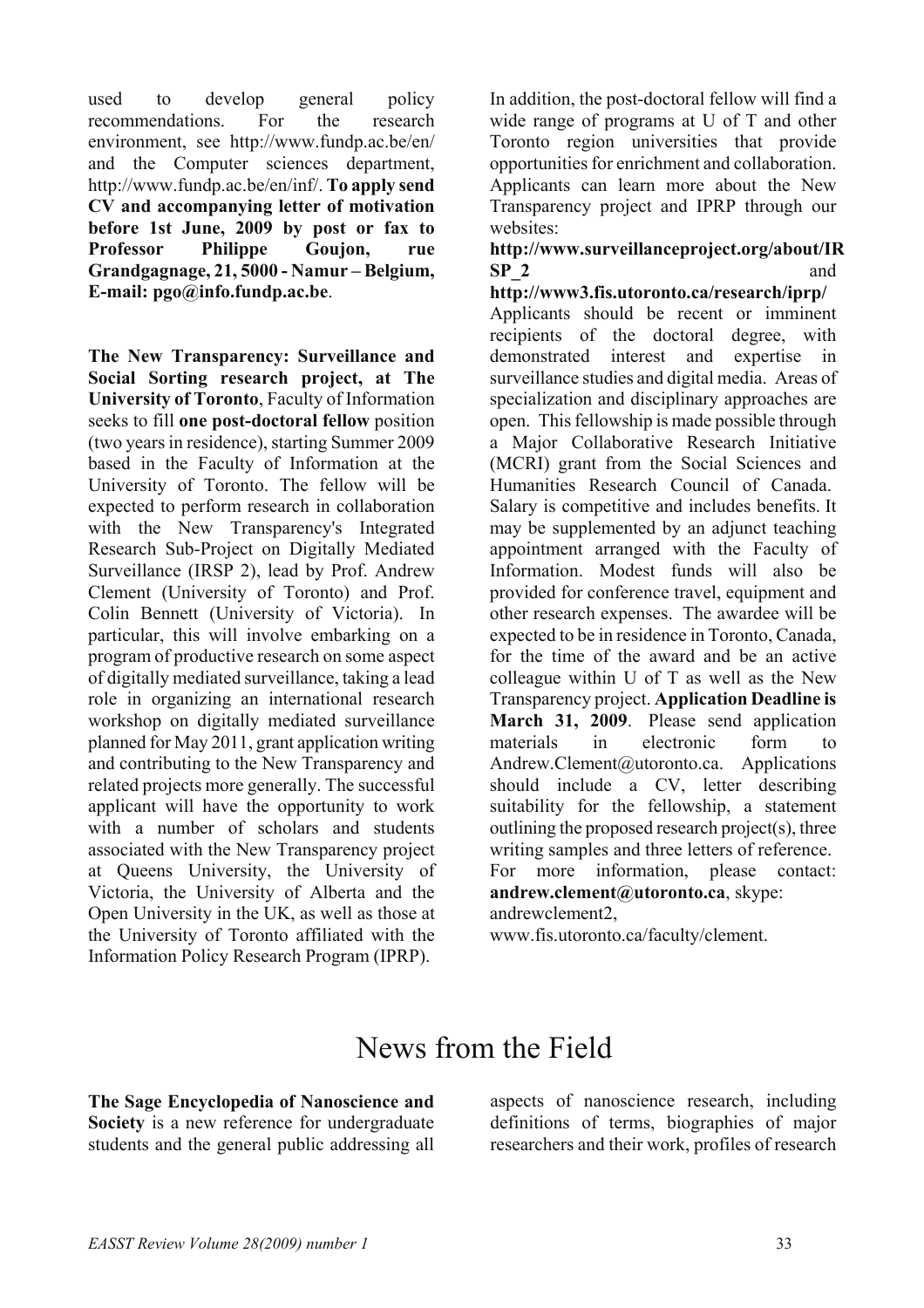institutions, organizations, and corporations, descriptions of nano techniques and potential, and thematic topics on ethics, religion and government regulation. We are starting the **assignment process for articles that will be due May 1, 2009**. This comprehensive project is a two-volume encyclopedia for college, public, and science libraries to be published by Sage Reference in 2010. The work is made up of some 450 articles. Each article, ranging from 900 to 3500 words, is signed by the contributor. The General Editor for the encyclopedia is David Guston, Ph.D., Arizona State University, who will review all the articles for academic consistency. If you are interested in contributing to the encyclopedia, it can be a notable publication addition to your CV/resume and broaden your publishing credits. Sage Publications offers an honorarium ranging from Sage book credits for smaller articles up to a free set of the encyclopedia (approximately a \$300 value) for contributions totaling 10,000 words or more. The list of available articles is already prepared, and as a next step we will email you the Article List (Excel file) from which you can select topics that best fit your expertise and interests. Additionally, Style and Submission Guidelines will be provided that detail article specifications. If you would like to contribute to building a truly outstanding reference with the Encyclopedia of Nanoscience and Society, please contact me by the e-mail information below. Please provide a brief summary of your academic/publishing credentials. Please remember this is a nontechnical resource that can be understood by the layman. **david.guston@asu.edu**

**The Social History of Medicine** seeks a **new co-editor** to join Bill Luckin (co-editor), Anna Crozier (book reviews editor), and Ruth Biddiss (assistant editor) **from 1 September 2009**. Social History of Medicine is the leading international journal in its field and covers all aspects of the social, cultural and economic history of medicine. It is published by Oxford University Press on behalf of the Society for the Social History of Medicine. Informal enquiries about the nature of the post can be made by email to Bill Luckin (email: billluckin@googlemail.com) or Brian Dolan (email: DolanB@dahsm.ucsf.edu). **Applicants are asked to send a C.V. and statement of interest to the chair of the Society, Dr Lutz Sauerteig, Centre for the History of Medicine and Disease, Wolfson Research Institute, Durham University, Queen's Campus, Stockton-on-Tees TS17 6BH, UK (email: l.d.sauerteig@durham.ac.uk)**. The application should provide a brief account of why the candidate is attracted to the post and a synopsis of relevant experience. Expertise in all areas and/or time-periods will be considered. The Society also wishes strongly to encourage applications from outside the United Kingdom. The deadline is 31 March 2009. Further details about the journal and the Society for the Social History of Medicine can be found at http://www.sshm.org/. Membership benefits of the Society include subscription to the journal Subscription to the journal Social History of Medicine, with three issues per year, and full online archive of Social History of Medicine; "The Gazette" which contains information about professional events, reduced registration fees at Society conferences, 30 per cent off titles in the Society's Routledge series, 20 per cent discount on selected Oxford University Press books, 25 per cent off titles in Ashgate's series "History of Medicine in Context", as well as discounts on selected books from Manchester University Press. Bursaries are available for student members for travel and conferences. Details of how to join the Society, and information about membership benefits are available at http://www.sshm.org or from Dr Lutz Sauerteig, Centre for the History of Medicine and Disease, Durham University, Queen's Campus, Wolfson Research Institute, University Boulevard, Stockton on Tees TS17 6BH, UK, Email: competition@sshm.org.